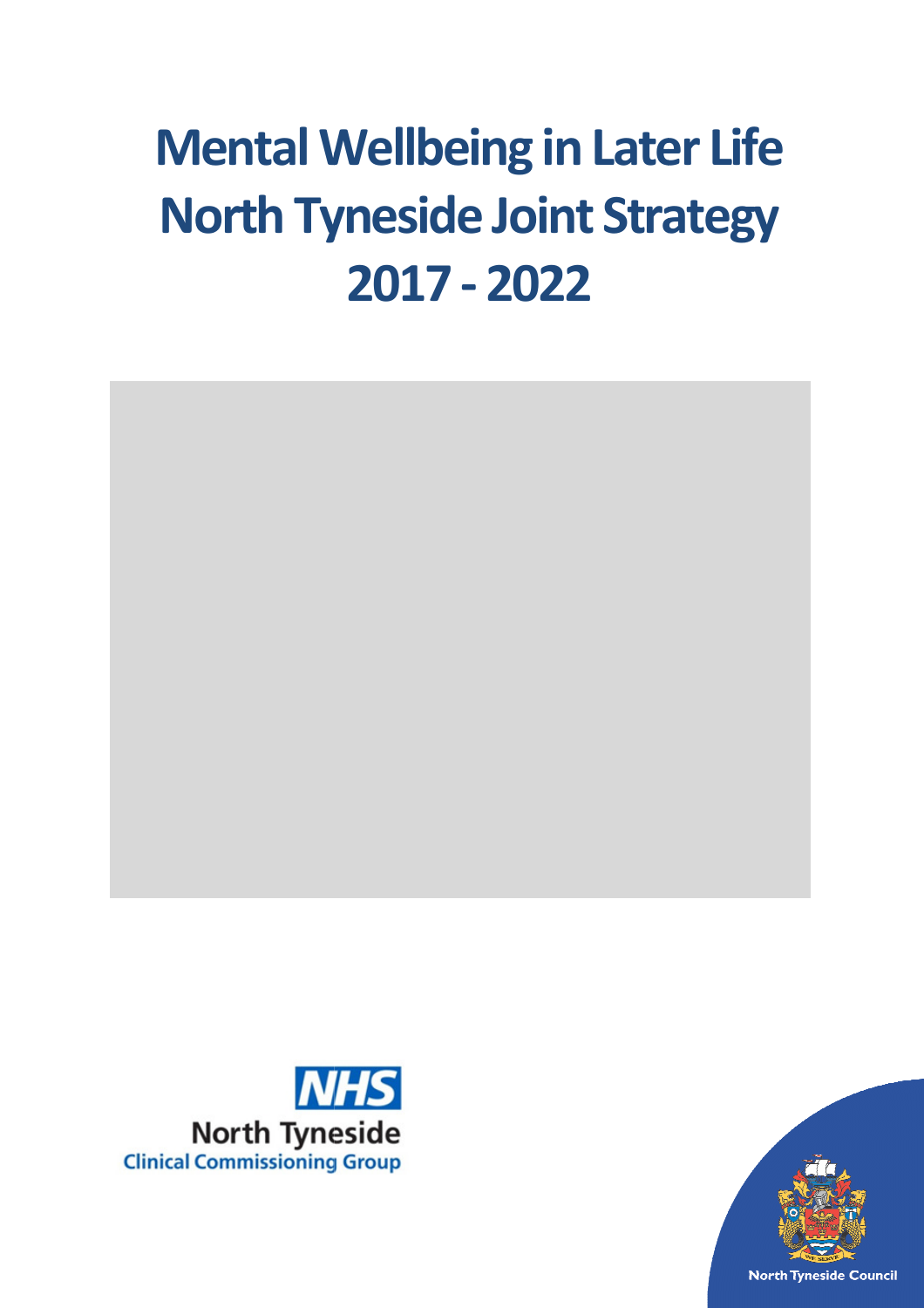## **Contents**

| 1.                                                               |  |  |  |
|------------------------------------------------------------------|--|--|--|
| 1.1                                                              |  |  |  |
| 1.2                                                              |  |  |  |
|                                                                  |  |  |  |
| 2.                                                               |  |  |  |
| 2.1                                                              |  |  |  |
| 2.1.1                                                            |  |  |  |
| 2.1.2                                                            |  |  |  |
| 2.1.3                                                            |  |  |  |
| 2.2                                                              |  |  |  |
| 2.2.1                                                            |  |  |  |
| 2.2.2                                                            |  |  |  |
| 2.2.3                                                            |  |  |  |
| 2.2.4                                                            |  |  |  |
| 2.3                                                              |  |  |  |
| 2.4                                                              |  |  |  |
| 3.                                                               |  |  |  |
| 4.                                                               |  |  |  |
| 5.                                                               |  |  |  |
| 6.                                                               |  |  |  |
| 7.                                                               |  |  |  |
|                                                                  |  |  |  |
|                                                                  |  |  |  |
|                                                                  |  |  |  |
|                                                                  |  |  |  |
|                                                                  |  |  |  |
|                                                                  |  |  |  |
|                                                                  |  |  |  |
|                                                                  |  |  |  |
|                                                                  |  |  |  |
|                                                                  |  |  |  |
| Signposting Information Guidance Network (SIGN) North Tyneside48 |  |  |  |
|                                                                  |  |  |  |
|                                                                  |  |  |  |
|                                                                  |  |  |  |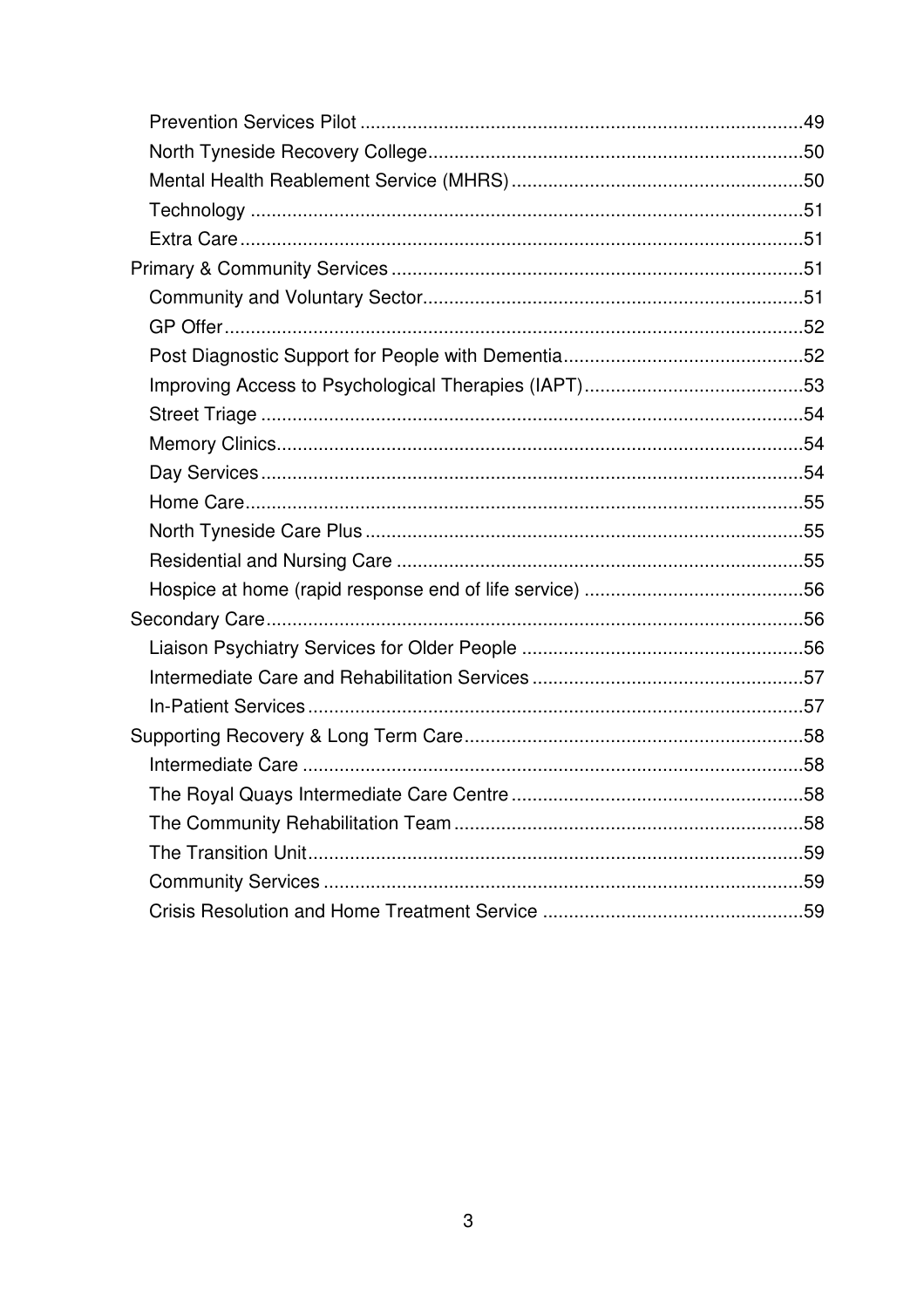## **Executive Summary**

Ageing can bring life changes, including career changes and retirement, bereavement, and physical changes. Many older people also support their families by caring for others.

We recognise the importance of good physical and mental health and that they are essential to the wellbeing of the population of North Tyneside, no matter what age. There is an assumption that mental health problems are a 'normal' aspect of ageing but most older people don't develop mental health problems and if they do they can be helped.

Good mental health is a vital asset for dealing with the different stresses (physical and mental) and problems in life.

The aim of this strategy is to improve mental health and dementia services and support for older people and carers. We also want to ensure that there is targeted prevention for people at risk of mental ill health and early intervention for older people with symptoms of mental illness.

Dementia and/or depression are often associated with getting older but they aren't an inevitable part of ageing. Other mental ill health conditions that may affect any of us include disorders such as, anxiety, schizophrenia, suicidal feelings, personality disorders and substance misuse.

The Department of Health has estimated that 40% of older people seeing their GP, half of older people in general hospitals, and 60% of care home residents, have a mental health problem.

North Tyneside Clinical Commissioning Group (CCG) and North Tyneside Council (NTC) are committed to working together to improve the health, care and the quality of life for older people. The impact of older persons mental health needs is wide ranging, having an effect on not only the person themselves but also their family, friends and carers.

The demand for services is likely to increase given the predictions of demographic changes and higher prevalence of mental health problems. The priorities for older people living in North Tyneside include improving physical health, mental health and emotional wellbeing, reducing mortality and improving healthy life expectancy. Additionally North Tyneside wants to reduce avoidable hospital and care home admissions and also support unpaid carers.

We face the challenge of providing high quality specialised services to a larger number of people but with reducing resources. Existing funding priorities for both health and the local authority will be challenged. We need to consider the potential in terms of effectiveness and efficiency from joined-up, integrated services including developing partnership models that enable older people and their carers to manage long term conditions together, resulting in seamless pathways for those who need assistance.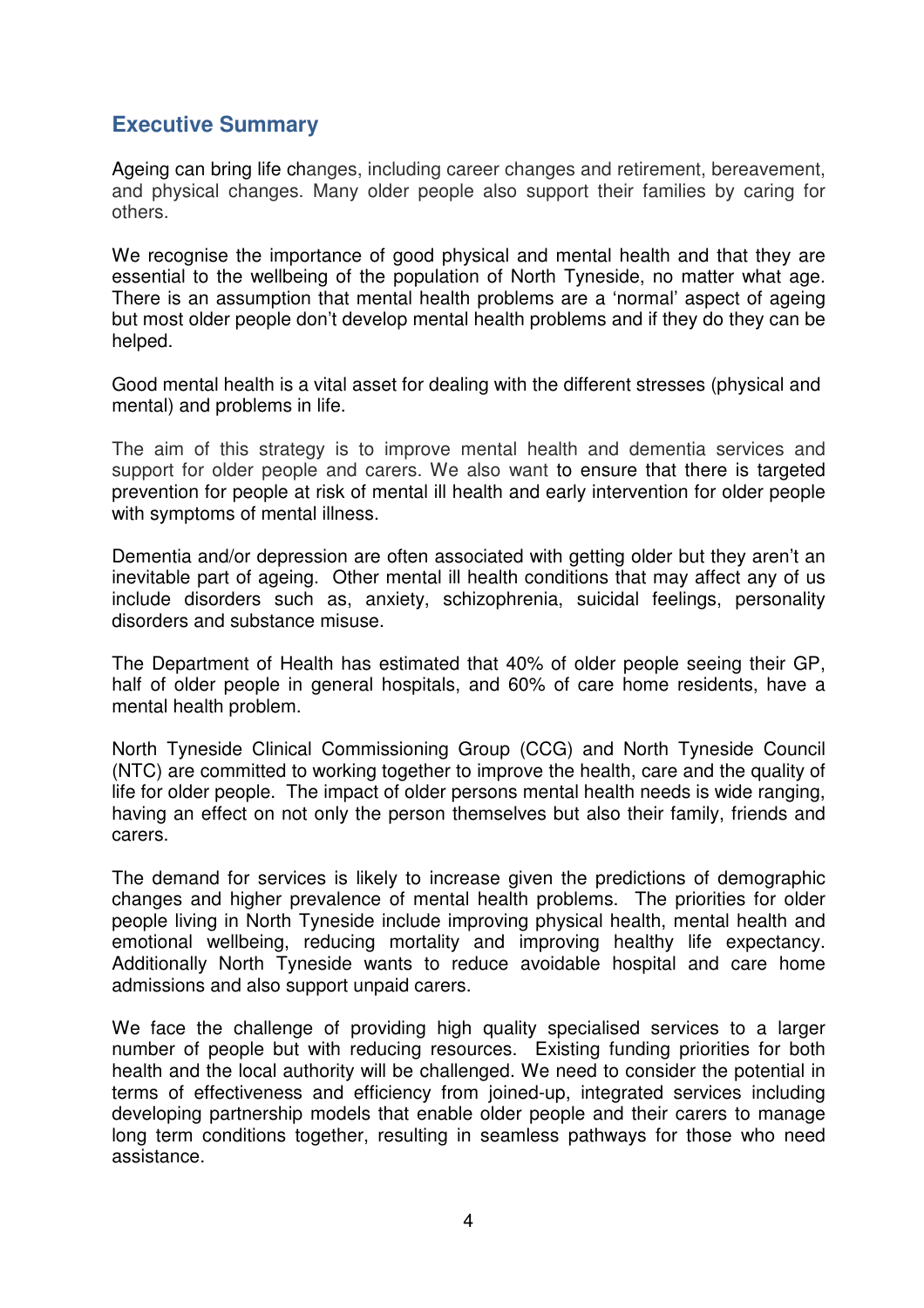This Strategy is built upon a number of national and local plans and strategies and sets out our approach to supporting an ageing population in North Tyneside to live well for longer by preparing them for later life and where possible improving their quality of life in later years.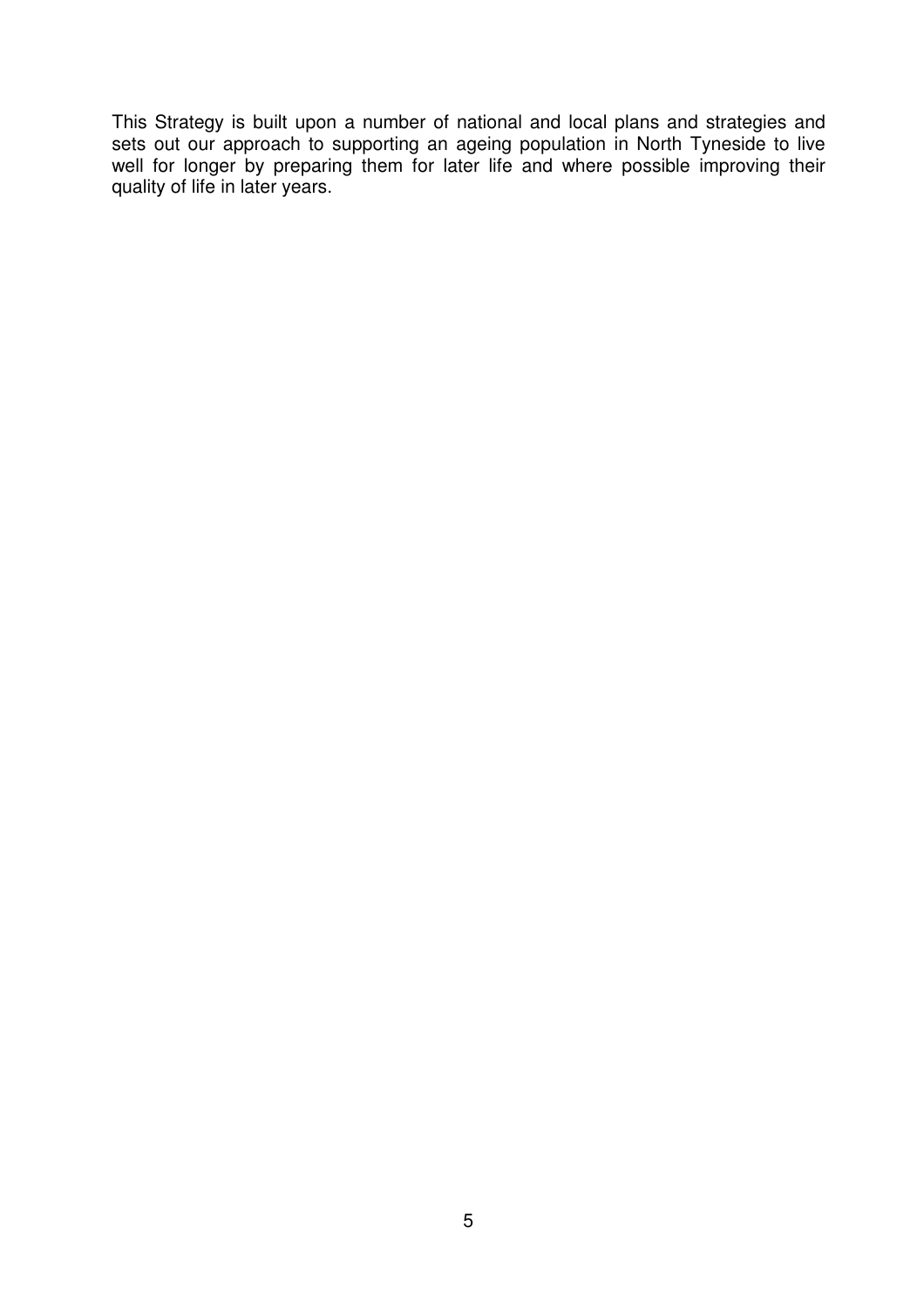## **1. National Legal and Policy Context**

## **1.1 Legal Overview**

Mental illness is the single largest cause of disability in the UK and each year about one in four people suffer from a mental health problem. The cost to the economy is estimated to be around £100 billion annually – roughly the cost of the entire NHS.

Mental Health in England is shaped by a range of laws:

- The Care Act 2014
- Section 47 $(2)$
- Disabled Persons (Services, Consultation and Representation) Act 1986
- Mental Health Act 2007
- Mental Capacity Act 2005
- Deprivation of Liberty Safeguards (DOLS) 2008
- Equality Act 2010
- Safeguarding Vulnerable Groups Act 2006
- Human Rights Act 1998

#### **1.2 National Policies**

There are a wide range of policies which impact upon prevention, frailty, mental health and dementia in a variety of ways.

**Mental Health Crisis Care Concordat 2014** describes how we work in partnership with others to improve outcomes for people experiencing mental health crisis. It is a national agreement between services and agencies involved in the care and support of people in crisis. It focuses on four main areas:

- Access to support before crisis point making sure people with mental health problems can get help 24 hours a day and that when they ask for help, they are taken seriously.
- Urgent and emergency access to crisis care making sure that a mental health crisis is treated with the same urgency as a physical health emergency.
- Quality of treatment and care when in crisis making sure that people are treated with dignity and respect, in a therapeutic environment.
- Recovery and staying well preventing future crises by making sure people are referred to appropriate services.

**Mental health services: achieving better access by 2020** suggests that people of all ages with mental health problems should receive at least the equivalent level of access to timely, evidence based, clinically effective, recovery focussed, safe and personalised care, as people with a physical health condition.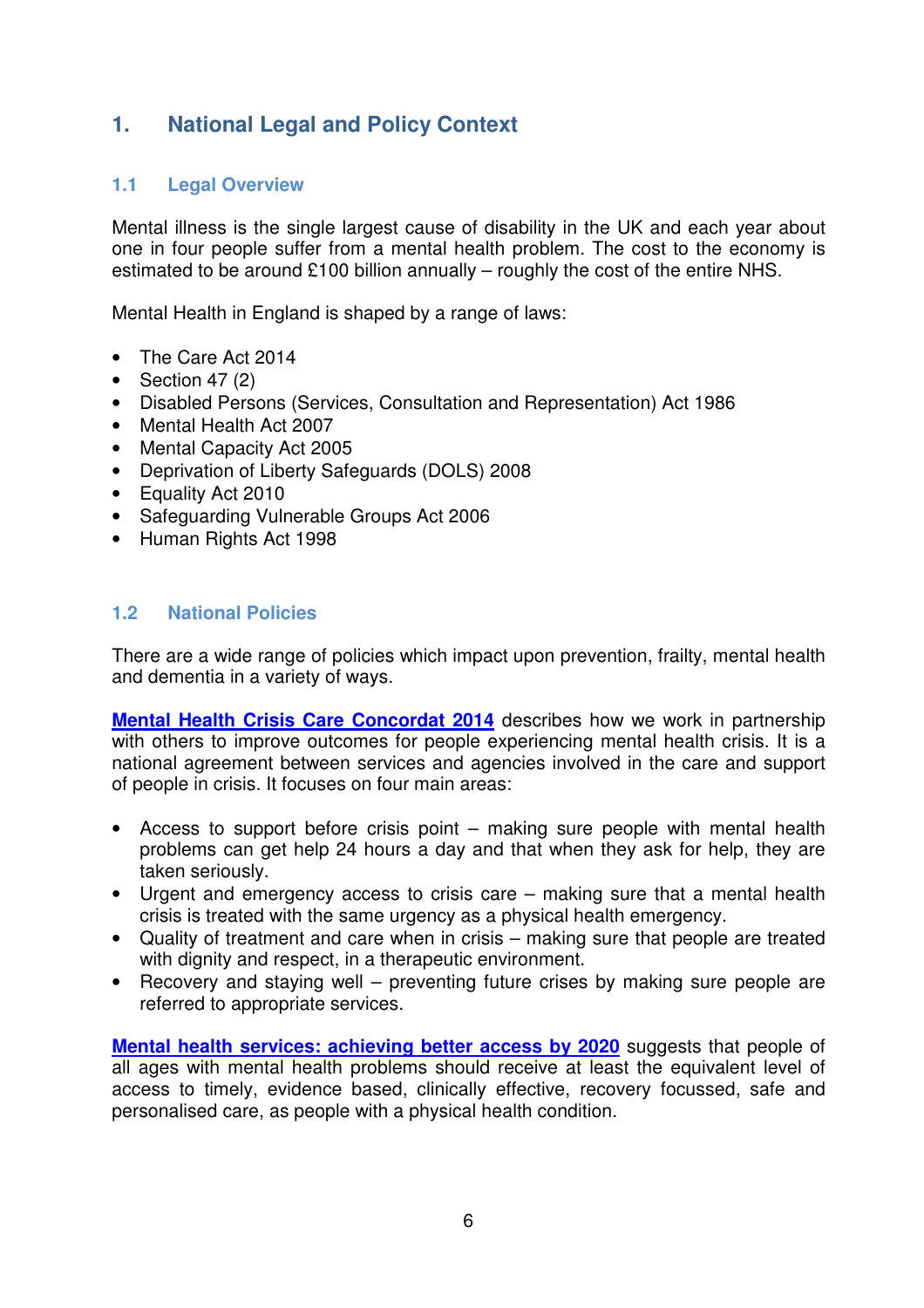The **NHS 5 Year Forward View 2015** describes how the NHS must drive towards an equal response to mental and physical health and also towards the two being created together.

The 5 year forward view will form the foundation on which NHS services, including mental health services, will be built over the next 5 years.

The NHS Forward View presents the NHS with three challenges which are expected to be addressed over a 5 year period through the development of a system wide Sustainability and Transformational Plan. Those challenges are:

- The health and wellbeing gap
- The care and quality gap
- The funding and efficiency gap

The **Prevention Concordat for Better Mental Health** was developed as one of the recommendations from the Five Year Forward View for Mental Health. A suite of local support resources have been produced to support local areas across England adopt the Prevention Concordat for Better Mental Health.

#### **Parity of Esteem**

The Centre for Mental Health described Parity of Esteem as "the principle by which mental health must be given equal priority to physical health. It was enshrined in law by the Health and Social Care Act 2012.

Commissioners, including CCGs, Health & Well-Being Boards and Local Authorities are expected to meet their duties to achieve Parity of Esteem, which includes consideration of such areas as reviewing access to services (including waiting times), provision of a range of mental health services and a reduction in premature mortality and variations in inequalities in local communities.

The CCG is monitored by NHS England on its expenditure on mental health to achieve parity of esteem, which is called the Mental Health Investment Standard and it is expected that CCGs will invest in mental health provision at least at the same level as its annual financial uplift.

**Closing the Gap – January 2014** sets out 25 priorities for change. It details how changes in local service planning and delivery will make a difference to the lives of people with mental health problems in the next 2 or 3 years.

These priorities are about mental health care and treatment, and work across the entire health and care sector to reduce the damaging impact of mental illness and improve mental wellbeing. In addressing these priorities we will also define our commitment to working with many partners across the voluntary sector – from national charities to local community groups.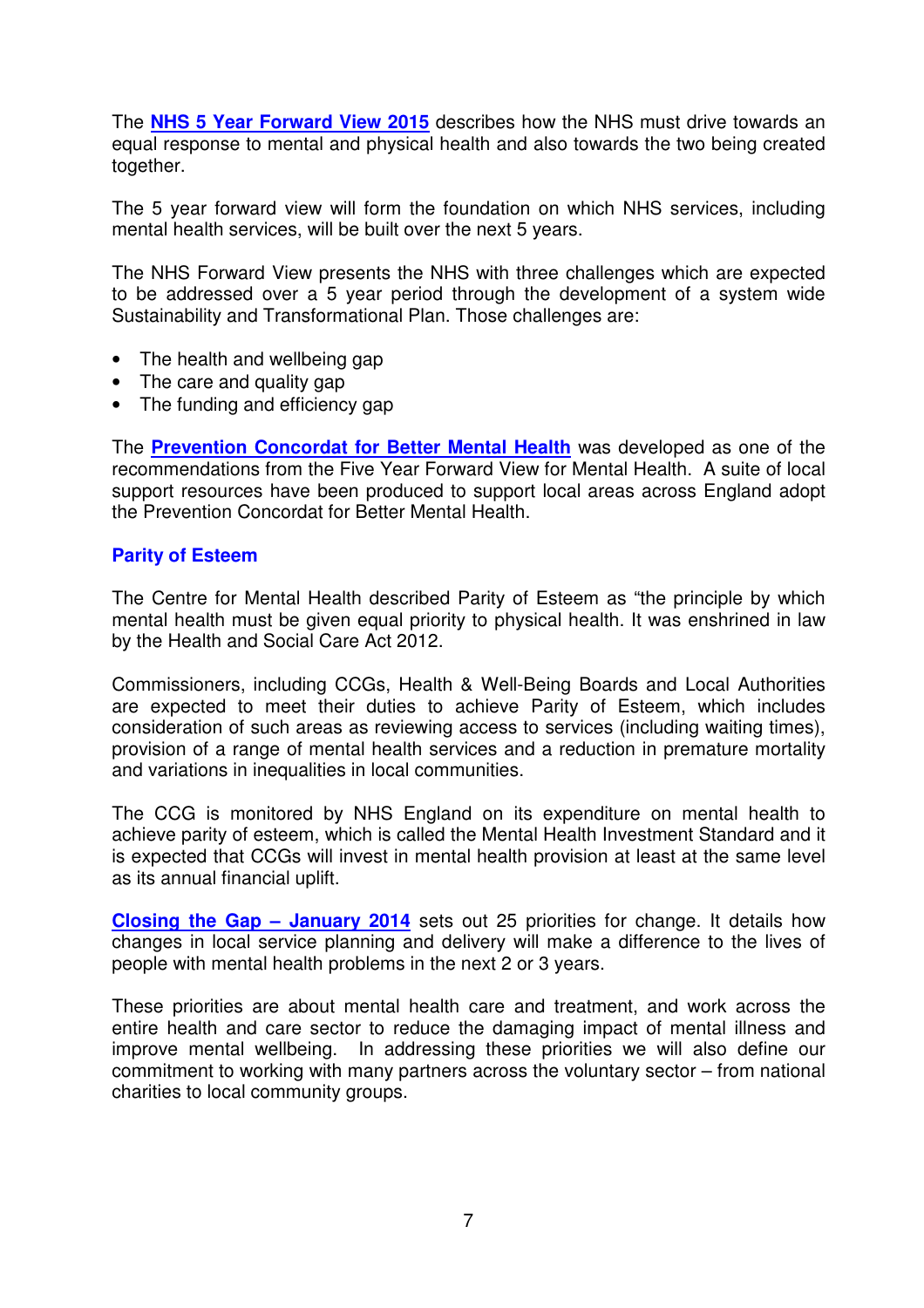**No Health without Mental Health February 2011** aims to improve mental health and wellbeing and to improve outcomes for people with mental health problems. It is relevant to people of all ages. The document states that mental health must have equal priority with physical health and sets out six key objectives which are:

- 1. More people will have good mental health
- 2. More people with mental health problems will recover
- 3. More people with mental health problems will have good physical health
- 4. More people will have a positive experience of care and support
- 5. Fewer people will suffer avoidable harm
- 6. Fewer people will experience stigma and discrimination

**The Forward View into Action**: Planning for 2015/16 guidance requires CCGs to expand its offer and delivery of personal health budgets where it can be evidenced that people would benefit. CCGs are therefore expected to offer personal health budgets or integrated personal budgets across health and social care by April 2016 for people with learning disabilities and children with special educational needs. CCGs can also offer personal health budgets for other groups.

**Personalisation** is a social care approach described by the Department of Health as meaning that "every person who receives support, whether provided by statutory services or funded by themselves, will have choice and control over the shape of that support in all care settings".

While it is often associated with direct payments and personal budgets, under which service users can choose the services that they receive, personalisation also entails that services are tailored to the needs of every individual, rather than delivered in a one-size-fits-all fashion.

It also encompasses the provision of improved information and advice on care and support for families, investment in preventive services to reduce or delay people's need for care and the promotion of independence and self-reliance among individuals and communities.

As such, personalisation has significant implications for everyone involved in the social care sector.

**The Prime Minister's Challenge on Dementia 2020** - the government's vision for England is that it is:

- The best country in the world for dementia care and support and for people with dementia, their carers and families to live; and
- The best place in the world to undertake research into dementia and other neurodegenerative diseases
- This vision is a result of extensive consultation with individuals living with dementia and their carers who described the outcomes they would want in the following statements:
	- $\circ$  I have personal choice and control over the decisions that affect me
	- o I know that services are designed around me, my needs and my carer's needs
	- $\circ$  I have support that helps me live my life
	- o I have the knowledge to get what I need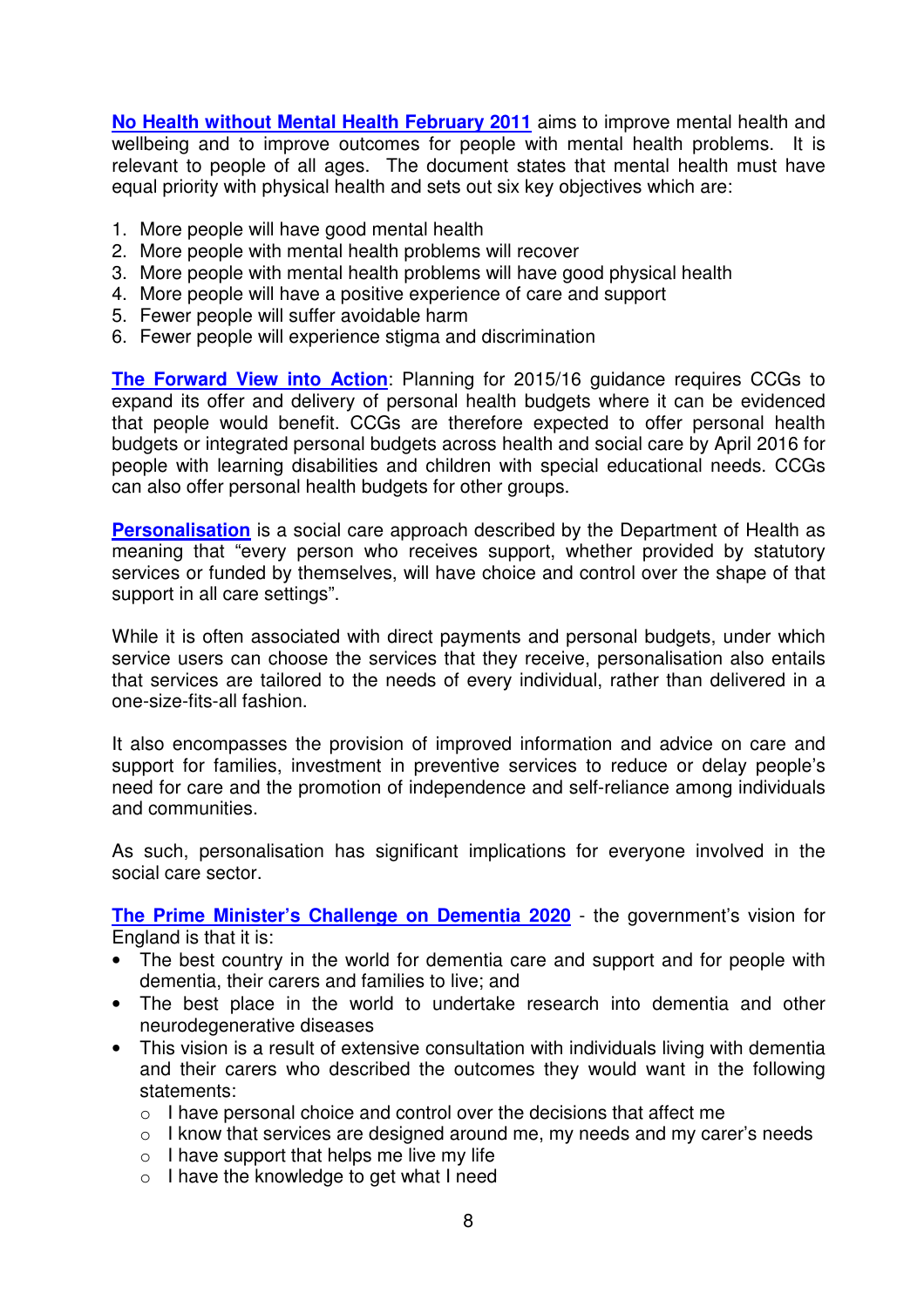- o I live in an enabling and supportive environment where I feel valued and understood
- o I have a sense of belonging and of being a valued part of family, community and civic life
- o I am confident my end of life wishes will be respected. I can expect a good death
- o I know that there is research going on which will deliver a better life for people with dementia, and I know how I can contribute to this

The LGA document **'Developing dementia-friendly communities, Learning and guidance for local authorities'** (2012) defines a dementia friendly community as a place:

- In which it is possible for the greatest number of people with dementia to live a good life
- Where people with dementia are enabled to live as independently as possible and to continue to be part of the community
- Where they are met with understanding and given support where necessary

The Alzheimer's Society report **'Building Dementia Friendly Communities: A priority for everyone'** (2013) states:

"A dementia-friendly community is one in which people with dementia are empowered to have high aspirations and feel confident, knowing they can contribute and participate in activities that are meaningful to them."

These two definitions provide a useful starting point when we consider how to make North Tyneside a dementia friendly community.

Locally the Council has been working in partnership with Age UK to explore how North Tyneside can become more accessible for people with dementia. Wallsend was identified as a place to test out new approaches and has been successfully registered as working toward becoming dementia friendly with the Alzheimer's Society national scheme. After the success in Wallsend, work is now being undertaken in Whitley Bay as the next area to target.

**Mental Capacity Act 2005 (MCA)** and **Deprivation of Liberty 2008 (DoLS)** provides a statutory framework for working with individuals who may lack capacity to make decisions for themselves and is part of the Safeguarding agenda. The requirement to have Independent Mental Capacity Advocates is built into the MCA and is particularly relevant for those persons who do not have relatives or families to support them in decision making.

Article 5 of the Human Rights Act states that 'everyone has a right to liberty and security of person. No one shall be deprived of his or her liberty (unless) in accordance with a procedure prescribed in law'. The DoLs is the procedure prescribed in law and the ruling – in the cases of  $P$  v Cheshire West and Chester Council and P&Q v Surrey County Council – threw out previous judgements that had defined deprivation of liberty more restrictively. The judgement saw a surge of referrals for persons being deprived of their liberty in care homes and hospital settings.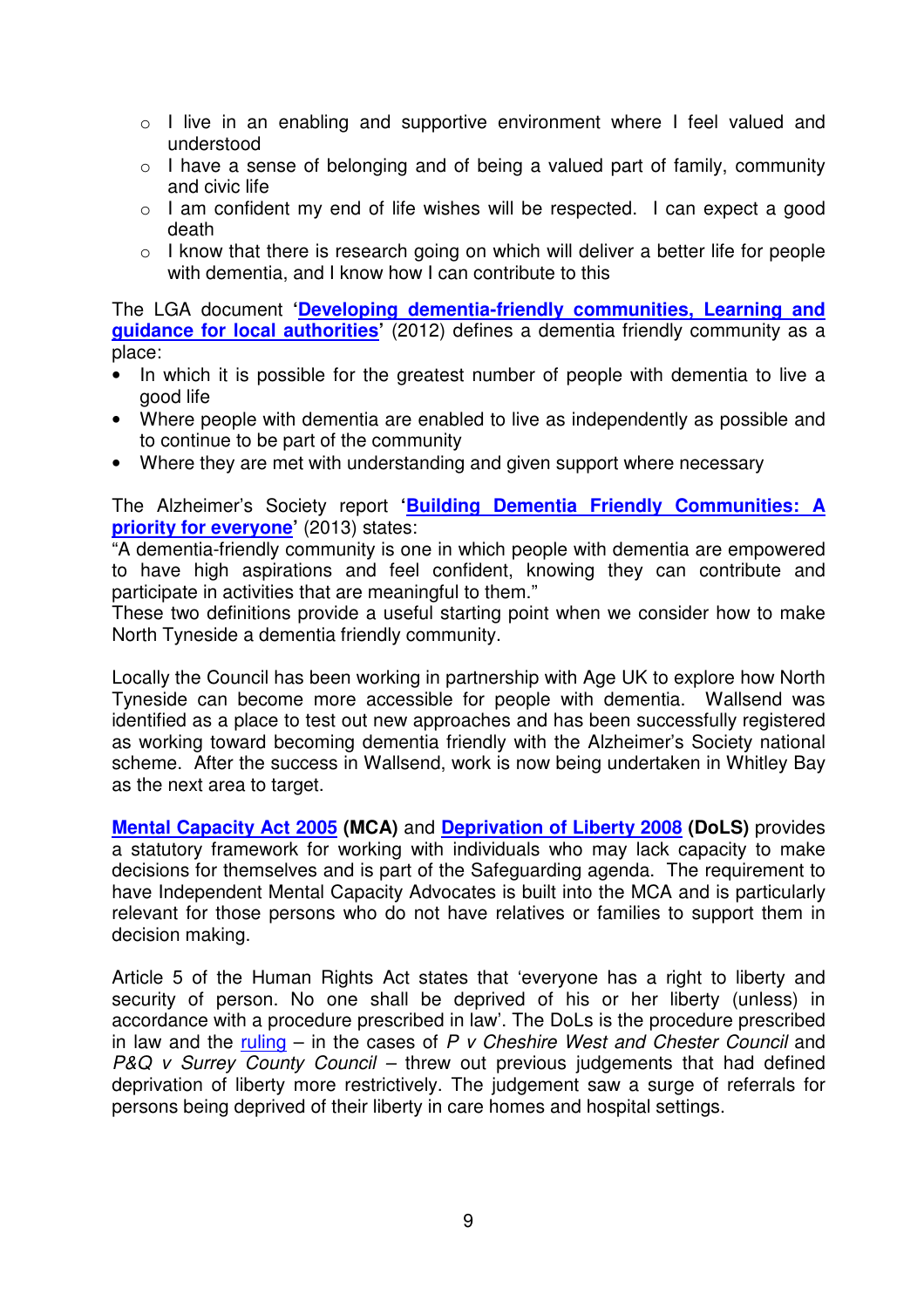## **Safeguarding Adults**

A priority for both health and social care continues to be that they ensure that the more vulnerable people in our society are able to be safe. Safeguarding is everybody's business and we work with our residents and communities to develop shared safeguarding priorities.

Safeguarding means protecting an adult's right to live in safety, free from abuse and neglect. It is about people and organisations working together to prevent and stop both the risks and experience of abuse or neglect, whilst at the same time making sure that the adult's wellbeing is promoted, including, where appropriate, having regard to their views wishes, feelings and beliefs in deciding on any action.

Safeguarding duties within the Care Act 2014 apply to an adult who:

- Has needs for care and support;
- Is experiencing, or is at risk of, abuse or neglect; and
- As a result of those care and support needs is unable to protect themselves from either the risk of, or the experience of abuse or neglect.

Both the Local Authority and the CCG work to the principle of "Zero Tolerance" to abuse.

Providers we commission are required to have policy and procedures in line with the Mental Capacity Act and must presume a person has capacity unless assessed otherwise. Consent and Best Interest issues must always be addressed. The policy and procedures are also required to provide for an assessment of risk and the need for an Independent Advocate.

People with Dementia are particularly open to abusive situations, providers are required to put in place a system and training for its staff, which aims to minimise the risks of abuse.

In North Tyneside we have an Adult and Children's Multi Agency Safeguarding Hub (MASH). The purpose of the MASH is to:

- Act as a single point of access for referrals, help partners to define thresholds and manage risk better
- Improve coordination, communication , efficiency and information sharing between partners
- Provide a triage and assessment process which has shown to prevent cases escalating to the safeguarding level , and an integrated Early Support model improves multi-agency responses to cases requiring multi-agency information sharing below the safeguarding level
- Improve information sharing around potential victims and perpetrators of DV and identifying one professional to lead on working with victims/perpetrators to reduce violent offence rates
- Improve outcomes for children and families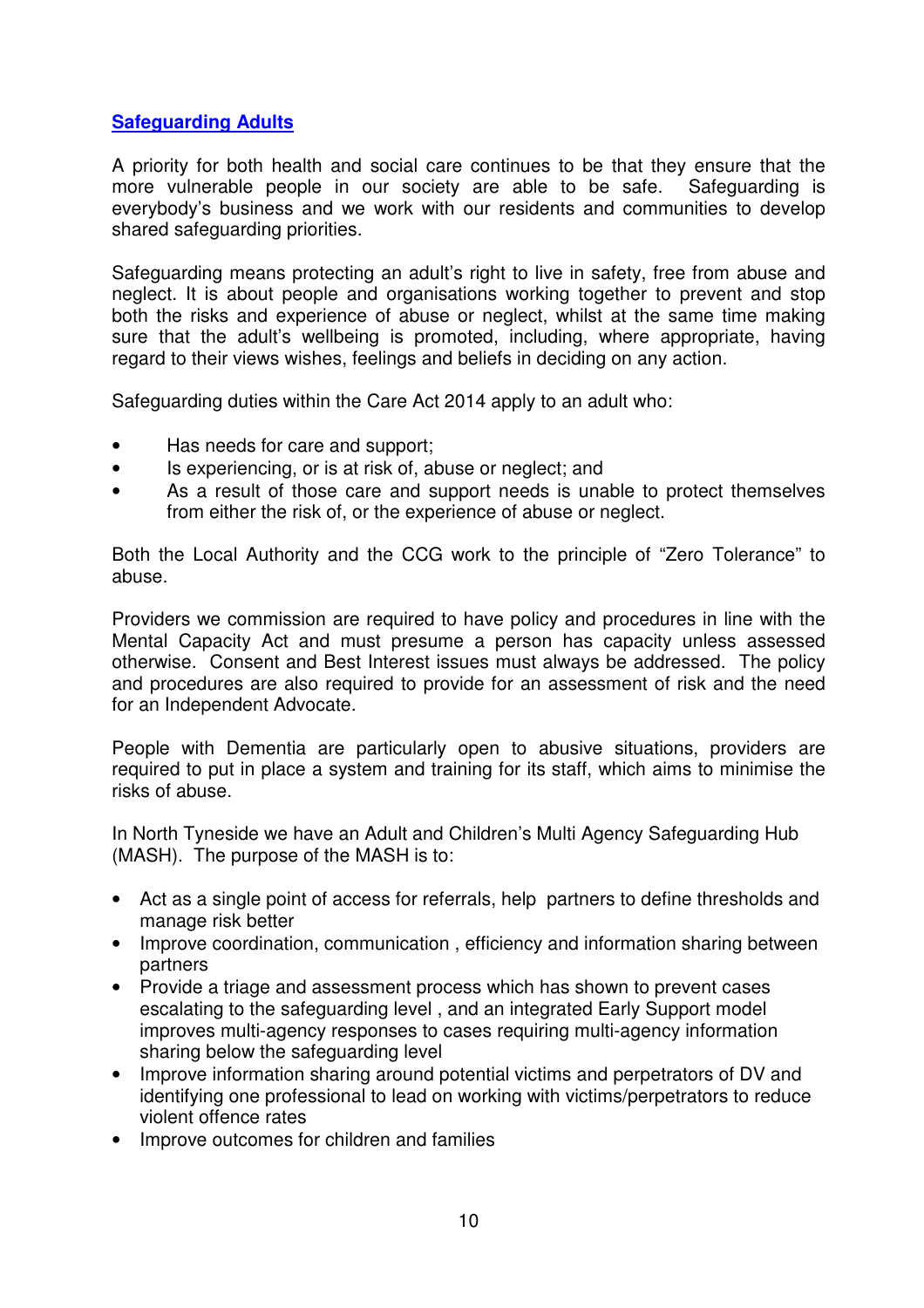## **Power of Attorney**

Many people with dementia will eventually reach a point where they are no longer able to make decisions for themselves – this is known as lacking 'mental capacity'. When this happens, someone else – often a carer or family member – will need to make decisions on their behalf.

A Lasting power of attorney (LPA) is a legal tool that gives another adult the legal authority to make certain decisions for you, if you become unable to make them yourself. The person who is given this authority is known as an 'attorney'. They can manage your finances, or make decisions relating to your health and welfare. This page explains what an LPA is and why you might consider making one. It also provides practical advice and information about how to appoint an attorney, and what powers you can give them.

In addition a person's wishes and directions regarding medical treatment can be recorded in an Advance Health Directive or Living Will. These documents are used to indicate what an individual's wishes are and demonstrate what they would have done if they had capacity to make the decision, this assists friends and family and also to medical professionals when deciding on the course of action to be taken in relation to care and support.

## **2. Local Policy Context**

## **2.1 North Tyneside Clinical Commissioning Group**

## **2.1.1 Sustainability & Transformation Plans**

All areas in the country have been required by NHS England to develop Sustainability and Transformation Plans (STPs). North Tyneside is part of the Northumberland, Tyne and Wear and North Durham STP, and part of the North Tyneside/ Northumberland Local Health Economy.

The STPs are the route map for how the local NHS and its partners, including Local Authorities, can make a reality of the Five Year Forward View, within the Spending Review envelope.

The foundations of our STP are based on the commonalities within our existing Health and Wellbeing Strategies and build on successful partnership working across New Care Models, Better Care Funds and other transformational programmes (e.g. Digital Great North Care Record). We have worked to ensure there is a clear alignment between our STP and the work of the North East Combined Authority Health and Social Care Commission.

We have identified that although we face distinctive challenges within each Local Health Economy, we also share many similar issues and ambitions. Therefore, in developing our operational plans and agreeing contracts we have worked in partnership with CCGs across our STP and the STP Programme Management Office to ensure alignment and reconciliation of each organisation's operational plan.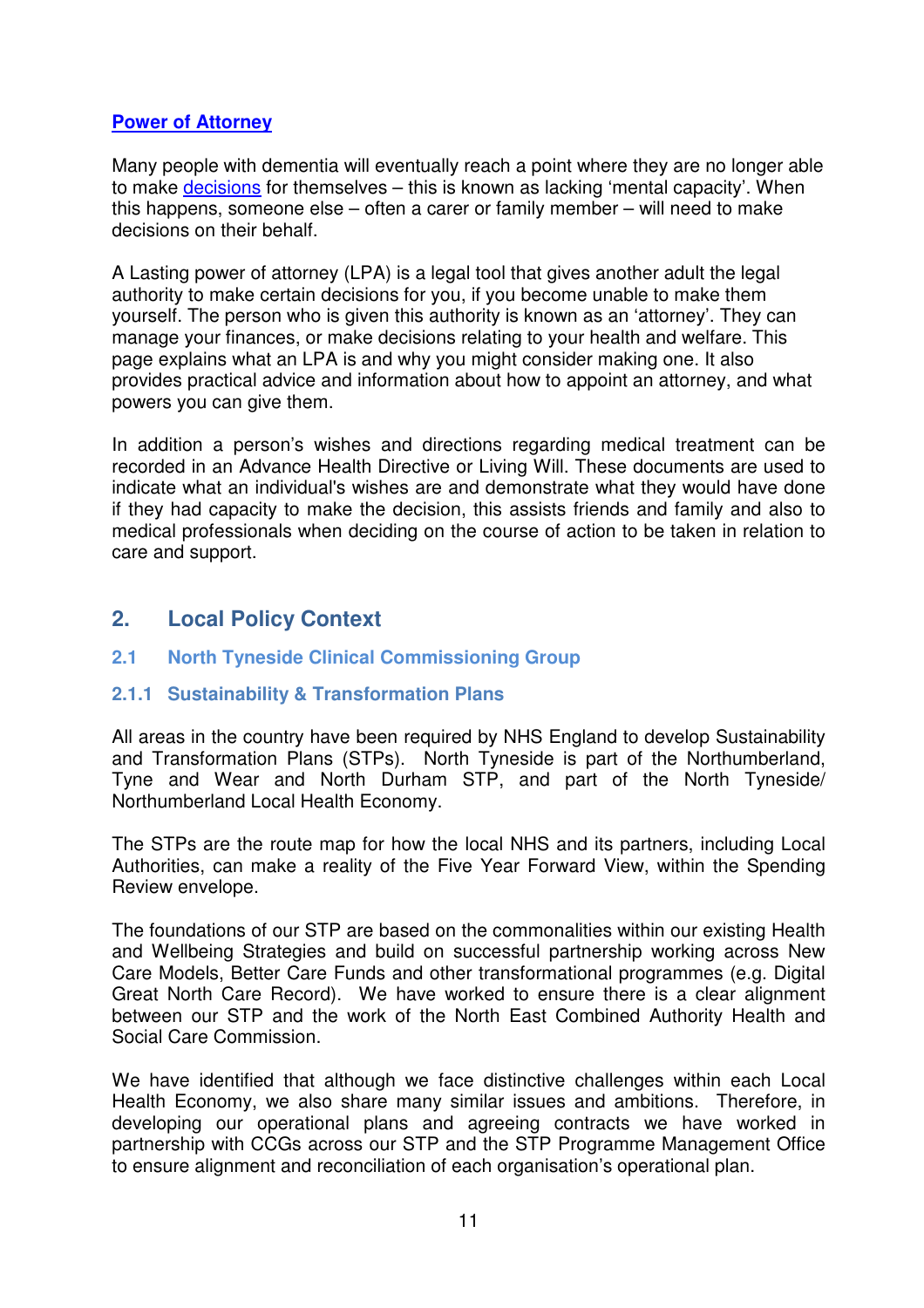Our STP has been produced jointly with input and agreement to the assumptions used in all modelling work by all included Commissioners and Providers. It has identified a significant financial shortfall across providers and commissioners driven by an increasing demand for healthcare services and a healthcare budget primarily covering inflationary pressures going forward.

In order to close this gap, the system has developed a range of solutions that will make more efficient use of the resources available and ensure that patients are managed and treated in the right care setting at the right time.

## **2.1.2 North Tyneside CCG Operational Plan**

The CCG is required to produce an Operational Plan which describes how it will meet national requirements, including the annually published national Planning Requirements. Our Operational Plan was submitted to NHS England in December 2016 and covers the period  $2017/18 - 2018/19$ . In the Plan, we describe the NHS North Tyneside CCG Vision as follows:

#### **"Working together to maximise the health and wellbeing of North Tyneside communities by making the best possible use of resources"**

The CCG's strategic vision is supported by ambitious plans to change the way that care is delivered by 2020/21 with specific focus during 2017-2019 to enable the schemes outlined in the Sustainability & Transformation Plan (STP) for our Local Health economy. The schematic and text below summarises our strategic priority themes for changing the health care system by 2020/21, working together with our partners, as follows:

- Keeping healthy, self care
- Caring for people locally
- Hospital when it is appropriate.

Improving and developing the integration of health and social care is also an important cross cutting priority for both the CCG and Local Authority.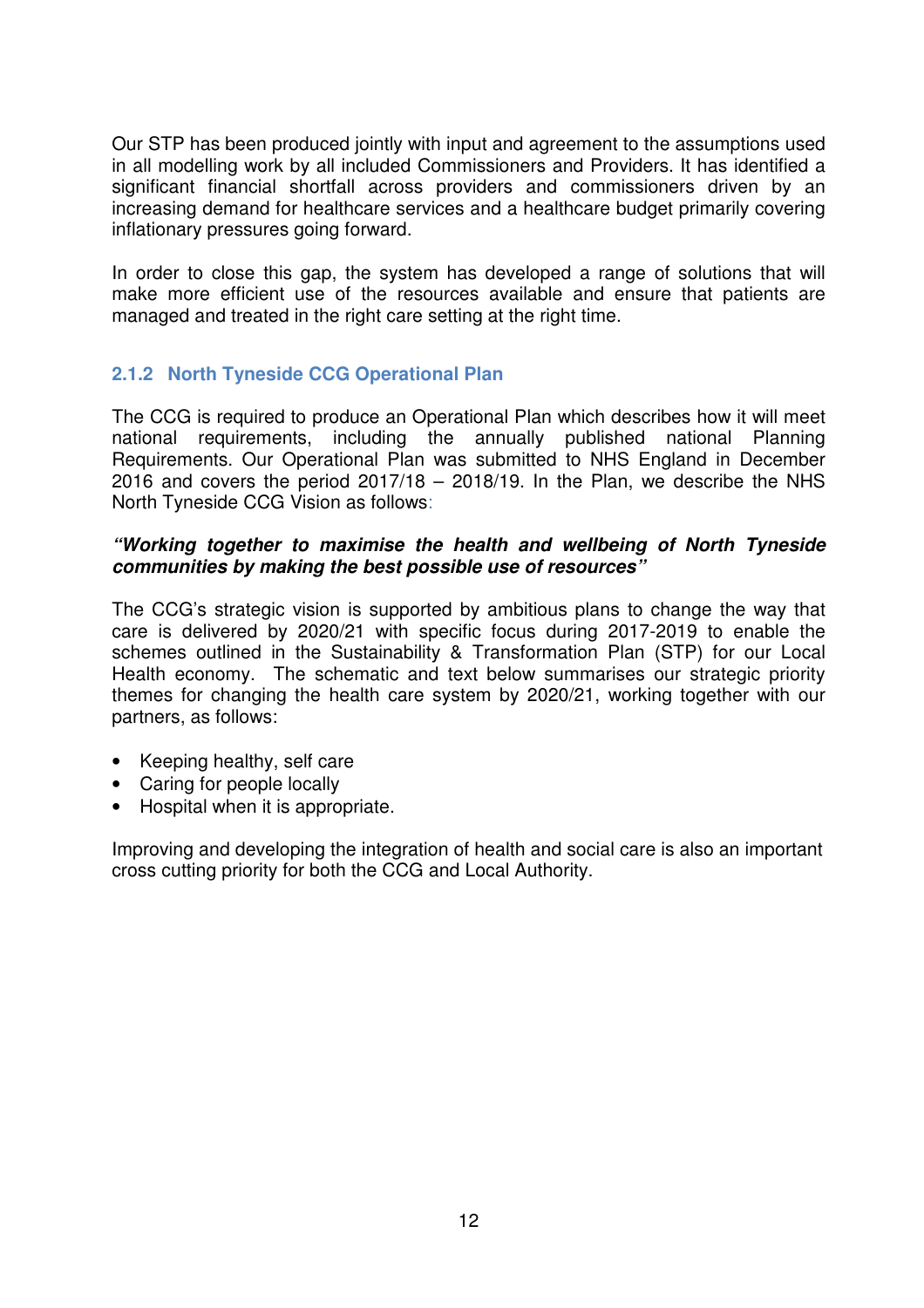

## **Diagram 1 – NHS North Tyneside CCG Strategic Priority Themes**

Our Strategic Principles are:

- High quality care that is safe, effective and focused on patient experience
- Services coordinated around the needs and preferences of our patients, carers and their families
- Transformation in the delivery of health and wellbeing services provided jointly with the local authority, other public sector organisations and the private and voluntary sector
- Best value for taxpayers' money and using resources responsibly and fairly
- Right services in the right place delivering the right outcomes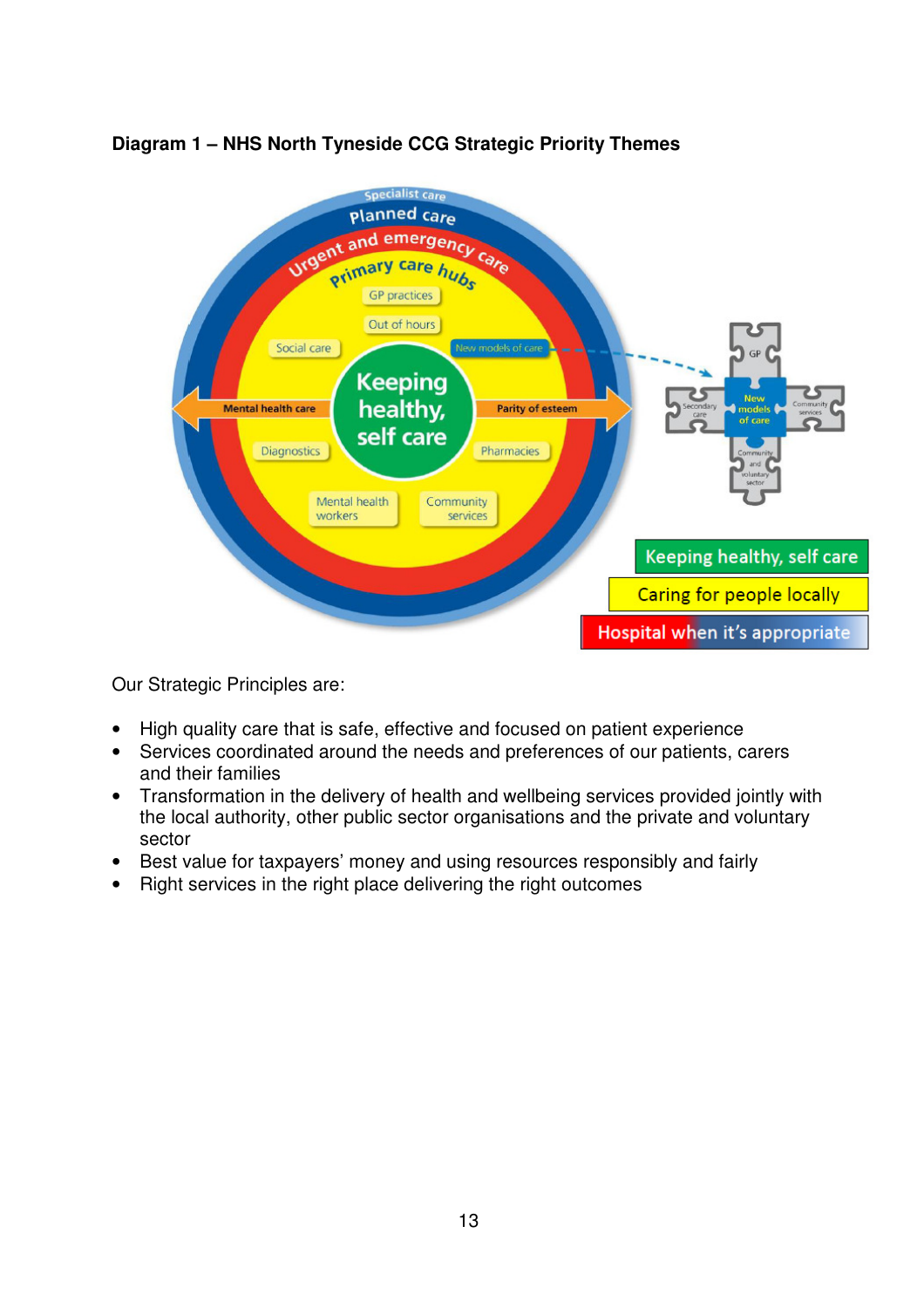## **2.1.3 CCG Commissioning Priorities**

In addition to our Operational Plan, the CCG also develops its annual Commissioning Priority Areas. Our Commissioning Priority Areas for 2017/18, will both build on the progress we have made to date in implementation of our previous Five Year Strategic Plan 2014/15 to 2018/19, and also how we will fulfil our commissioning obligations as detailed in the Northumberland Tyne & Wear & North Durham Sustainability and Transformation Plan.

When developing our Commissioning Priority Areas 2017/18, we have taken into account how we will begin to address the 9 nationally identified "must dos" for as well as how we will progress on the national requirements to:

- Close the health and wellbeing gap
- Close the care and quality gap
- Close the finance and efficiency gap

## **2.2 North Tyneside Council Strategic Plans**

#### **2.2.1 Overview**

The diagram below represents an overview of the Council's Plan incorporating its key priorities and interface with other plans and priorities.

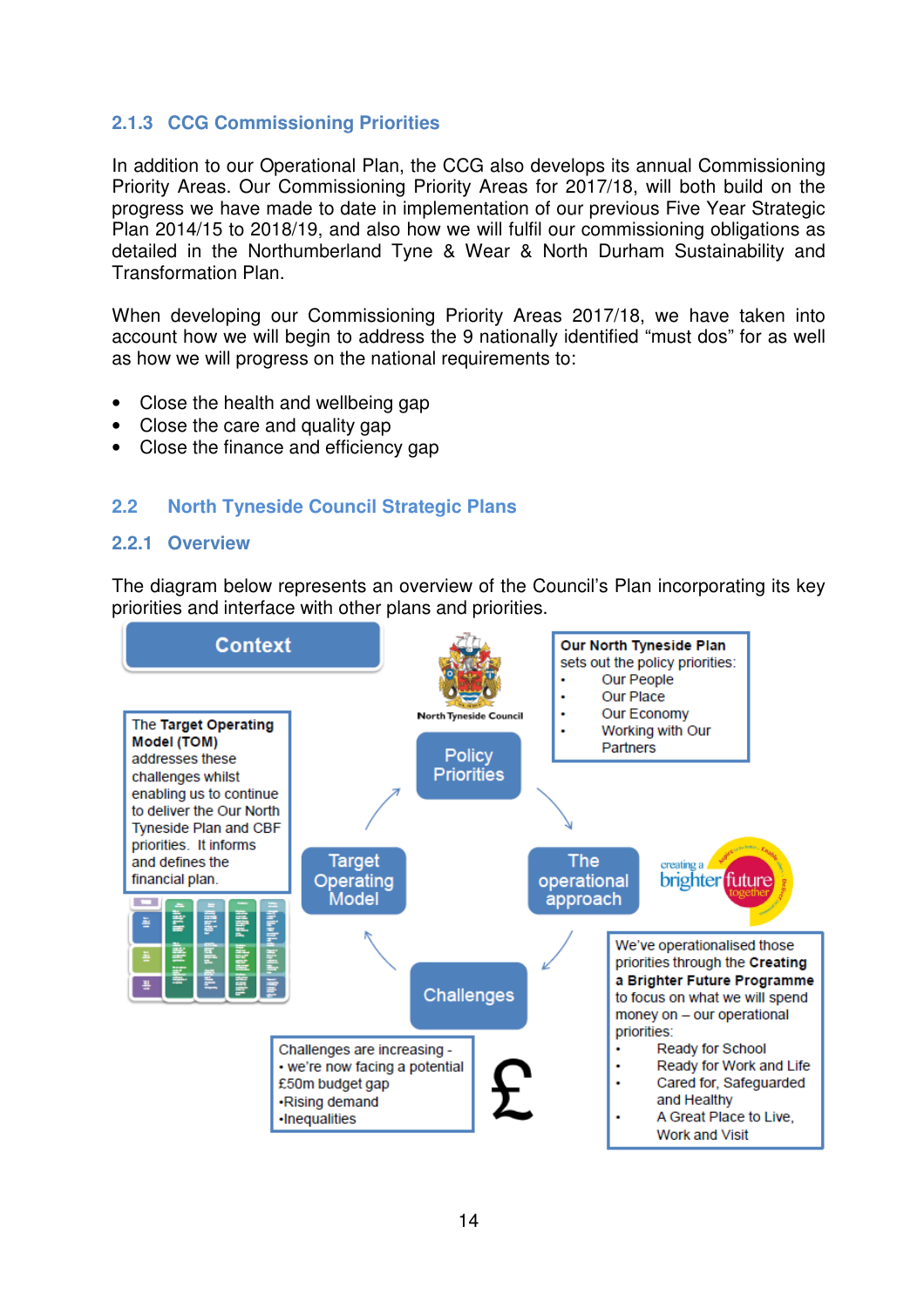The Local Authority has duties under the Care Act to assess and meet eligible needs for vulnerable people. New operating models are being developed across its social care services for adults and children which have early intervention and prevention at their heart.

In turn, this will enable people to live more independent lives and reduce the need for more intensive and costly interventions later on. Forging strong links with the NHS and the voluntary and community sector will not only help us offer a seamless, holistic approach to meeting the needs of North Tyneside's most vulnerable, but also prevent those less in need falling into crisis by supporting them to remain living independently in their community.

A joined-up approach across organisations that considers the needs of the whole person, rather than simply treating a particular condition, will help people that fall into crisis to quickly get the help they need so that they are able to return to independent living as soon as possible.

## **2.2.2 Our North Tyneside Plan (ONT)**

The ONT has the overarching aim of reducing the equalities gap in the borough through the achievement of a range of policy outcomes.

The Plan highlights the key areas for development and improvement including:

- Our People
- Our Places
- Our Economy
- Our Partners

'Our People' highlights a number of actions which drive our approach in this Strategy. Our People will:

- Be listened to and involved by responsive, enabling services
- Be healthy and well with the information, skills and opportunities to maintain and improve their, health, wellbeing and independence
- Be cared for and safeguarded if they become vulnerable

## **2.2.3 Creating a Brighter Future**

This is the operational programme that puts the Our North Tyneside Plan into place. The Cared For, Safeguarded and Healthy Board oversees the work programme of Adult Social Care, Public Health and part of Children's Services.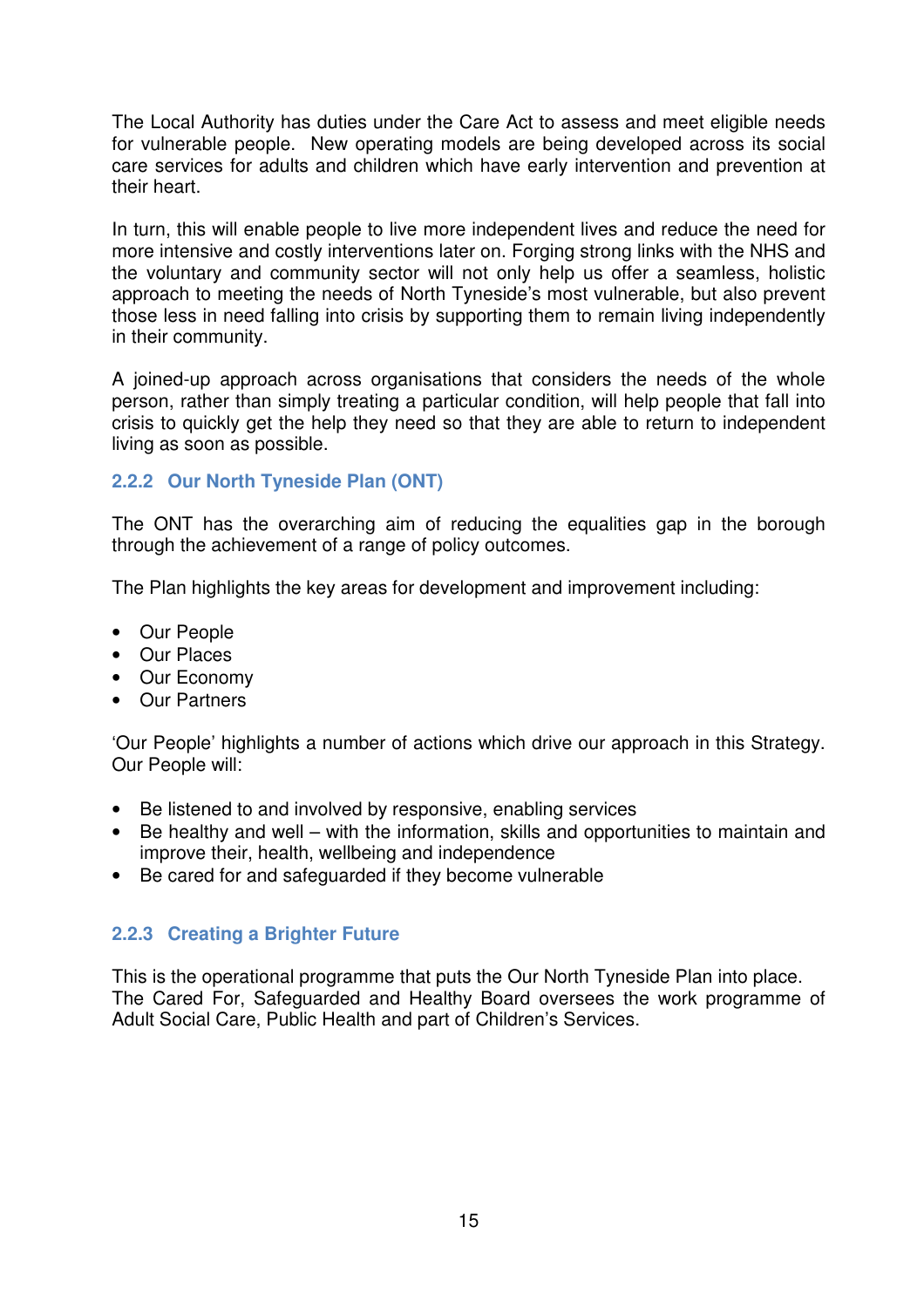## **2.2.4 Target Operating Model**

This is the enabling function to ensure the savings are achieved. We will do this by reviewing what we do and how we spend the money we have on meeting levels of need.

The principles that underpin this include:

- Understand and manage demand
- Enable people to help themselves
- Target resources at those who need it most
- Reduce long term financial cost to the tax payer
- Identify and exploit innovation
- Use technology to enable delivery and reduce long term costs



A major focus of the Council is to identify, at the earliest possible stage, the most vulnerable people in our communities who are at risk of poor health and likely to require social care. The aim is for them to be supported by programmes that promote their capacity to maintain an independent lifestyle.

Prevention and Self Care are two key principles which the local care and support system in North Tyneside will use to promote wellbeing in the borough.

Within Mental Health we have the Mental Health Reablement Service (MHRS)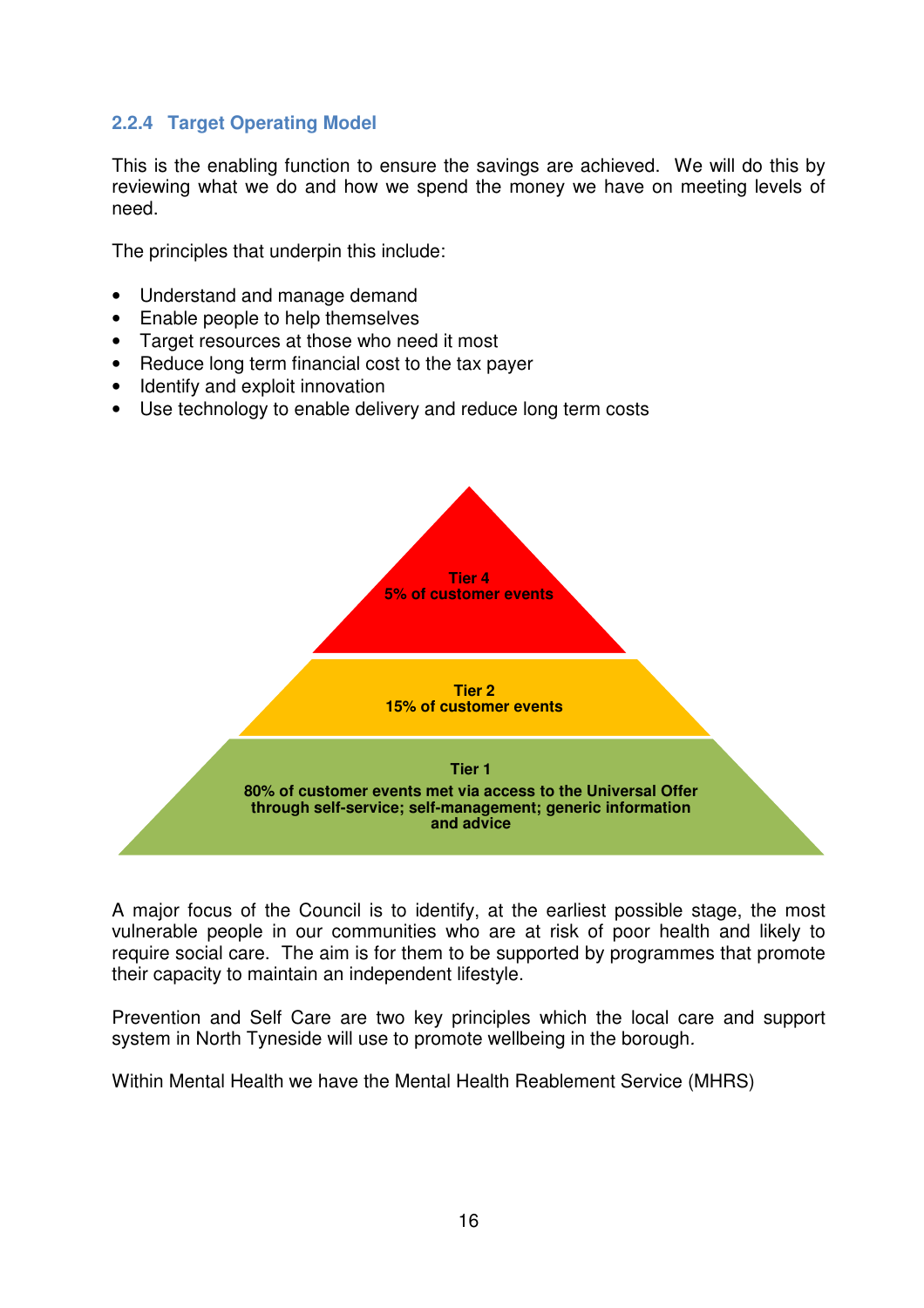The Department of Health's definition of Reablement is:

'the use of timely and focused intensive therapy and care in a person's home to improve their choice and quality of life, so that people can maximise their long term independence by enabling them to remain or return to live in their own homes within the community'

This approach focuses on re-enabling people within their home so they achieve their optimum stable level of independence with the lowest appropriate level of ongoing support care.

The focus is on the promotion of independence and the building of resilience and includes:

- Skill acquisition and relearning of 'lost' skills e.g. development of a daily routine, cooking skills, budgeting
- Building confidence on public transport
- The development of social and support networks
- Support to develop self help skills e.g. WRAP (wellness recovery action planning/coping strategies).

Referral Criteria includes:

- Adults no upper age limit
- Resident of North Tyneside
- Have either mental health or substance misuse issues which have led to a deterioration and is impacting on function
- Does not need a Crisis Response
- Will require the key worker to remain involved for all secondary care referrals & Care Co-ordination Team
- Assessment Info (Interim or Specialist) inc Face Risk

## **2.3 North Tyneside Joint Strategic Needs Assessment**

The Joint Strategic Needs Assessment (JSNA) informs the planning process of the demand and future need across the borough for different priority areas.

The **North Tyneside JSNA** is aligned to the Local Authority's Creating a Brighter Future Programme and the funding priorities across the Authority for vulnerable people.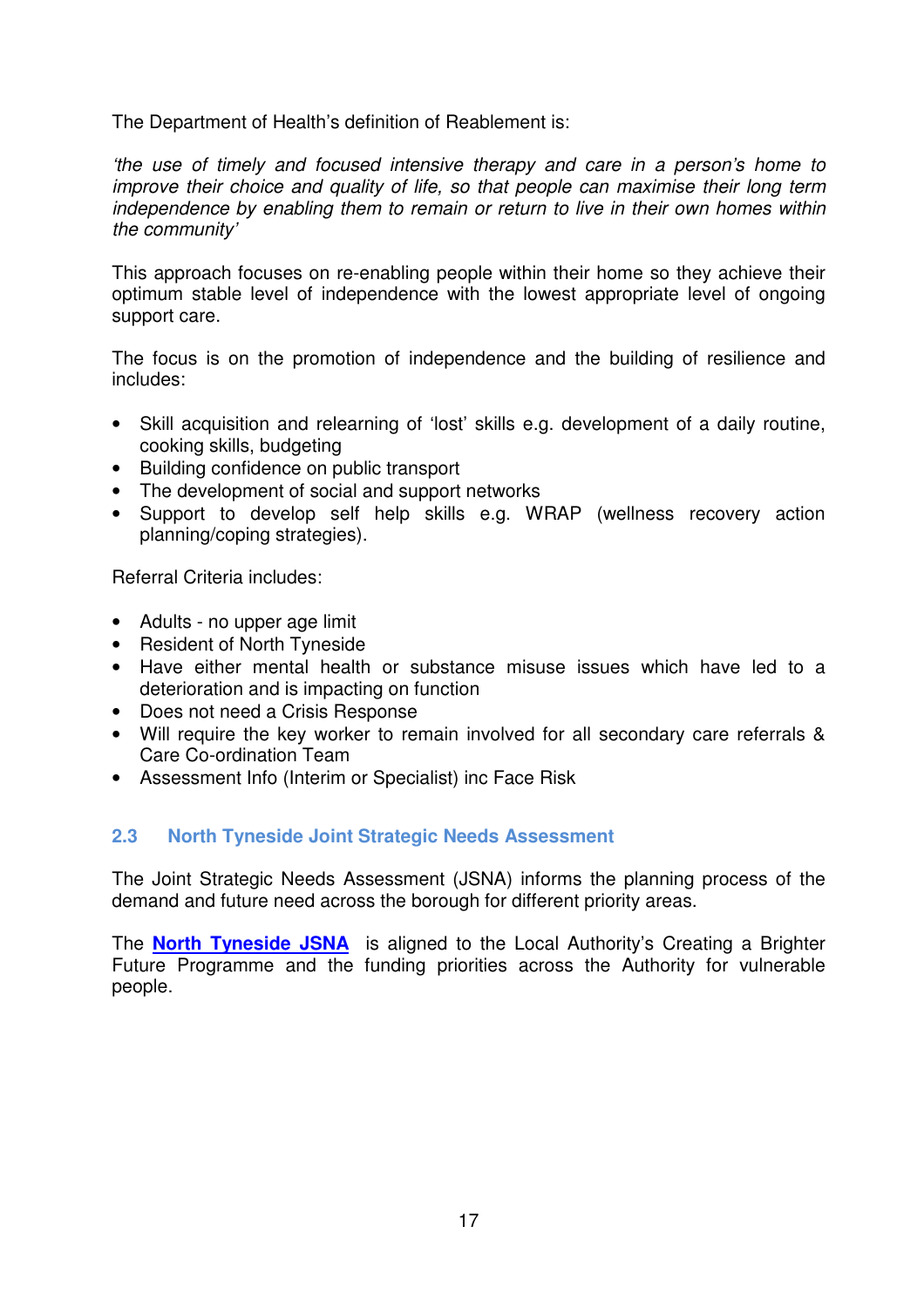#### **2.4 North Tyneside Joint Health and Wellbeing Strategy**

The **North Tyneside Joint Health and Wellbeing Strategy** sets out how the partners across North Tyneside will come together to meet the identified and agreed priorities.

Improving mental health and emotional wellbeing is an identified priority in the strategy. The task of ensuring that the actions located within the action plan are achieved is the responsibility of The Health and Wellbeing Board.

The health and wellbeing priorities for North Tyneside that are relevant to this strategy are:

#### • **Improving Mental Health and Emotional Wellbeing**

Focusing on maximising opportunities to promote positive mental health, wellbeing and recovery through accessible services and community support

• **Addressing Premature Mortality to Reduce the Life Expectancy Gap**

Focusing on key interventions at a community and primary care level to reduce the difference in life expectancy within the borough

#### • **Improving Healthy Life Expectancy**

Focusing on key interventions at a community and primary care level to reduce the difference in life expectancy within the borough

#### • **Reducing Avoidable Hospital and Care Home Admissions**

Focusing on interventions in primary care, community and hospital settings to improve self management, personalised support and independence.

## **3. Demographic Data**

The North Tyneside resident population is around 201,400, which is greater than at any other period since 1981.

Key health indicators show that North Tyneside is in the bottom 20% of local authority areas in the country and rates of improvement are slower.

The most deprived communities generally have the poorest mental and physical health and wellbeing. Those people in lower income groups are less cushioned against risk and hardship. Increasing deprivation means that more people are being exposed to many of the associated factors of mental health problems, including unemployment, poverty and low levels of education achievement.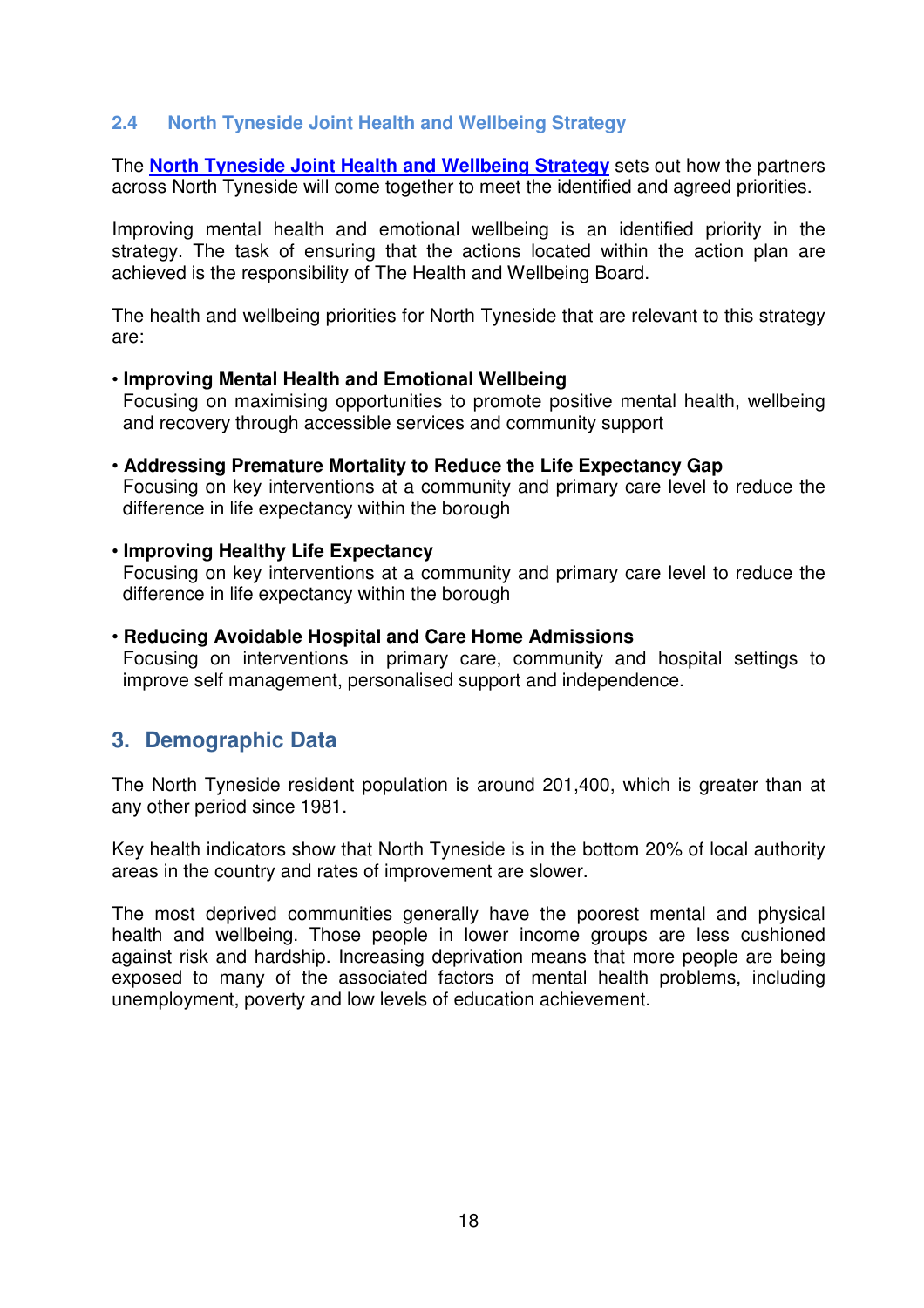The map below shows which areas of the Borough are most deprived.

## **Deprivation**



By 2030 it is predicted that the population in North Tyneside will increase by 10% to 221,100, an increase of 19,700 people<sup>1</sup>.

The population of North Tyneside is growing year on year with an increasingly ageing population. North Tyneside has a slightly higher proportion of those aged 65 and over than the population of England (18.3% compared to 16.9%). The average life expectancy in North Tyneside is 79 years, which is; 77 years for males and 81 for females. Increasing life expectancy projections indicate an increase in the older population. It is estimated that the number of people aged 65 years and over will increase by 37% from around 39,400 in 2015 to 54,000 by 2030 and the number of people aged 85 years or over will increase by 56% from 5,200 in 2015 to 8,100.<sup>2</sup> These increases will create increased demand for social care, health and housing support and services.

At 65 years, the disability free life expectancy (DFLE) in North Tyneside is significantly lower compared to England; in addition DFLE is significantly lower in the most

 $\overline{1}$ 

 $1$  The Office for National Statistics 2012 mid-year population estimate

 $2$  ONS, sub national population projections, 2014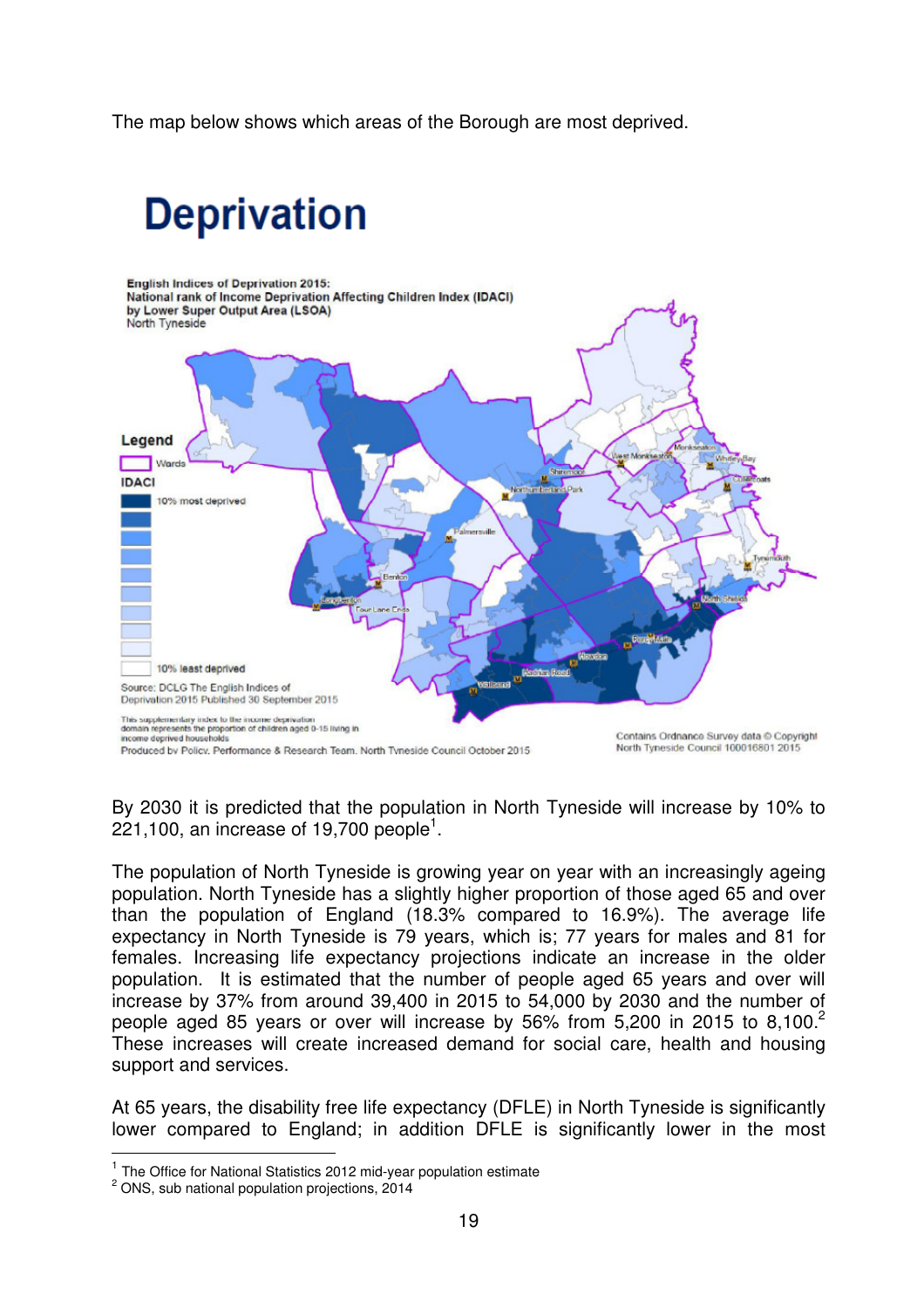deprived populations of North Tyneside. The proportion of people with a disability is also likely to increase with an ageing population creating additional demands for service provision.

Based on prevalence information, we estimate that there are around 2729 people aged 65 years and over who have dementia in North Tyneside, and that this will rise to around 4118 by 2030. One in six people over 80 years have a form of dementia<sup>3</sup>

Many people have multiple long term physical and mental health problems that impact on their quality of life and health. People with serious and complex mental health problems die on average 15 years earlier than people without mental illness. Smoking, diabetes, high blood pressures and obesity are the main factors that cause these early deaths.

People with mental health issues experience higher levels of unemployment and often live in poor quality accommodation. They also experience higher rates of disease, such as cancer and heart disease and also longer term conditions such as diabetes.<sup>4</sup>

## **4. Communication & Engagement**

We recognise the importance of engagement to inform future service direction, including the proposals contained in this Strategy and Action Plan. The findings from a wide range of consultation exercises have informed the actions in this strategy.

In developing this Strategy, we have undertaken several communication exercises and used a range of information containing public and service user/patient feedback on service provision.

We reviewed the information obtained by Healthwatch North Tyneside in which they carried out research to gather the views and experiences of people who used Mental Health Services as well as their friends, family and carers. Over 250 responses were received however the focus of this work was not on older people in particular.

The research was followed by a Mental Health Action Day on 1 December 2015. The interactive seminar was attended by service leads, providers, carers, service user representatives, commissioners and board members from the HWBB and Mental Health Integration Board with the aim of debating and planning how all stakeholders could effectively work better together so that more people in North Tyneside can have "good mental health". The event focussed upon broad areas of Mental Health but had some specific focus upon: Prevention; Older Peoples Mental Health Services/Needs; Factors which impact upon individual's levels of Mental Health.

The full report can be accessed here People's experience of Mental Health Services.

## **Day Services**

 3 https://www.alzheimers.org.uk/download/downloads/id/2323/dementia\_uk\_update.pdf

<sup>&</sup>lt;sup>4</sup> Annual report of Chief Medical Officer 2013 - Public Mental Health Priorities: Investing in the Evidence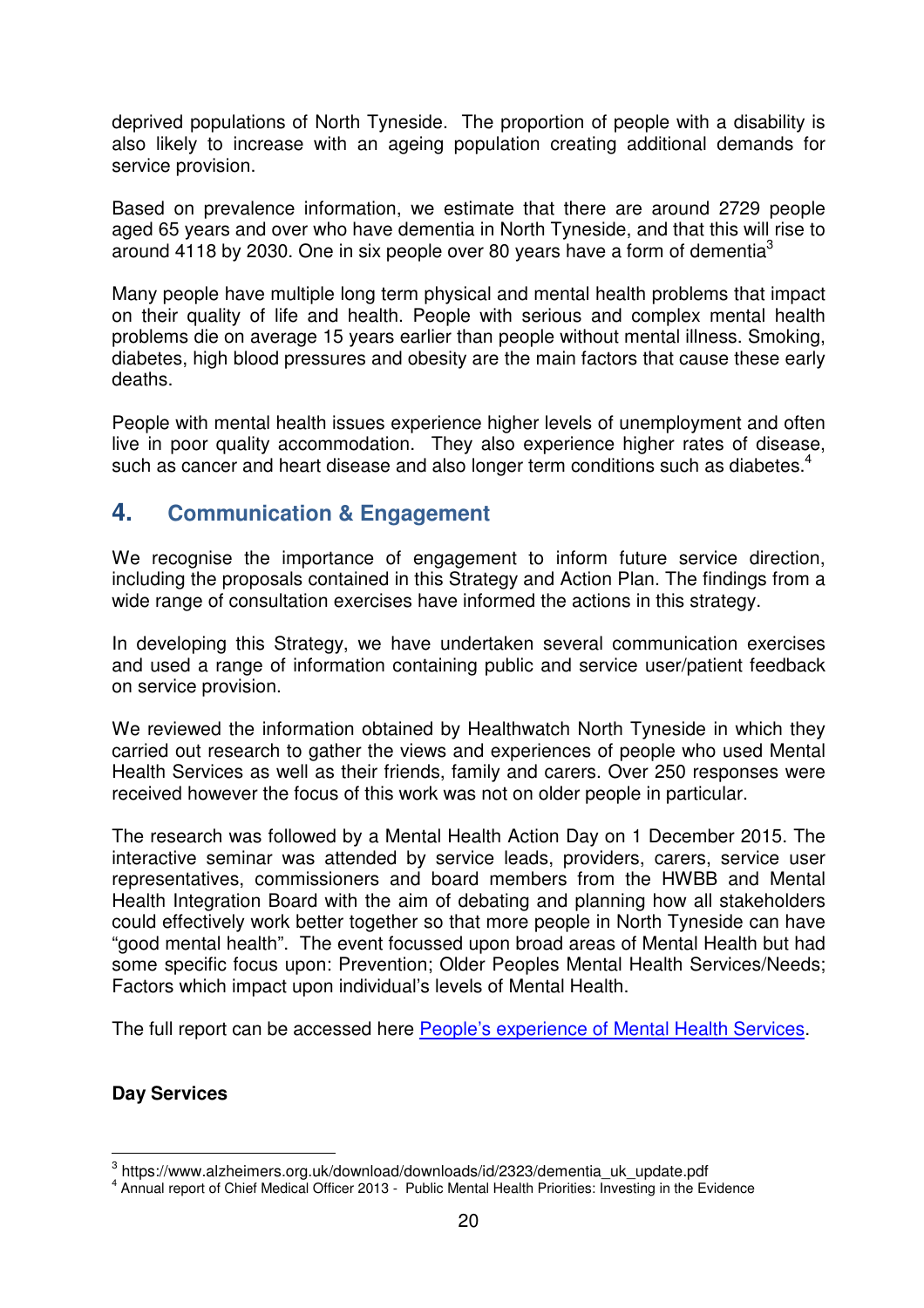Additional specific work was undertaken around provision of day services and also dementia care services.

In relation to day service provision, the Community and Health Care Forum (CHCF) were asked to engage with people who currently use day services and their relatives and carers, which were undertaken during 2015. They held group discussions with users of the day services and also distributed questionnaires to unpaid carers.

Overwhelmingly people who use day services appreciate the opportunity to attend. Some of the reasons for using day services include; opportunities to socialise and make new friends; to "get out of the house"; and to give carers a break. There were many positive comments about the staff in the centres, who were considered to be very kind, caring and respectful. Customers were also appreciative of good quality food which is available at some resources.

Relatives and unpaid carers clearly value the opportunity to have a break from their caring role. Many use the time to catch up on housework and shopping, or to support them to continue to remain in employment.

Despite their popularity amongst older people, day services are often seen as an outdated model of service provision that does not reflect what would be wanted by today's older people. There is, however, substantial national and local evidence that many older people in receipt of personal budgets continue to choose to use day services and also satisfaction rates to those who use them are extremely high.

#### **Post Diagnostic Support for people with dementia**

In relation to dementia, in August 2016, North Tyneside Council officers met with a number of groups that support people with dementia and their carers to discuss what future support services may be of benefit to both users and carers.

There were many examples of the good practice and how people have benefitted from excellent health and social care services. However, there were also examples given when both health and social care services have failed both people with dementia and their carers. The main themes around areas where improvement could be made focus on inclusion of and support for carers of people with dementia. This particular point echoes feedback received from the Healthwatch research. Training and understanding of dementia for professionals was also highlighted which seems to result in people "bouncing" between services. Support from some statutory services and also from voluntary organisations was highly praised.

Include summary of the consultation on the Action Plan when complete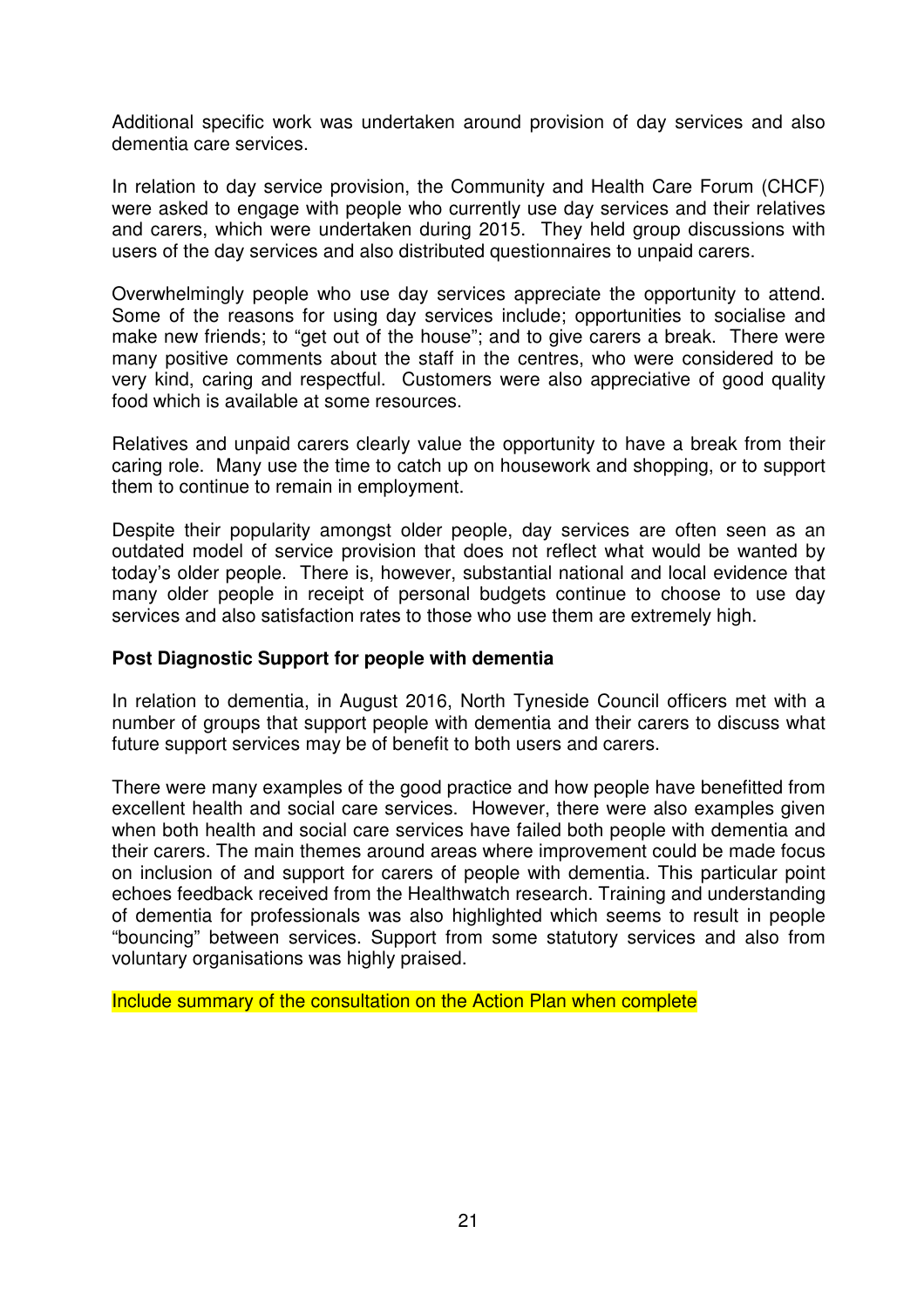## **5. Key issues**

Many older people experience physical illnesses first and then develop common mental health problems such as depression and anxiety. An older person in good physical health has a relatively low risk of depression.

North Tyneside has an increasing ageing population, some of whom are already in poor health and therefore at increased risk of developing mental health problems.

People who have serious mental illness are at greater risk of a range of medical conditions compared to the general population. They experience physical illnesses more frequently and in some cases also have a considerably shorter life expectancy compared to those without a mental illness.

In the development of this Strategy we feel that it is important to take various lifestyle factors into account, in addition to issues that are particularly relevant for older people. The following is a summary of the key issues that have been identified that are particularly relevant to older people and can have an impact on their mental health and wellbeing.

An **ageing workforce** will need good age management practices to meet the needs of all staff to ensure that they remain fit and healthy and can continue to work for as long as they are willing and able to.

The Advisory, Conciliation and Arbitration Services (ACAS) defines good age management as being 'those measures that combat age barriers and promotes age diversity'. This includes being aware of rights and responsibilities; awareness of team composition and existing issues; the provision of flexible working; good recruitment and retention practices; supporting health, safety and wellbeing; and encouraging informed retirement planning. Age is a protected characteristic under the Equality Act 2010.

#### **Key issues**

- Proactive age management is required to ensure older workers can continue to work to the best of their ability in fulfilling and productive ways as they age
- Although not all workers will experience health issues, the Work Foundation has forecast that one in three workers will be experiencing chronic ill health by 2020
- It has been proven that the most effective actions to allow staff to continue working are early intervention, discussion and planning the support they will need
- Flexible working, including different work patterns, will support older workers to work to a higher pension age
- Helping staff to make plans for their future career and retirement at an early stage, including consideration of flexible retirement options, is essential so they can make informed decisions
- Carers aged 60–69 often juggle caring with the demands of work and financial pressures while those aged over 70 may be more likely to find it difficult to cope with the physical demands of caring

There is a strong evidence that **good quality housing** can have a direct impact on health and the use of health and social care services for example; reducing seasonal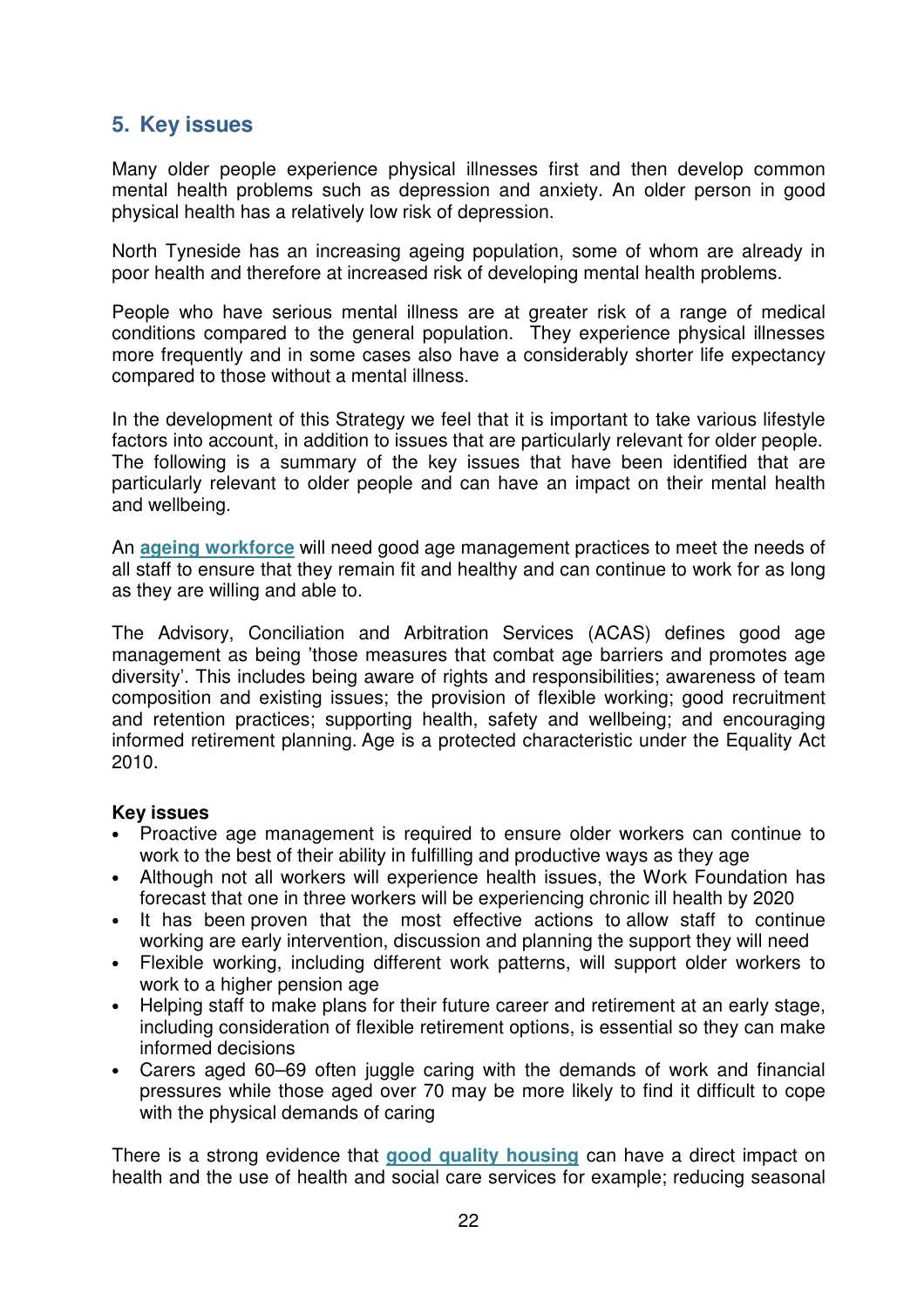deaths and worsening of chronic disease symptoms related to the cold, improving mental health and wellbeing, reducing falls and supporting older people to live independently to reduce residential and nursing home admissions. $5$ 

A YouGov survey commissioned by Shelter<sup>6</sup> found that a big decision facing older people, particularly if they become less mobile and their care needs increase, is whether to stay in their current home or consider a move to a smaller home better suited to their needs. It found that older people value a safe home, an attractive welcoming area with good facilities, transport links and service, and where they will be close to friends and family.

As people age and remain in mainstream housing, general needs housing can become unsuitable for many. As their health deteriorates they may need support to remain in their homes in the form of aids and adaptations and health and social care services.

Demand for sheltered housing and extra care housing seems likely to grow in demand with an ageing population and it could be a very suitable option for many. However, for a lot of people there remains reluctance to accept that greater support is required; this coupled with upheaval means many prefer to persevere in their own home rather than move into sheltered accommodation or extra care.

The impact of **loneliness and isolation**, in respect of mental and physical health cannot be underestimated. We know that:

- The effect of loneliness and isolation can be as harmful to health as smoking 15 cigarettes a day, and is more damaging than obesity;
- Lonely individuals are at higher risk of the onset of disability; and
- Loneliness puts individuals at greater risk of cognitive decline, and one study concluded that lonely people have a 64 per cent increased chance of developing clinical dementia<sup>7</sup>.

Feeling lonely isn't in itself a mental health problem, but the two are strongly linked. Having a mental health problem can increase the chances of feeling lonely, and feeling lonely can have a negative impact on mental health.

The North Tyneside Joint Strategic Needs Assessment highlights that just over 14,000 people, aged over 65, are currently living alone in the borough. The overall number of people who live alone is projected to rise by 13% by 2020 and for those aged over 75, it is projected to increase by 44% by 2030. Of those living alone, there are approximately twice as many women as men aged 65-74 years and three times as many women as men over the age of 75.

**Smoking** rates in North Tyneside are about twice as high as the general population and alcohol misuse and **obesity** rates are around 50% higher.

 $\overline{a}$ 

<sup>5</sup> Managing Ambulatory Care Sensitive Conditions Kings Fund 2012

<sup>6</sup> YouGov survey commissioned by Shelter 'A better fit?' April 2012

 $7$  Campaign to end Loneliness – Promising approaches to reducing loneliness and isolation in later life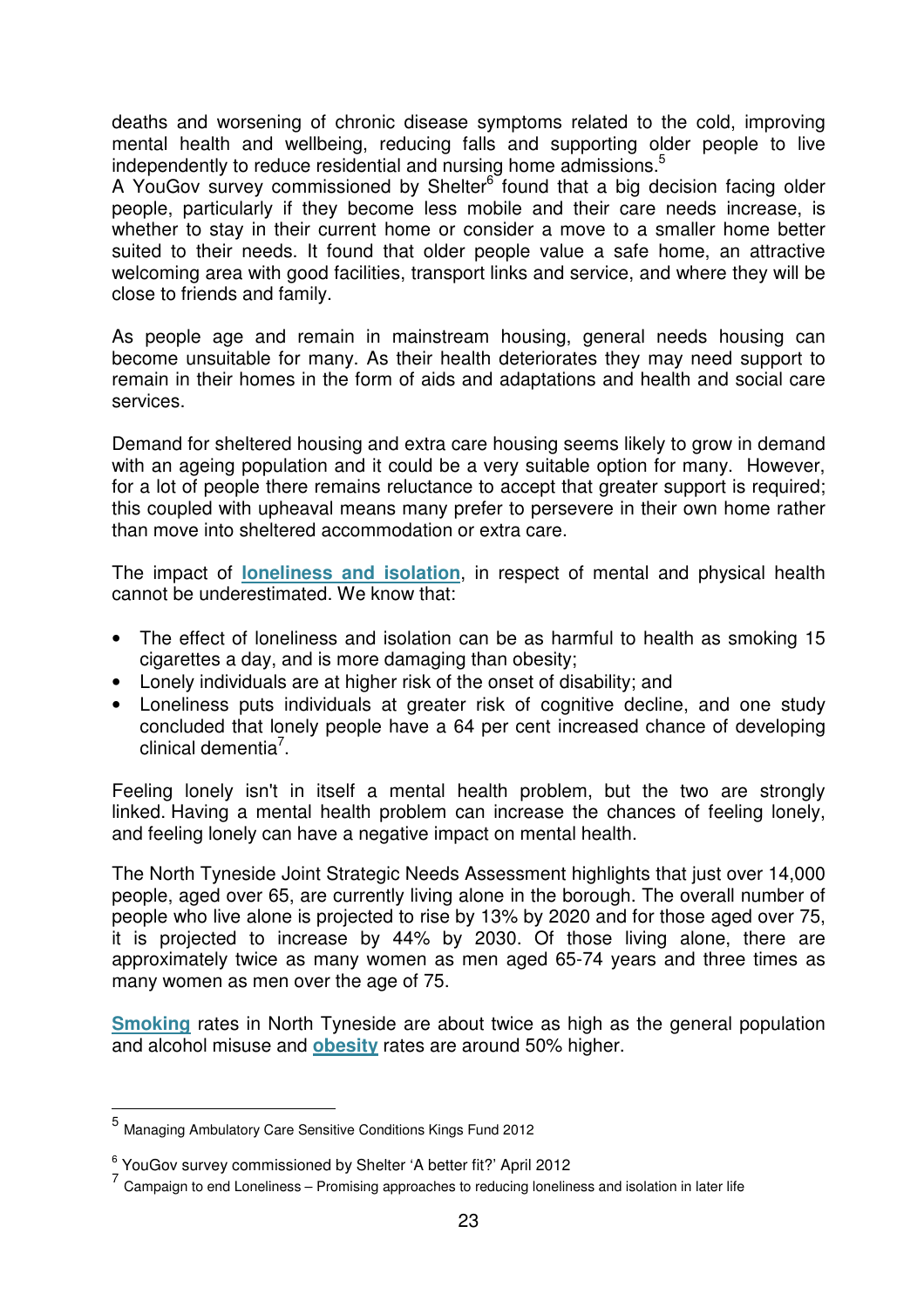The reason many older people give for stopping smoking is that they feel the damage has already been done and stopping would not provide any benefits. However the evidence is clear that stopping smoking at any age is of benefit.

People aged 65+ report the highest rates of **drinking alcohol** 5 or more days per week: 24% of men (compared to 16% all ages) and 13% of women (compared to 9% all ages).<sup>8</sup>

**Medication** For some people, medicines are a short-term solution used to help them manage an immediate crisis. For other people, medicines are an ongoing, long-term treatment that enables them to live with severe and enduring mental health problems. Many people do not want to stay on medication for years, but it can help some people to lead the kind of lives they want to lead, without relapses and re-admissions to hospital.

Although it may be quicker and easier to initiate medication rather than initiate other strategies such as talking therapies or exercise programmes,, which can be effective in many mental health problems, all medicines have undesirable side effects that people will experience to a lesser or greater extent and may have problems even when they stop taking the medication. In addition it is recognised abuse of prescribed medication for treating a mental health problem may cause additional problems.

The side effects of prescribed medication may mimic symptoms associated with mental illness in older people, such as confusion, insomnia or hallucinations. Many older people take some kind of medication, and often have multimorbidity (multiple long-term conditions) and take multi medication at the same time. This polypharmacy can increase the risks of suffering adverse side effects as a consequence.

**Inactivity** - Many adults aged 65 and over spend, on average, 10 hours or more each day sitting or lying down, making them the most sedentary age group.<sup>9</sup> Regular physical activity lowers the risk of a variety of conditions, including Alzheimer's and dementia, heart disease, diabetes, certain cancers, high blood pressure, and obesity.

High blood pressure is a key risk factor for stroke, which usually affects people over the age of 65. Regular activity and healthy eating can reduce blood pressure and also the risk of developing other health conditions such as Type 2 diabetes.

**Weight problems** affect many older people. The number of people who are overweight or obese is rising.

Taking regular exercise is especially important for older people. Older people have a slower metabolism, and this makes it more likely that they will put on weight which can affect their physical and mental health.

enders<br>
1988 General Lifestyle Survey 2011, Office for National Statistics, 2013

<sup>&</sup>lt;sup>9</sup> NHS Choices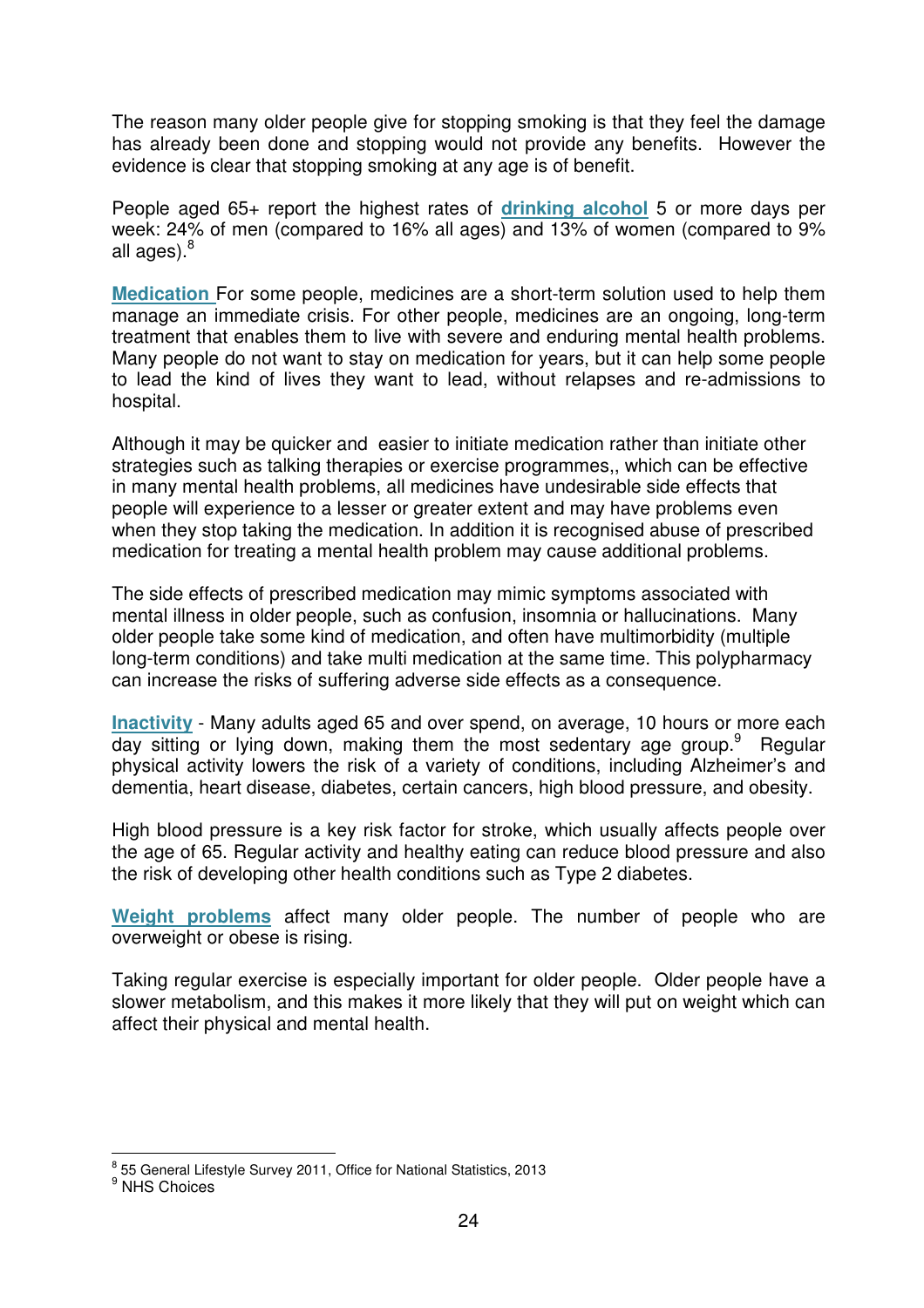The 2014 Health Survey for England showed the following groups as overweight or obese:

- 78% of men aged 65 to 74
- 80% of men aged 75 to 84
- Over 70% of women aged 65 to 84

However conversely, estimates suggest 1.3 million people over 65 suffer from **malnutrition**, and the vast majority (93%) live in the community. <sup>10</sup> Nearly one third of all older people admitted to hospital are at risk of malnutrition.<sup>11</sup>

**Depression** is the most common mental health problem in later life and affects one in five older people living in the community and 40 per cent of older people living in care homes. It can affect anyone, of any culture, age or background. This is because older people are much more vulnerable to factors that lead to depression, such as:

- being widowed or divorced
- being retired/unemployed
- physical disability or illness
- loneliness and isolation

In England depression affects 22% of men and 28% of women aged 65 or over  $12$ . The number of people aged 65 and over that are predicted to have depression in North Tyneside is 3,428. 1082 of those people are predicted to have severe depression.

The risk of depression increases with age 70% of cases of depression in over 70s may be caused by disability associated with illness. 40% of those over 85 are affected.

Moderate to severe depression occurs in 3-4% of the older adult population. The highest prevalence is found in those over 75. Worse general health can be associated with depression among older adults.<sup>13</sup>

Diagnosing depressive symptoms can be difficult, and reports indicate that some clinicians believe treatment for depression is less effective in older people, despite evidence to the contrary.

**Dementia** is a degenerative condition which has a wide reaching effect on the lives of those living with the condition and also the people that care for them. The chance of developing dementia increases significantly with age. One in 14 people over 65 years of age and one in six people over 80, have dementia.

Vascular dementia is the second most common type of dementia, accounting for 20% of dementia. Vascular dementia is preventable and risk factors include diabetes, high blood pressure, smoking and high cholesterol.

<sup>13</sup> General health status and vascular disorders as correlates of late-life depressive symptoms in a national survey sample. Stewart, R, & Hirani, V. International Journal of Geriatric Psychiatry, 25(5): 483-488, 2010

 $\overline{1}$  $10^{10}$  Elia M, Russell C. Combating Malnutrition: Recommendations for Action

<sup>&</sup>lt;sup>11</sup> C A Russell and M Elia (2014) Nutrition screening surveys in hospitals in the UK

 $12$  Depression is defined as a high score on the GDS10 (Geriatric Depression Scale)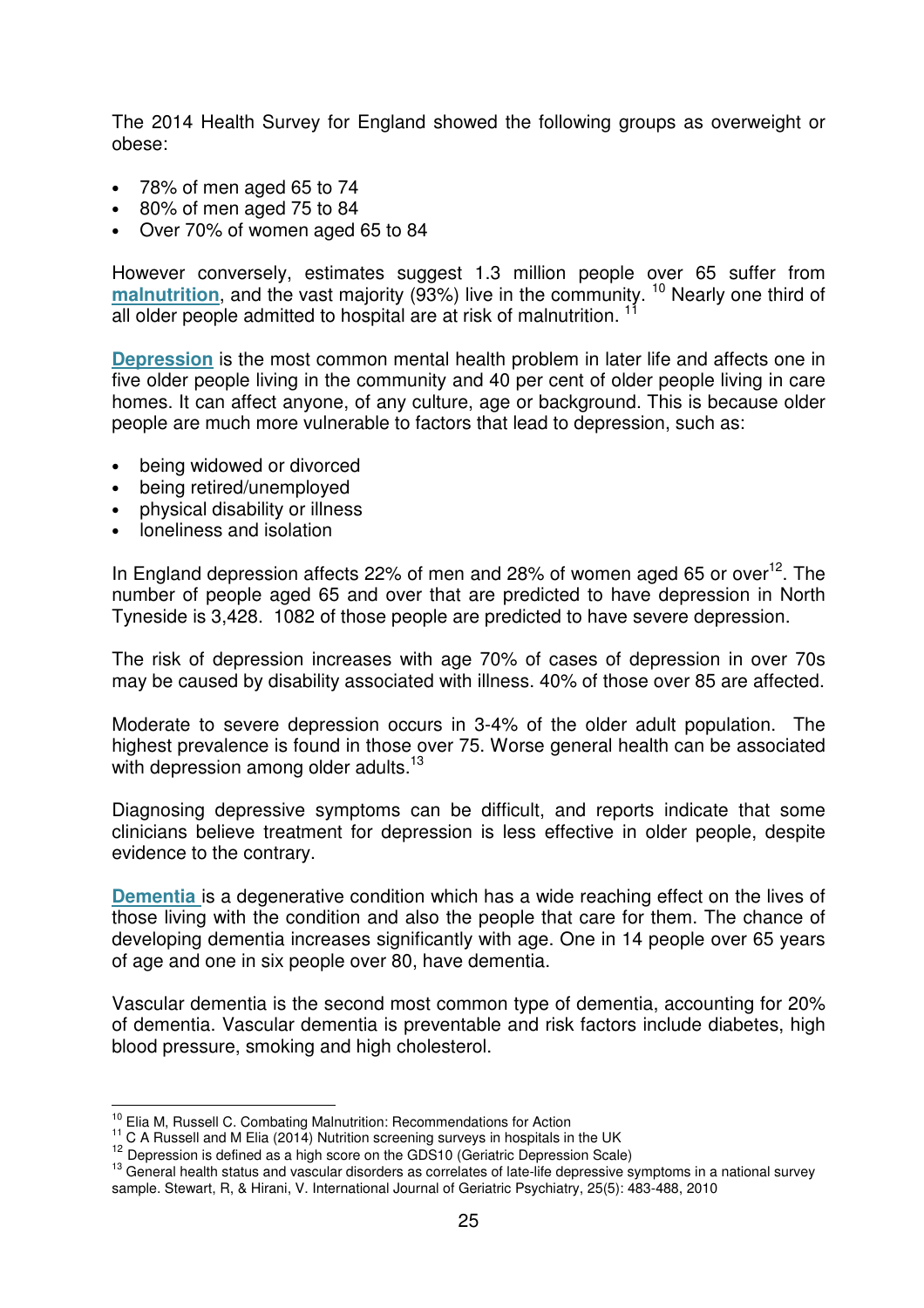Most people living with dementia want to continue to do as much for themselves for as long as they can. People with dementia and those who care for them need access to timely and well-coordinated information, advice and support from diagnosis to end of life, which helps achieve the outcomes that matter to them.

**Co-morbidities** can complicate older people's access to appropriate services. There is the increased likelihood for those aged 65 and over to present with a number of both physical and mental health conditions. The King's Fund estimates that around 50% of people aged over 50 and 80% of those over 65 live with one or more long-term conditions.<sup>14</sup>

There are significant co-morbidities with a range of physical health needs. For example, 50% of people with Parkinson's disease suffer depression, 25% following stroke, 20% with a coronary heart disease, 24% with a neurological disease and 42% with a chronic lung disease.

It is estimated that approximately half of all in-patients in a hospital setting have a mental health condition which includes depression, dementia or delirium. If those comorbidities are not addressed, it can result in poorer health outcomes and increased morbidity and mortality rates.

In January 2016 a review of **Intermediate Care Services** was signed off by the Older People's Transformation Board.

The review identified the following gaps in provision:

- Step up beds (for people in the community who are at risk of an inappropriate acute hospital admission)
- 'Discharge to Assess' or 'Time to Think' beds (with appropriate therapy input/ support) which would support the timely discharge of patients from an acute ward into an intermediate care facility, enabling a period of rehabilitation whilst assessments were being carried out or decisions were being made about the appropriateness of permanent placements into residential or nursing homes
- **Specialist intermediate care for people with dementia**
- There were varying access criteria and routes across the system
- There efficiencies that could be made while still improving and delivering an effective service

A project group has been established to implement the new model of intermediate care.

(Older) people with a **learning disability** experience health inequalities, however many of the determinants of health inequalities sit outside health services, and are the result of the interaction of several factors including increased rates of exposure to common 'social determinants' of poorer health (e.g. poverty, poor housing, social exclusion), individual lifestyle factors, barriers to accessing health care and experience of overt discrimination<sup>15</sup>

 $\overline{1}$ 

<sup>&</sup>lt;sup>14</sup> A. Coulter, S. Roberts, A. Dixon, Delivering better services for people with long-term conditions: building the house of care, October 2013

<sup>(</sup>Emerson et al, 2012)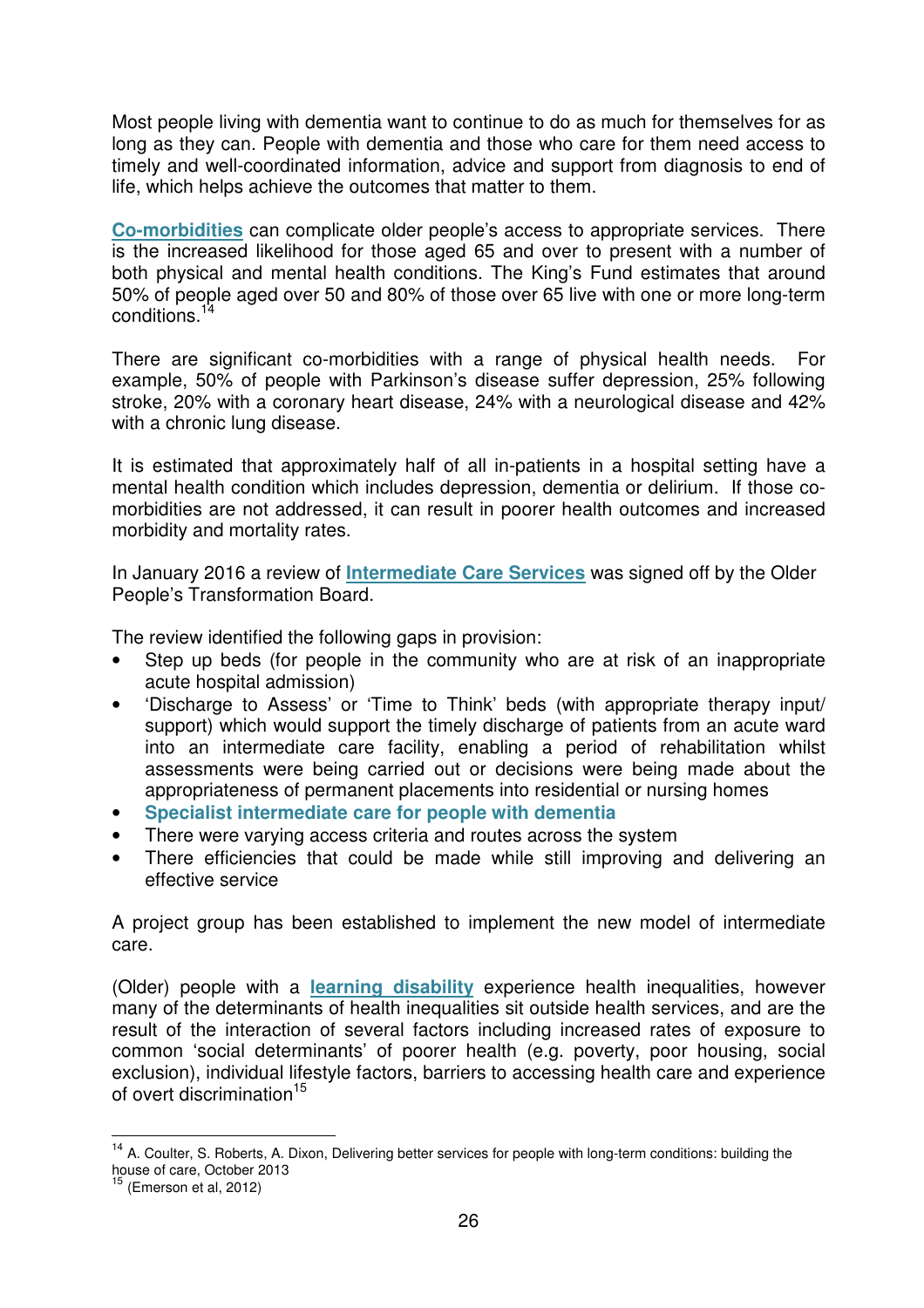Many are living with family carers who are themselves ageing and require support.

People with a general learning disability are 3-4 times more likely to get dementia than the general population. People with Down's syndrome are 50% more likely to have dementia when they are aged 60.

Learning Disability practioners report that rather than focussing on the needs of the person, many service providers see the learning disability first; this can result in the person being placed in accommodation that is not suitable or able to meet their needs.

**Delirium** is estimated to be present in 25-40% of patients presenting to the Emergency Department & in around 50% of those aged over 70 in hospital. It represents the commonest complication of hospitalisation in the elderly, leading to increased length of stay, increased risk of discharge into institutional care and increased mortality. Where delirium is characterised by its acute and transient nature, dementia causes chronic cognitive impairment. However, the two frequently co-exist in an inpatient population.

Vulnerability to delirium is conferred by advancing age, frailty, the effects of polypharmacy, hip fracture and high burdens of physical morbidity, including pre-existing cognitive impairment. For this high risk group, the insult can be comparatively minor, yet the consequences far-reaching. The risk of developing dementia following an episode of delirium is increased 3-fold and cognition in an established dementia can be irreversibly worsened.

Rates of recognition are notoriously poor (20-50%) and the precipitants are unknown in up 50% of cases – most often; the causes are multifactorial (including pain, infection, nutrition etc., following the PINCH ME acronym). Prevention is key, with interventions targeted at high risk groups. Person centred care approaches form the linchpin of management.

Almost one in ten people aged over 85 provide **unpaid care** and the number of carers aged over 85 is expected to double over the next 20 years.<sup>16</sup> Most carers aged over 80 spend more than 50 hours a week caring – with this data corroborated by research in 2011 where most carers aged over 70 recorded caring for over 60 hours a week.<sup>17</sup> The number of older carers is increasing at a greater rate than for carers as a whole. The total number of carers rose by 11% in the ten years between the 2001 and 2011 census, while the number of older carers has risen by 35%.

Specifically in relation to older carers, particular needs to consider are:

- Carers will be caring for people with a wide range of health conditions and disabilities, with varied emotional and physical demands and concerns for the future
- According to research carried out in 2011 by The Princess Royal Trust for Carers, over 16% of older carers were caring for more than one person. This is more

 <sup>16</sup> HM Government 2014

<sup>&</sup>lt;sup>17</sup> The Princess Royal Trust for Carers 2011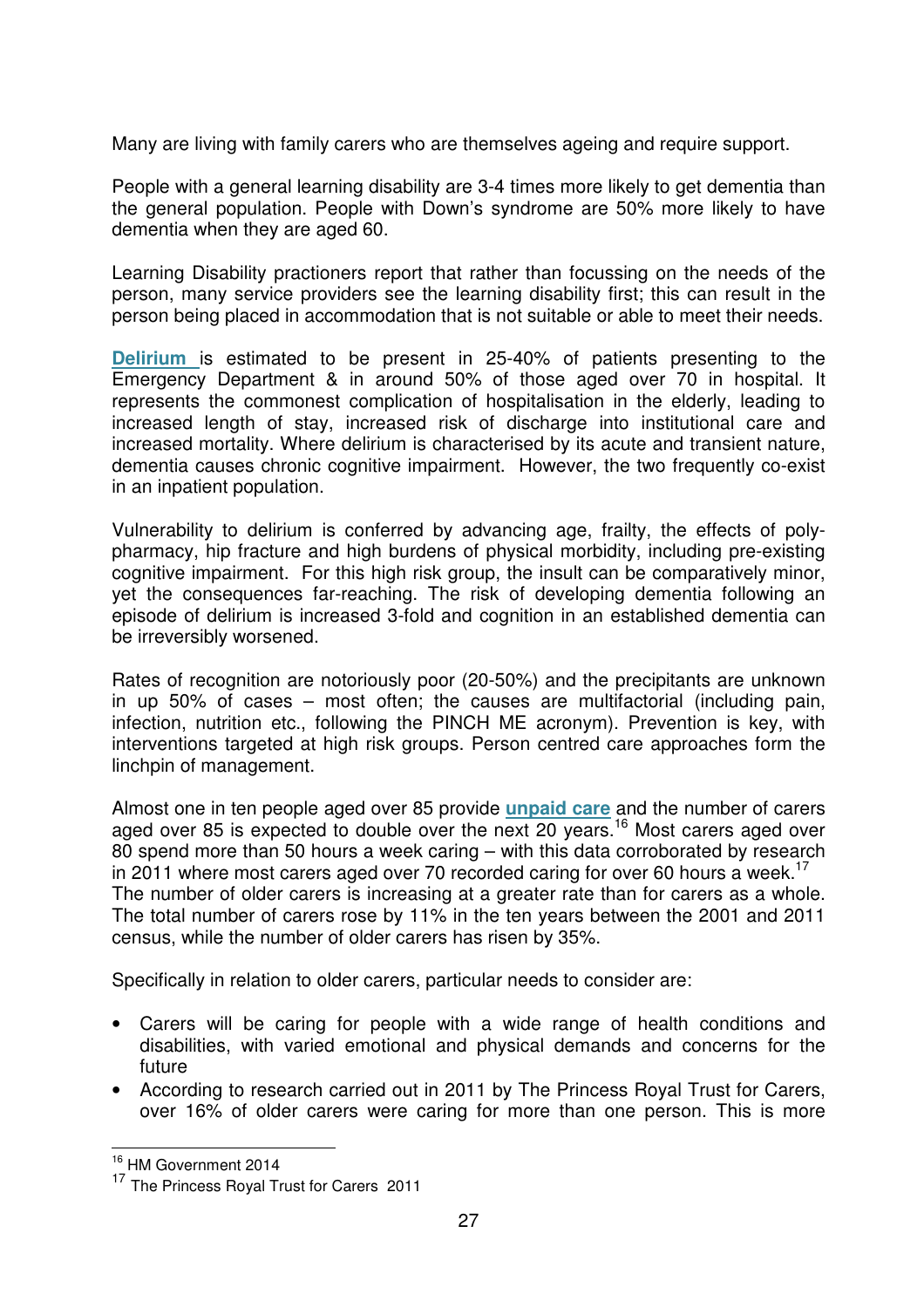common for the younger age group 60–75 where significant numbers care for a parent as well as an adult son or daughter, grandchild or someone else with a disability or long-term health condition

Nearly two-thirds (65%) of those polled by the Princess Royal Trust for Carers said they had health problems or a disability of their own, while only half of these felt confident lifting the person they care for. The respondents also revealed that caring for another person also took its toll mentally; with 68.8% saying being a carer had damaged<sup>18</sup> their psychological wellbeing, and 42.9% reporting that their mental health had worsened in the past year.

**End of life care** - It is recognised that people dying from advanced dementia have surprisingly comparable needs to those dying from advanced cancer. Yet people dying from advanced dementia are more likely to:

- die in an acute hospital ward or care home
- have uncomfortable aggressive treatments prior to death

They are also less likely to:

- be prescribed appropriate analgesia
- have spiritual needs addressed
- have an advanced care plan

Non-cancer diagnoses are very under-represented in specialist palliative care services and workload. This could partly be due to the lack of recognition of dementia as a terminal illness and its uncertain prognosis.

Healthcare workers providing palliative care to people with dementia face dilemmas. These can include:

- Differentiating between an aggressive medical approach and a palliative approach
- Assessing and managing pain and other symptoms
- Effective communication about end of life issues
- Families' perceptions
- Resuscitation (DNAR)
- Antibiotic use
- Artificial rehydration
- Admission to acute hospital
- Use of psychoactive drugs

## **Transitions**

 $\overline{a}$ 

We need to ensure that the pathway from adult mental health services to older people's mental health services is as smooth as possible and barriers do not get in the way of enabling older people to access the right level of services at the right time.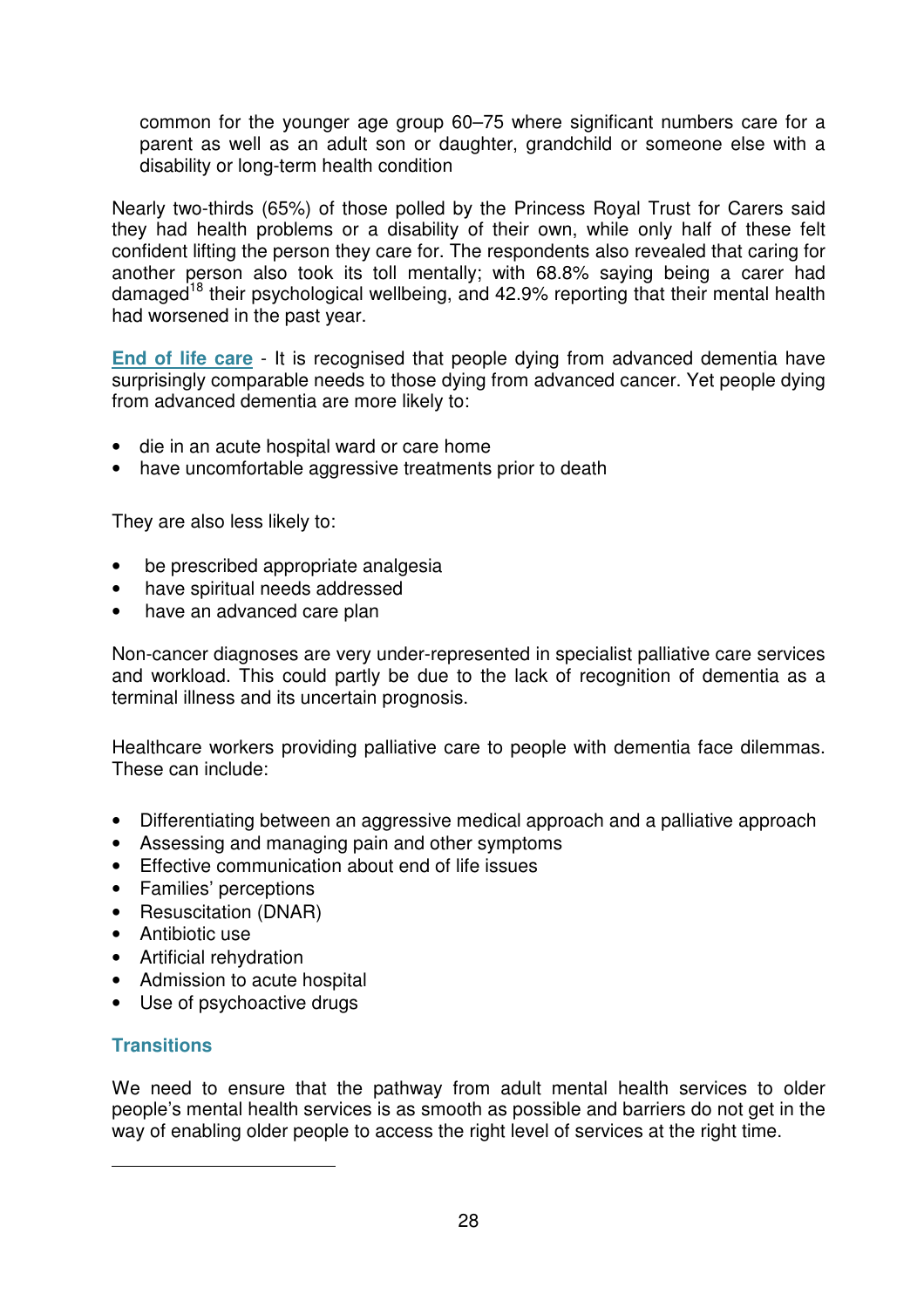Work has been undertaken between the CCG, Northumbria Healthcare trust Older Peoples Mental Health Service and Northumberland Tyne & Wear Service to review the interface between the two teams and to develop a needs lead service as opposed to an age led service.

Issues do still exist between the two trusts in relation to ensuring access to timely crisis support. Work has started to review those pathways but further work is needed.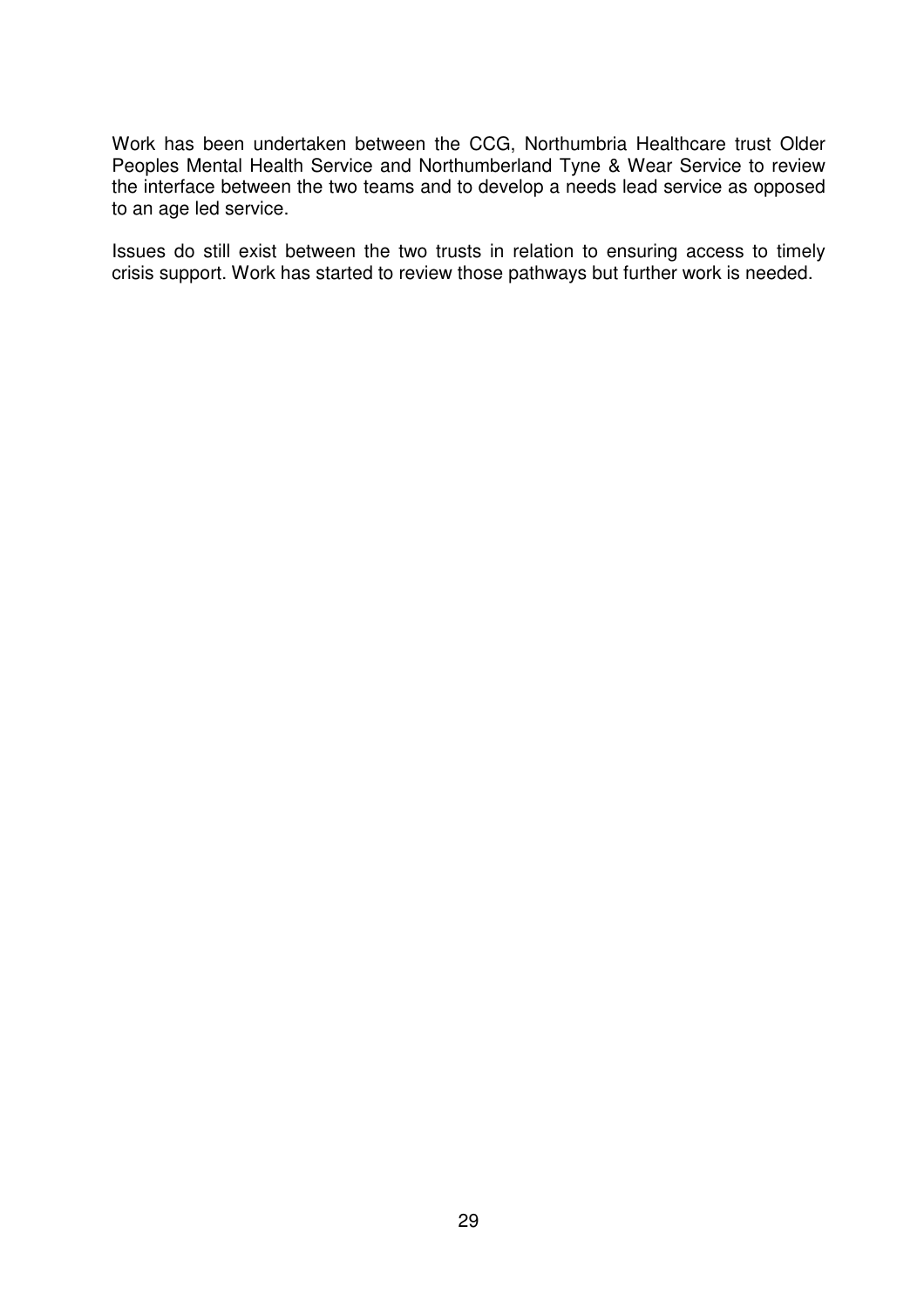## **6. Our Response**

| Improving health and wellbeing                                                                                                                                                                                                                                                                                                                                                                                                                                                                                                                                                                                                                                                                                                                                                                                                                                          |                                                                                                                                                                                                                                                                                                                                                                                                                                                                                                                                                                                                                                                                                                                                                            |  |  |
|-------------------------------------------------------------------------------------------------------------------------------------------------------------------------------------------------------------------------------------------------------------------------------------------------------------------------------------------------------------------------------------------------------------------------------------------------------------------------------------------------------------------------------------------------------------------------------------------------------------------------------------------------------------------------------------------------------------------------------------------------------------------------------------------------------------------------------------------------------------------------|------------------------------------------------------------------------------------------------------------------------------------------------------------------------------------------------------------------------------------------------------------------------------------------------------------------------------------------------------------------------------------------------------------------------------------------------------------------------------------------------------------------------------------------------------------------------------------------------------------------------------------------------------------------------------------------------------------------------------------------------------------|--|--|
| Where we are now                                                                                                                                                                                                                                                                                                                                                                                                                                                                                                                                                                                                                                                                                                                                                                                                                                                        | Where we want to be/what we will do                                                                                                                                                                                                                                                                                                                                                                                                                                                                                                                                                                                                                                                                                                                        |  |  |
| We understand the risk factors for older<br>people; however there is no coordinated<br>plan to address them.<br><b>Community Mental Health and Wellbeing</b><br>Matrons in North Tyneside have been<br>trained to become Stop Smoking Advisors<br>and are able to offer stop smoking<br>medication.<br>The Director of Public Health 2015 Annual<br>Report presented an overview of the<br>health status of the over 50s in North<br>Tyneside. A number of recommendations<br>emerged from reviewing the data and from<br>conducting interviews with older residents.<br>A priority is to ensure that those who are in<br>the pre-retirement phase are encouraged<br>to plan for older age by being physically<br>active and socially connected, to ensure<br>that older people have a good quality of<br>life and are independent and self-sufficient<br>in older age. | Improved use of national and local<br>intelligence to understand the current<br>and future mental health needs of our<br>local population - develop targeted<br>approaches as required.<br>Older people in North Tyneside have<br>good mental health and resilience<br>through interventions delivered by<br>universal services and also targeted<br>support is provided to those at higher<br>risk of mental ill health.<br>People with mental health problems<br>and their carers will be supported to<br>manage mental health problems and<br>dementia effectively, to ensure that<br>they live a full life and work towards<br>achieving their own goals and<br>aspirations.<br>There are reduced levels of people<br>that have mental health problems |  |  |
| Public Health commissions TyneHealth to<br>п<br>provide the NHS health check programme<br>to residents aged 40-74 years old. The<br>NHS health check can determine whether<br>an individual is at a higher risk of; heart<br>disease, stroke, kidney disease, diabetes<br>and for those aged over 65 years old<br>dementia. The NHS health check also<br>provides advice on stopping smoking, how<br>to increase physical activity, how to loose<br>weight and safe levels of alcohol<br>consumption.                                                                                                                                                                                                                                                                                                                                                                   | who smoke.<br>Conduct a review of Active North<br>Tyneside and ensure its contribution<br>to mental health wellbeing is<br>documented and core to its service<br>offer.                                                                                                                                                                                                                                                                                                                                                                                                                                                                                                                                                                                    |  |  |
| North Tyneside commissions North<br>п<br>Tyneside Recovery Partnership (NTRP) to<br>provide a treatment service for people who<br>misuse alcohol and drugs. There is no<br>upper age limit and NTRP are actively<br>working to encourage older people into                                                                                                                                                                                                                                                                                                                                                                                                                                                                                                                                                                                                              | The North Tyneside Alcohol<br>Partnership will bring the issue of<br>older people and alcohol misuse to<br>the attention of professionals working<br>in the social housing, care and<br>support providers.                                                                                                                                                                                                                                                                                                                                                                                                                                                                                                                                                 |  |  |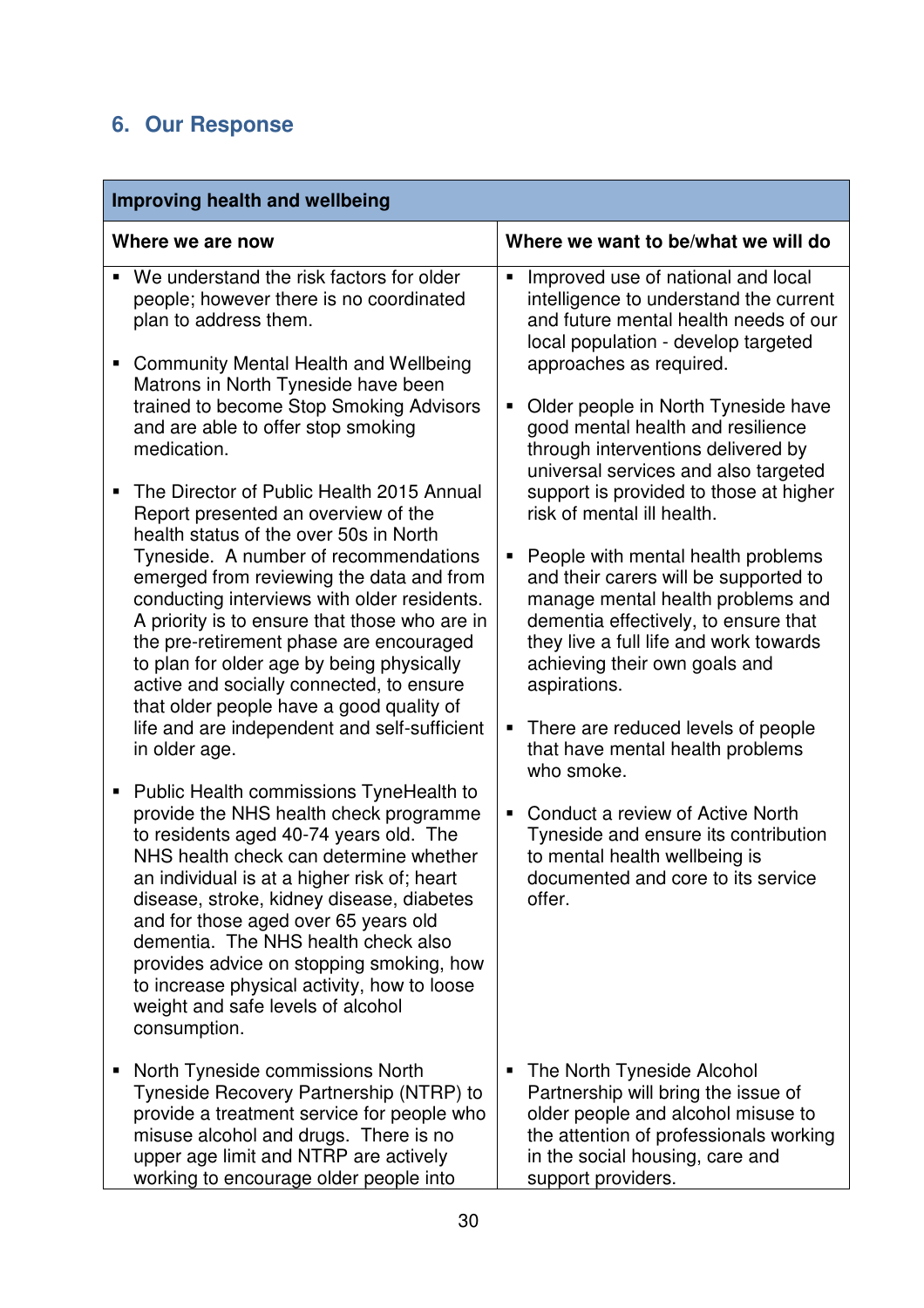| treatment and are in discussion with Age<br>UK on how to identify and support older<br>people to enter treatment | The partnership aim to highlight<br>current concerns and the national and<br>local policy context, and to suggest<br>ways in which the social housing,<br>care and support sectors can work in<br>partnership with the North Tyneside<br>Alcohol Partnership to ensure older<br>people have access to appropriate<br>treatment and support;                                                                                                                                                                                                                                                                                                  |
|------------------------------------------------------------------------------------------------------------------|----------------------------------------------------------------------------------------------------------------------------------------------------------------------------------------------------------------------------------------------------------------------------------------------------------------------------------------------------------------------------------------------------------------------------------------------------------------------------------------------------------------------------------------------------------------------------------------------------------------------------------------------|
|                                                                                                                  | A nominated team or individual will<br>be established with a specific<br>responsibility for housing and<br>recovery;                                                                                                                                                                                                                                                                                                                                                                                                                                                                                                                         |
|                                                                                                                  | Opportunities for joint commissioning<br>and shared outcome frameworks for<br>drug and alcohol and housing<br>services should be explored to<br>incentivise partnership work in<br>support of recovery.                                                                                                                                                                                                                                                                                                                                                                                                                                      |
|                                                                                                                  | Development of consistent alcohol<br>policies across social housing<br>providers;                                                                                                                                                                                                                                                                                                                                                                                                                                                                                                                                                            |
|                                                                                                                  | Alcohol services and older person's<br>services and accommodation, and<br>social landlords should explore<br>opportunities for specialist housing<br>schemes to support older people with<br>alcohol dependency.                                                                                                                                                                                                                                                                                                                                                                                                                             |
| Parity of esteem.                                                                                                | Mental health inequalities across<br>North Tyneside are reduced<br>Increased interventions to build good<br>wellbeing and resilience, including<br>universal approaches for the general<br>population and targeted wellbeing<br>interventions for those facing<br>particular risk factors. The aim is to<br>improve health, social outcomes,<br>reduce prevalence of mental illness<br>and to support recovery.<br>Targeted public mental health and<br>wellbeing campaign to raise<br>awareness of mental health issues,<br>reduce stigma and also help the<br>public in understanding their role in<br>contributing to their own wellbeing |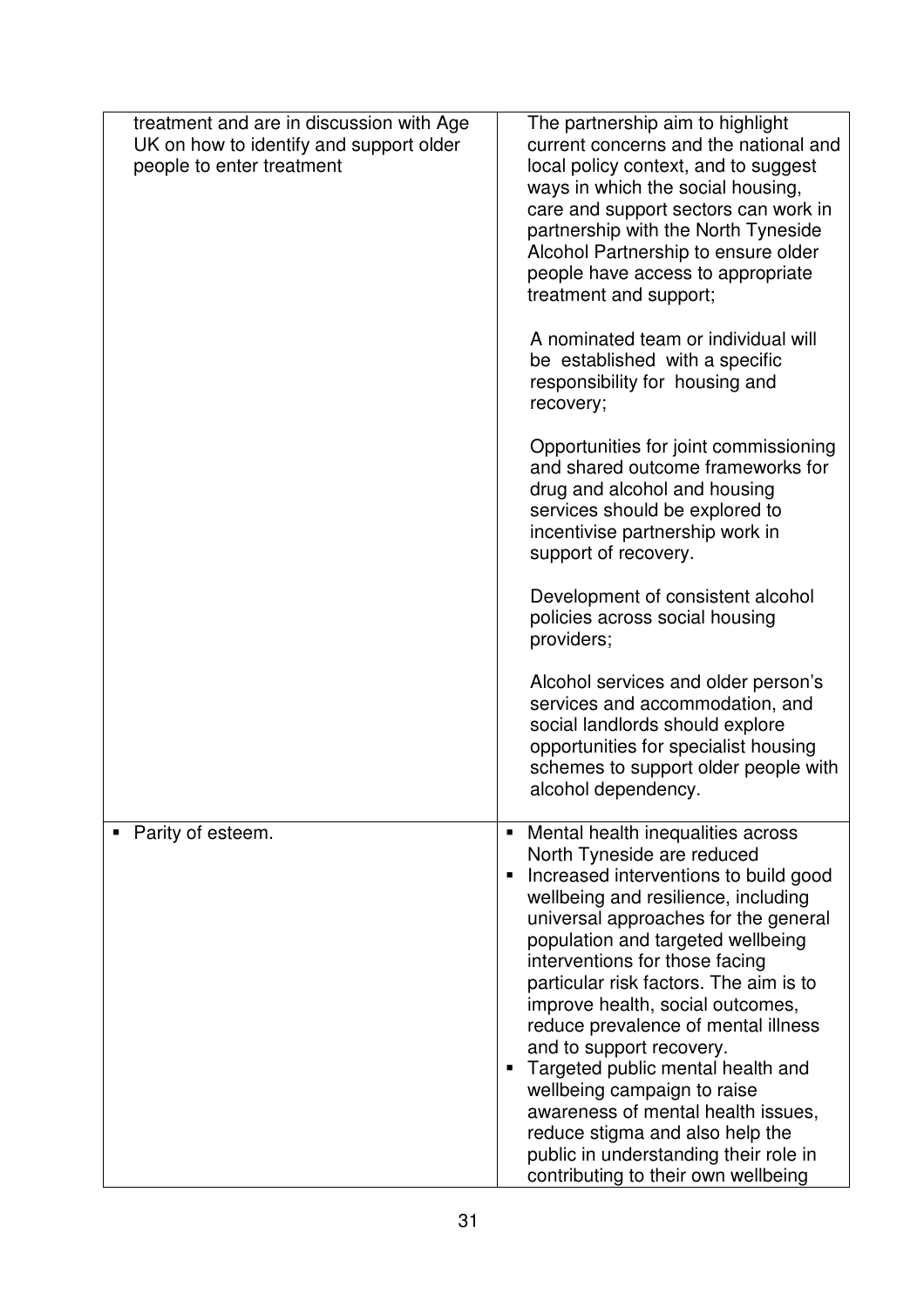|                                                                                                                                              | offer to support others with such<br>issues.                                                                                                                                                                                                                                                                                                                                                                                                        |
|----------------------------------------------------------------------------------------------------------------------------------------------|-----------------------------------------------------------------------------------------------------------------------------------------------------------------------------------------------------------------------------------------------------------------------------------------------------------------------------------------------------------------------------------------------------------------------------------------------------|
| 'Making Every Contact Count (MECC)'<br>training programme to frontline staff is<br>being rolled out.                                         | <b>Ensure the 'Making Every Contact</b><br>Count (MECC)' training programme is<br>effective and making a difference to<br>individuals.                                                                                                                                                                                                                                                                                                              |
| North Tyneside's Safe and Healthy Homes<br>٠<br>initiative is working to improve housing<br>conditions.<br>What more do we want to say here? | Improved living conditions contribute<br>to improved emotional wellbeing for<br>those living within these properties.<br>Explore opportunities to provide<br>advice, information and support<br>regarding changes to the living<br>environment to support people living<br>with dementia and their families.<br>The need for specialist Extra Care<br>٠<br>housing for people with dementia has<br>been identified and will be explored<br>further. |
| Work has begun to make North Tyneside a<br>п<br>Dementia Friendly Community (DFC).<br>Safe Places have been introduced.<br>٠                 | Offer opportunities for local people to<br>understand how they can contribute<br>to the DFC agenda.<br>Explore the use of contracts to<br>encourage providers to contribute to<br>the DFC agenda.                                                                                                                                                                                                                                                   |
|                                                                                                                                              | Continue to roll out Dementia<br>Champions programme.                                                                                                                                                                                                                                                                                                                                                                                               |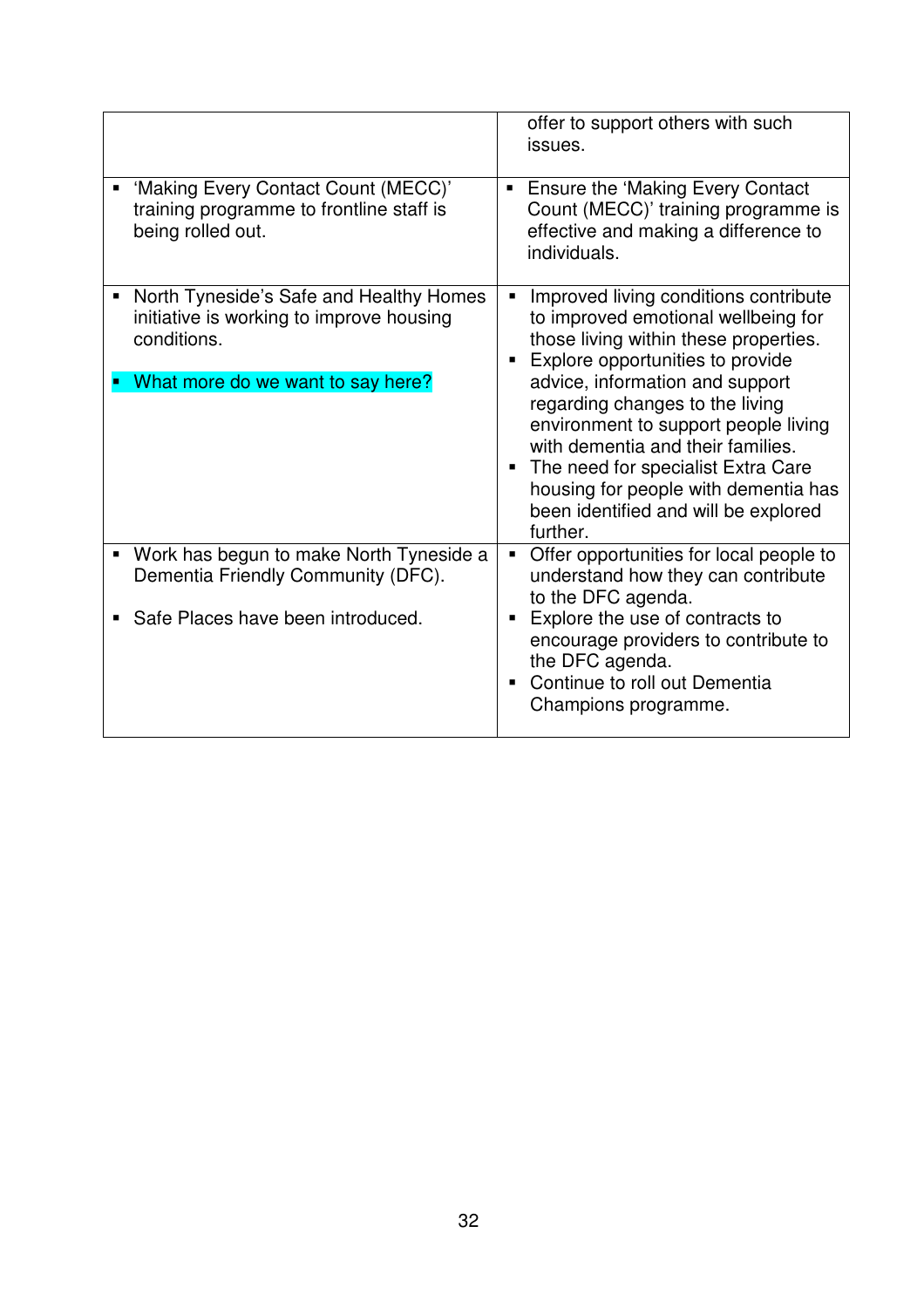| <b>Prevention and early intervention</b> |                                                                                                                                                                                                                                                                                                                                                                                                                                                                                                                                                                                                                |                                                                                                                                                                                                                                                                                                                                                                                                            |  |
|------------------------------------------|----------------------------------------------------------------------------------------------------------------------------------------------------------------------------------------------------------------------------------------------------------------------------------------------------------------------------------------------------------------------------------------------------------------------------------------------------------------------------------------------------------------------------------------------------------------------------------------------------------------|------------------------------------------------------------------------------------------------------------------------------------------------------------------------------------------------------------------------------------------------------------------------------------------------------------------------------------------------------------------------------------------------------------|--|
|                                          | Where we are now                                                                                                                                                                                                                                                                                                                                                                                                                                                                                                                                                                                               | Where we want to be/what we will do                                                                                                                                                                                                                                                                                                                                                                        |  |
| Ξ                                        | <b>Care and Connect Community Navigators</b><br>are in place.                                                                                                                                                                                                                                                                                                                                                                                                                                                                                                                                                  | Promotion of advice and information<br>$\blacksquare$<br>about self-help/self-care coping<br>strategies.                                                                                                                                                                                                                                                                                                   |  |
| Е                                        | Pilot Project – new post being tested -<br><b>Community Navigator Dementia and Memory</b><br>Loss                                                                                                                                                                                                                                                                                                                                                                                                                                                                                                              | Support people to access online<br>$\blacksquare$<br>options to manage their lives in a<br>variety of settings.                                                                                                                                                                                                                                                                                            |  |
| Е                                        | Primary Care Navigators are being<br>introduced                                                                                                                                                                                                                                                                                                                                                                                                                                                                                                                                                                | Raise awareness of the importance of<br>п<br>financial and future planning.                                                                                                                                                                                                                                                                                                                                |  |
| п                                        | Healthy Conversations training being rolled<br>out for North Tyneside Council staff. This<br>training is comprised of 4 tiers. Suitability for                                                                                                                                                                                                                                                                                                                                                                                                                                                                 | Reduced use of secondary care<br>Е<br>services and increased use of<br>community and primary care to<br>support people.                                                                                                                                                                                                                                                                                    |  |
|                                          | attendance of different tiers is dependent<br>upon the level of contact staff have with<br>residents. Level 1 is an e-learning module,<br>with Level 2 delivered face to face. Both<br>courses enable staff to deliver basic healthy<br>lifestyle messages, encourage people to<br>change their behaviour and to signpost to<br>local services for support. Level 3 is<br>comprised of individual workshops, covering<br>Alcohol Brief Interventions, Healthy Eating<br>and Physical Activity, Personal Resilience<br>and Stop Smoking Brief Interventions. Tier 4<br>includes Blue Light training; Impact and | Review the Pilot Project for Dementia<br>Е<br>Navigator $-$ use the findings to put<br>permanent navigation arrangements in<br>place for people with dementia and<br>memory loss.<br>Extend training provision to support<br>Ξ<br>the introduction of Healthy<br>Conversations within the CVS                                                                                                              |  |
|                                          | Approaches to working with Treatment<br>resistant drinkers.                                                                                                                                                                                                                                                                                                                                                                                                                                                                                                                                                    |                                                                                                                                                                                                                                                                                                                                                                                                            |  |
| Е                                        | A protocol exists between Northumbria<br><b>Healthcare NHS Foundation Trust and</b><br>Northumbria Tyne & Wear Mental Health<br>Foundation Trust to affect a needs led<br>service rather than an age led service<br>between adults and older people.<br>Further work is needed on developing crisis<br>pathways for older people in North Tyneside<br>who are experiencing a crisis                                                                                                                                                                                                                            | Work collaboratively across local<br>$\blacksquare$<br>services to deliver the right support at<br>the right time to help people address<br>the factors which prevent them from<br>leading a full and active life.<br>Improved identification of those at risk<br>п<br>of developing mental health problems<br>or dementia, supporting early<br>intervention to help prevent reaching a<br>'crisis point'. |  |
|                                          |                                                                                                                                                                                                                                                                                                                                                                                                                                                                                                                                                                                                                |                                                                                                                                                                                                                                                                                                                                                                                                            |  |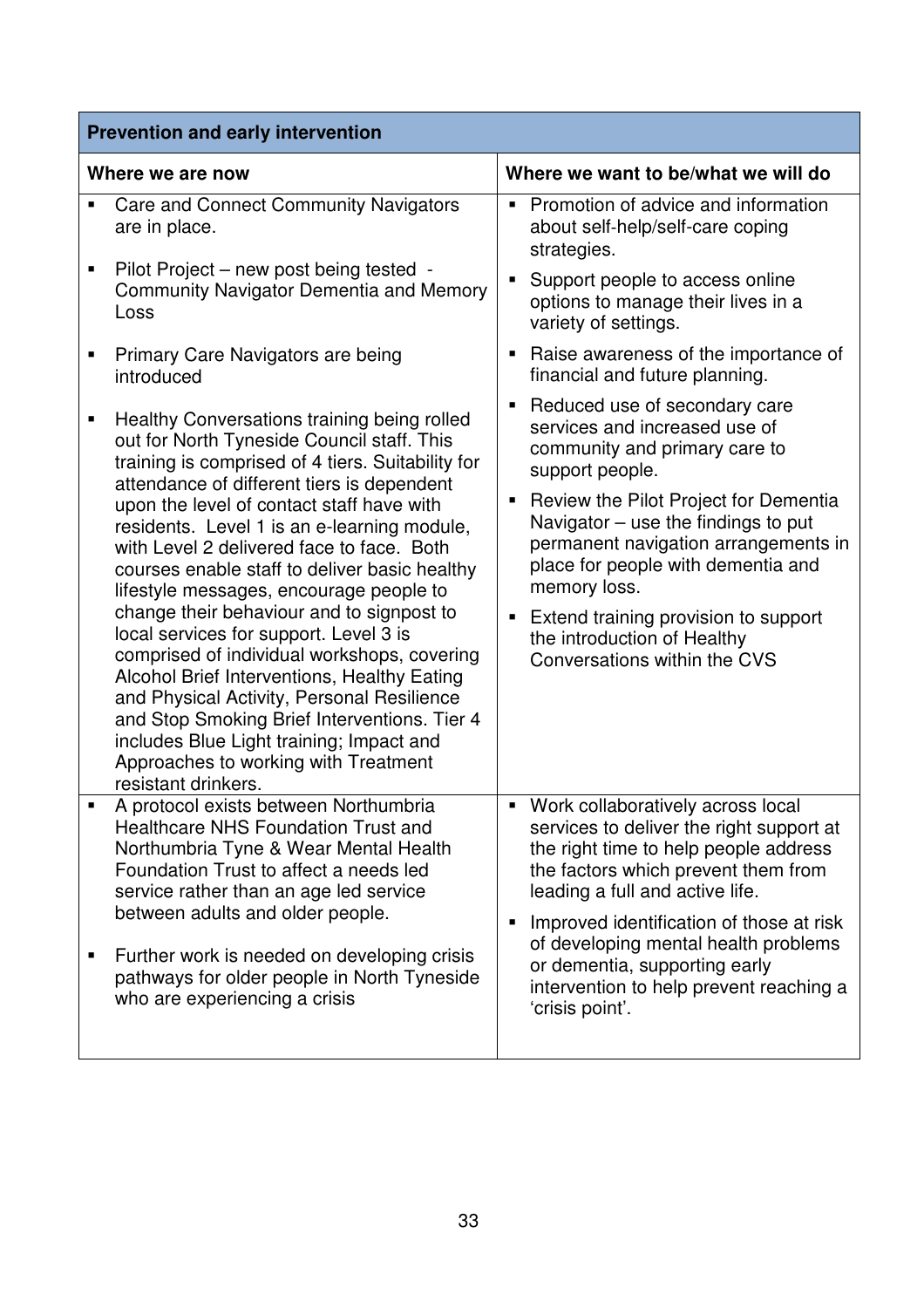|                  | Good examples of preventative services<br>provided by Community & Voluntary Sector<br>organisations in North Tyneside can be<br>evidenced.<br>A Pilot Project with Age UKNT, Tyneside and<br>Northumberland MIND and VODA is testing<br>out a new approach to providing community<br>and voluntary sector preventative services<br>alongside the new customer pathway in adult<br>social care.                                                                                                                   | Develop a robust, integrated<br>partnership approach with voluntary<br>organisations to support our<br>preventative and early intervention<br>approach<br>Evaluate the Pilot Project in line with<br>the Five Ways to Wellbeing<br>framework. Commission new model of<br>preventative support.<br>Ensure community and voluntary<br>services are adequately resourced to<br>support our approach.<br>Explore opportunities for a Social<br>Impact Bond for the delivery of Social<br>Prescribing to a targeted cohort. |
|------------------|------------------------------------------------------------------------------------------------------------------------------------------------------------------------------------------------------------------------------------------------------------------------------------------------------------------------------------------------------------------------------------------------------------------------------------------------------------------------------------------------------------------|------------------------------------------------------------------------------------------------------------------------------------------------------------------------------------------------------------------------------------------------------------------------------------------------------------------------------------------------------------------------------------------------------------------------------------------------------------------------------------------------------------------------|
| п<br>п<br>Е<br>п | Active North Tyneside is being delivered<br>through the sport and leisure team at North<br>Tyneside Council.<br>A range of universal activities are on offer<br>A range of targeted interventions in<br>communities where people are least active<br>and where health inequalities are stark<br>A well developed programme of health walks<br>are available led by trained local volunteers.<br>Community Health Champions are local<br>volunteers who deliver positive health<br>messages in their communities. | North Tyneside Council is working with<br>Age UK on the Design in the Public<br>Sector Programme. The focus of this<br>work is enable physically inactive older<br>people to become physically active.                                                                                                                                                                                                                                                                                                                 |
| Е                | North Tyneside Carers' Centre provides<br>support to all carers and also delivers<br>additional condition specific courses and<br>support groups.                                                                                                                                                                                                                                                                                                                                                                | Carers are fully supported to<br>Е<br>understand the condition of the person<br>they are caring for and also to have a<br>life outside of caring.<br>Increased numbers of good quality<br>٠<br><b>Carers Assessments and robust</b><br>support planning.<br>A collaborative system wide approach<br>п<br>to support carers                                                                                                                                                                                             |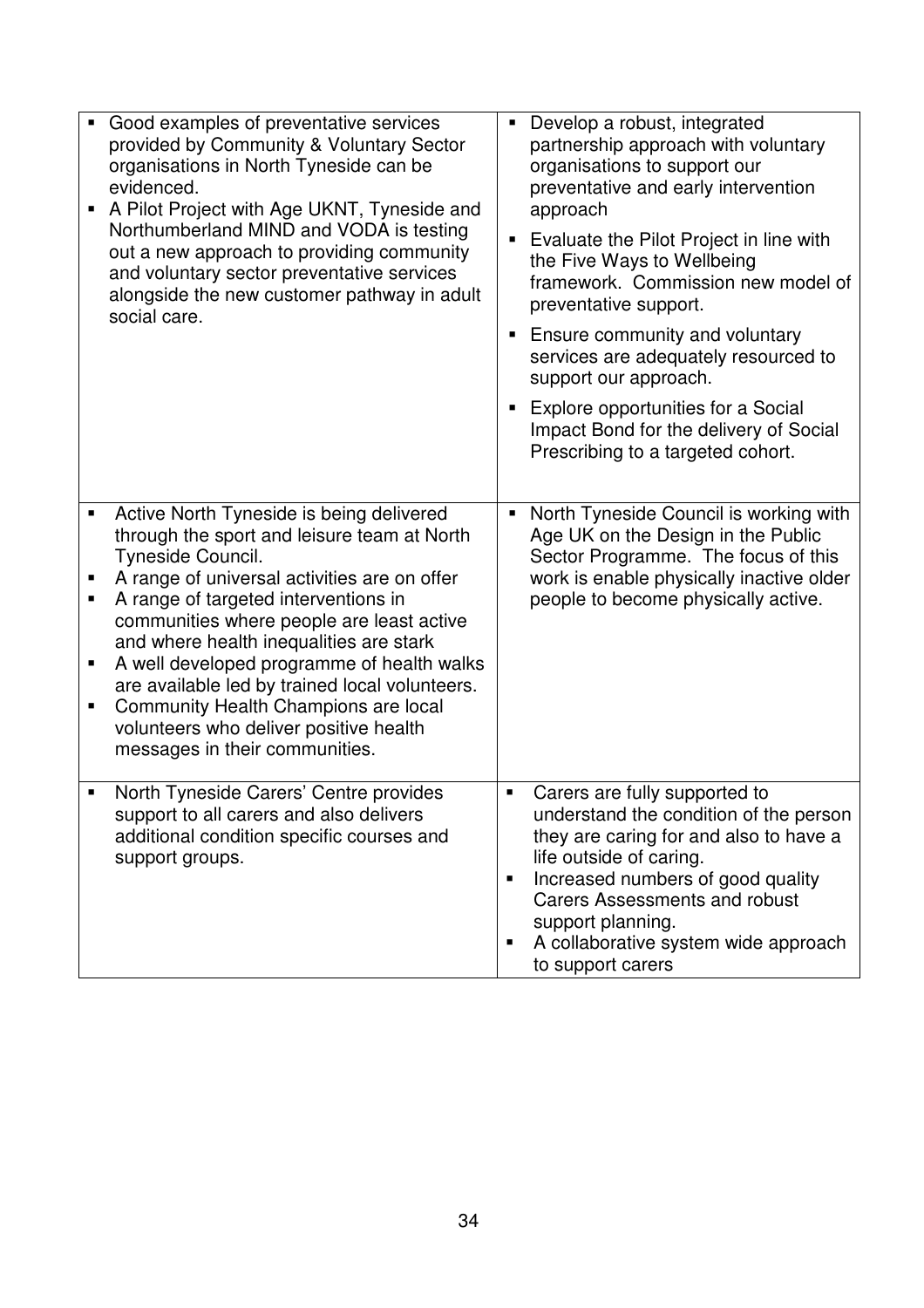| Public Health, in partnership with the region's<br>12 local authorities, commissions the North<br>East's Better Health at Work Award. This is<br>provided by the Northern Regional TUC.                    | Increased sign up to the Better Health<br>at Work Programme across North<br>Tyneside to raise awareness of mental<br>health promotion and stress<br>management.                      |
|------------------------------------------------------------------------------------------------------------------------------------------------------------------------------------------------------------|--------------------------------------------------------------------------------------------------------------------------------------------------------------------------------------|
| To support this award Public Health<br>commissions a service from Northumbria<br><b>Healthcare NHS Foundation Trust to</b><br>promote and support health and wellbeing in<br>workplaces in North Tyneside. | Recognition of the changing landscape<br>of an ageing workforce and define our<br>approaches to support people as they<br>manage work, health issues and<br>caring responsibilities. |
| This Service expires in March, 2018 and will<br>be re-procured with an added focus on<br>positive mental health and reducing stigma.                                                                       |                                                                                                                                                                                      |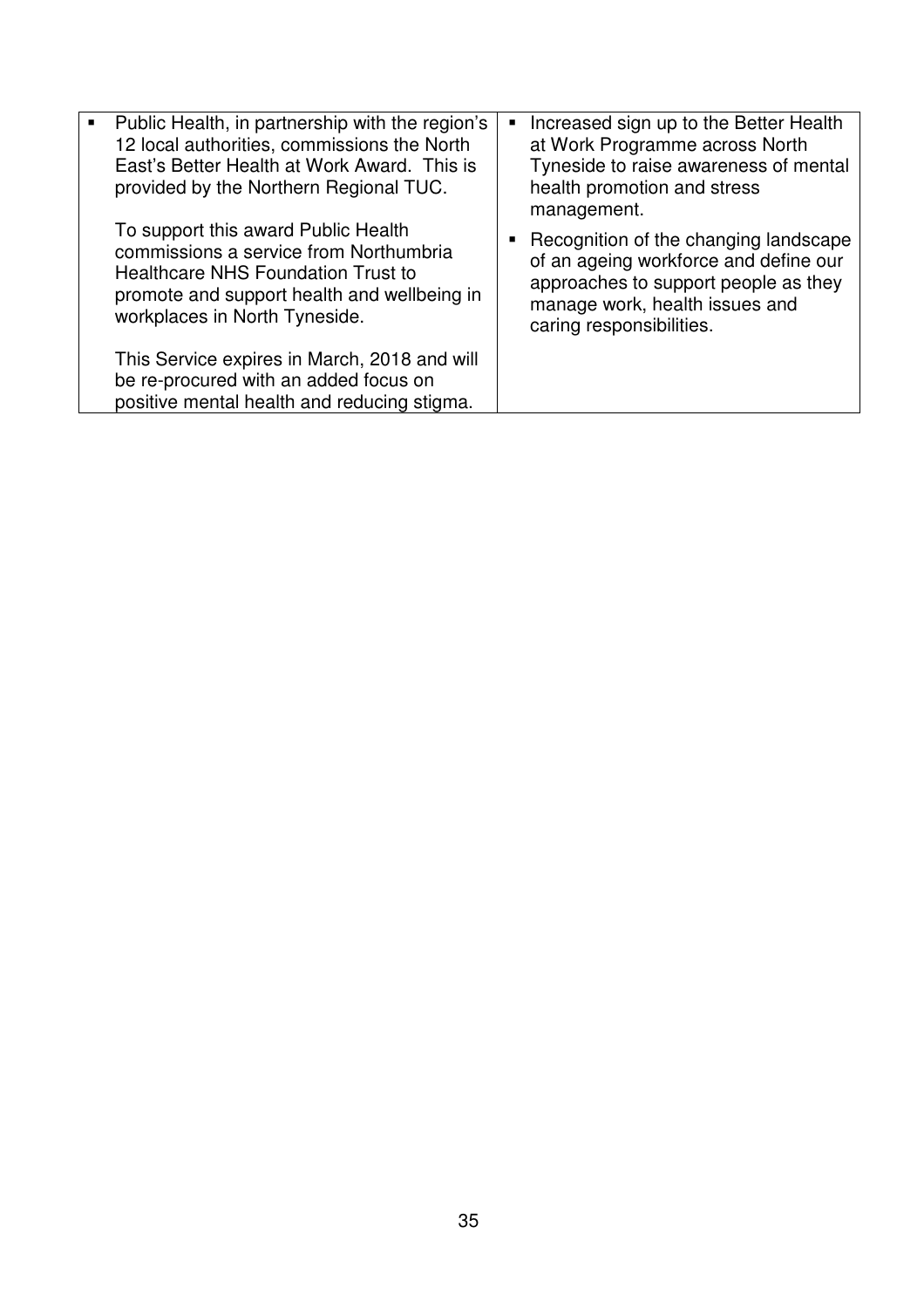| <b>Community &amp; Primary Services</b>                                                                                                                                                          |                                                                                                                                                                                                                                                                                                                                                             |  |  |
|--------------------------------------------------------------------------------------------------------------------------------------------------------------------------------------------------|-------------------------------------------------------------------------------------------------------------------------------------------------------------------------------------------------------------------------------------------------------------------------------------------------------------------------------------------------------------|--|--|
| Where we are now                                                                                                                                                                                 | Where we want to be/what we will do                                                                                                                                                                                                                                                                                                                         |  |  |
| • Work to develop improved access routes to<br>community and primary services                                                                                                                    | Primary care level locality hubs are<br>$\blacksquare$<br>developed with links to other<br>community primary care services.<br>The mental health needs of older<br>people will be integral to this new<br>service model                                                                                                                                     |  |  |
| The NHS England Improving Access Framework<br>2016/17 has rated dementia services in North<br>Tyneside in the upper quartile of CCGs, which is<br>very positive.                                 | Continue to work with GPs to<br>$\blacksquare$<br>maintain and improve the dementia<br>early diagnosis rate<br>Improve dementia post diagnostic<br>Е<br>service provision in North Tyneside<br>for both people with dementia and<br>their carers.                                                                                                           |  |  |
|                                                                                                                                                                                                  | Improve health checks in GP<br>п<br>Practices for people with dementia                                                                                                                                                                                                                                                                                      |  |  |
| An older peoples liaison psychiatry service<br>operates in North Tyneside, ensuring that older<br>peoples mental health needs are treated and<br>managed alongside their physical health needs   | We will review this service to ensure<br>$\blacksquare$<br>it aligns with the "Core 24" model of<br>liaison psychiatry based at the<br>Northumbria Hospital. Older people<br>will receive appropriate and timely<br>intervention to address their mental<br>health needs both at presentation at<br>A&E and ongoing management if<br>admitted into hospital |  |  |
| A Street Triage service is in place, which aims to<br>improve access to mental health services and<br>avoid preventable detentions when using<br>section 136 of the Mental Health Act.           | Ensure equality of access to the<br>street triage service for the over 65<br>population when needed.                                                                                                                                                                                                                                                        |  |  |
| The North Tyneside Talking Therapies services<br>(including IAPT) already meets the national<br>Access target and waiting time standards and is<br>now meeting the national target for Recovery. | Continue to monitor the Action Plan<br>$\blacksquare$<br>between the CCG and the provider to<br>ensure that the North Tyneside<br>Talking Therapies service continues<br>to maintain the national Recovery<br>target.                                                                                                                                       |  |  |
|                                                                                                                                                                                                  | Ensure that the North Tyneside<br>п<br>Talking Therapies service has the<br>workforce, capacity and resources to<br>ensure it meets the future national<br>expectations on access.                                                                                                                                                                          |  |  |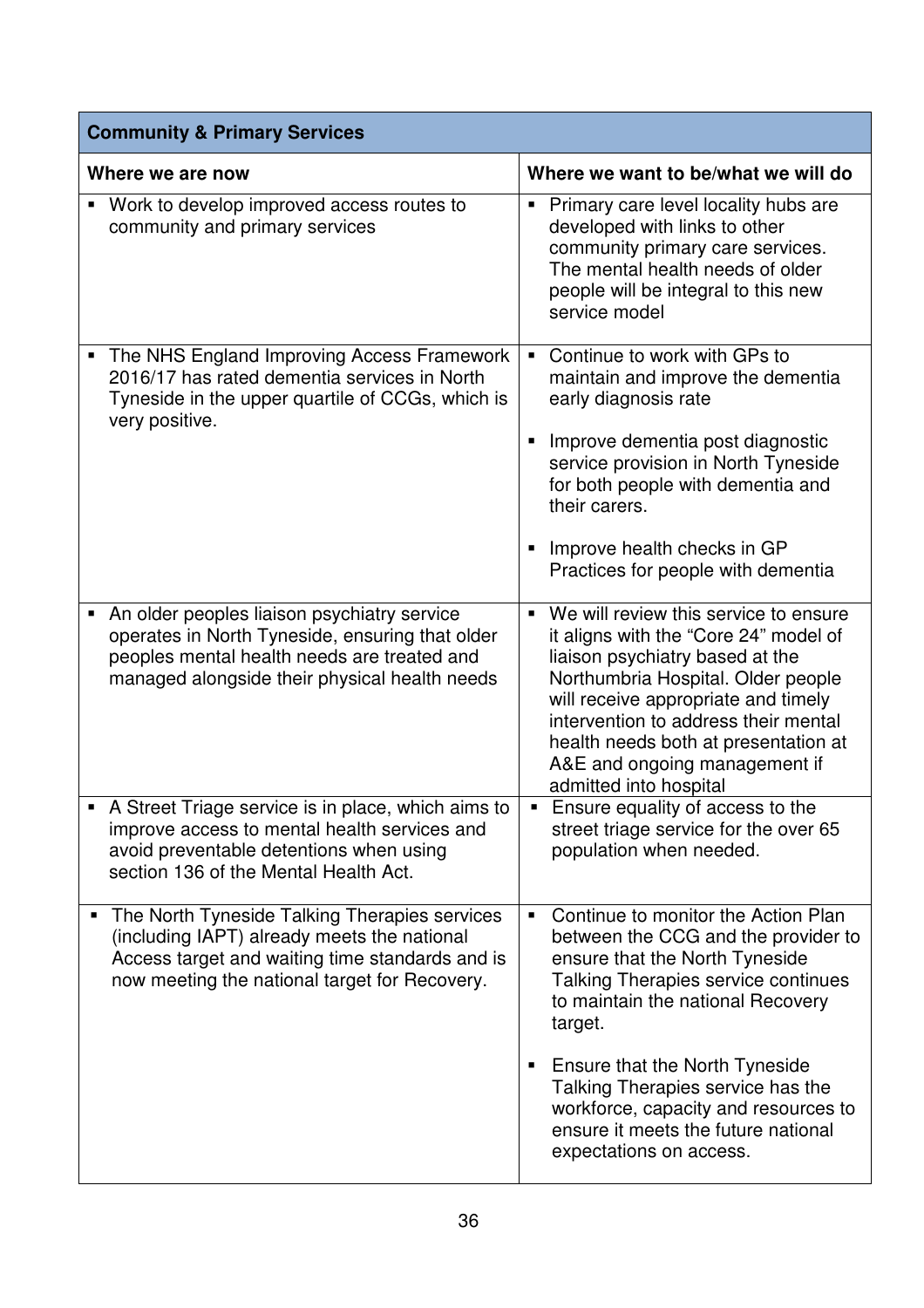|                                                                                                                                                                                                                                                                                                                                                                                                                                                                                                                                              | Ensure that the older people<br>$\blacksquare$<br>including those in care homes can<br>access the Talking Therapies<br>Service.                                                                                                                                                                                                                                                                                                                  |
|----------------------------------------------------------------------------------------------------------------------------------------------------------------------------------------------------------------------------------------------------------------------------------------------------------------------------------------------------------------------------------------------------------------------------------------------------------------------------------------------------------------------------------------------|--------------------------------------------------------------------------------------------------------------------------------------------------------------------------------------------------------------------------------------------------------------------------------------------------------------------------------------------------------------------------------------------------------------------------------------------------|
| Intermediate Care - The Older Peoples'<br>Partnership Board agreed a new model for the<br>provision of intermediate care. Phase 1 of the<br>new model begun in December 2016 with the<br>development of a new 20 bedded community<br>based Intermediate Care facility and adopting a<br>multi-agency approach to deliver community<br>based rehabilitation.                                                                                                                                                                                  | Phase 2 will seek to further decrease<br>dependency in acute bed usage and<br>utilise and increase resources in<br>community /social care provision.<br>The change would also allow all key<br>partners to strengthen the discharge<br>to assess model, and increase in<br>investment in community / home-care<br>based intermediate care and<br>rehabilitation, funded by a reduction<br>in the capacity and acuity of bed-<br>based provision. |
| Older People with a Learning Disability -<br>п<br>services are in place however additional work is<br>needed in this area.                                                                                                                                                                                                                                                                                                                                                                                                                   | Establish a 'baseline' for a person<br>Е<br>who has a learning disability, to<br>support dementia diagnosis in later<br>life<br>Need to skill up the workforce who<br>п<br>support people with a learning<br>disability to ensure that they can<br>indentify and support people with a<br>learning disability who may have<br>dementia                                                                                                           |
| Age UK are the main provider of post diagnostic<br>п<br>support for people with dementia and their<br>carers. The Service includes provision of<br><b>Admiral Nurses</b><br>The CCG has invested funding with Age UK for<br>provision of an Admiral Nurse to provide post<br>diagnostic support for people with dementia and<br>their carers in North Tyneside.                                                                                                                                                                              | The CCG will regularly review the<br>$\blacksquare$<br>impact of this service.<br>The Local Authority and the CCG will<br>work with Age UK and other<br>voluntary organisations to maximise<br>potential funding opportunities.                                                                                                                                                                                                                  |
| "Care Plus" is a "new models of care"<br>programme targeted to frail elderly patients,<br>commissioned by the CCG It aims to deliver<br>high quality, cost effective care where inpatient<br>hospital care is by exception. The Care Plus<br>team is in place now comprising GPs,<br>geriatricians, nurses, social workers, and admin<br>support, serving the Whitley Bay locality of<br>North Tyneside. The service has four key<br>components:<br>1. Coordination of Care – to ensure patients<br>actually receive the care they need when | The CCG will roll out the Care Plus<br>$\blacksquare$<br>model of care across the other<br>locality areas in North Tyneside.                                                                                                                                                                                                                                                                                                                     |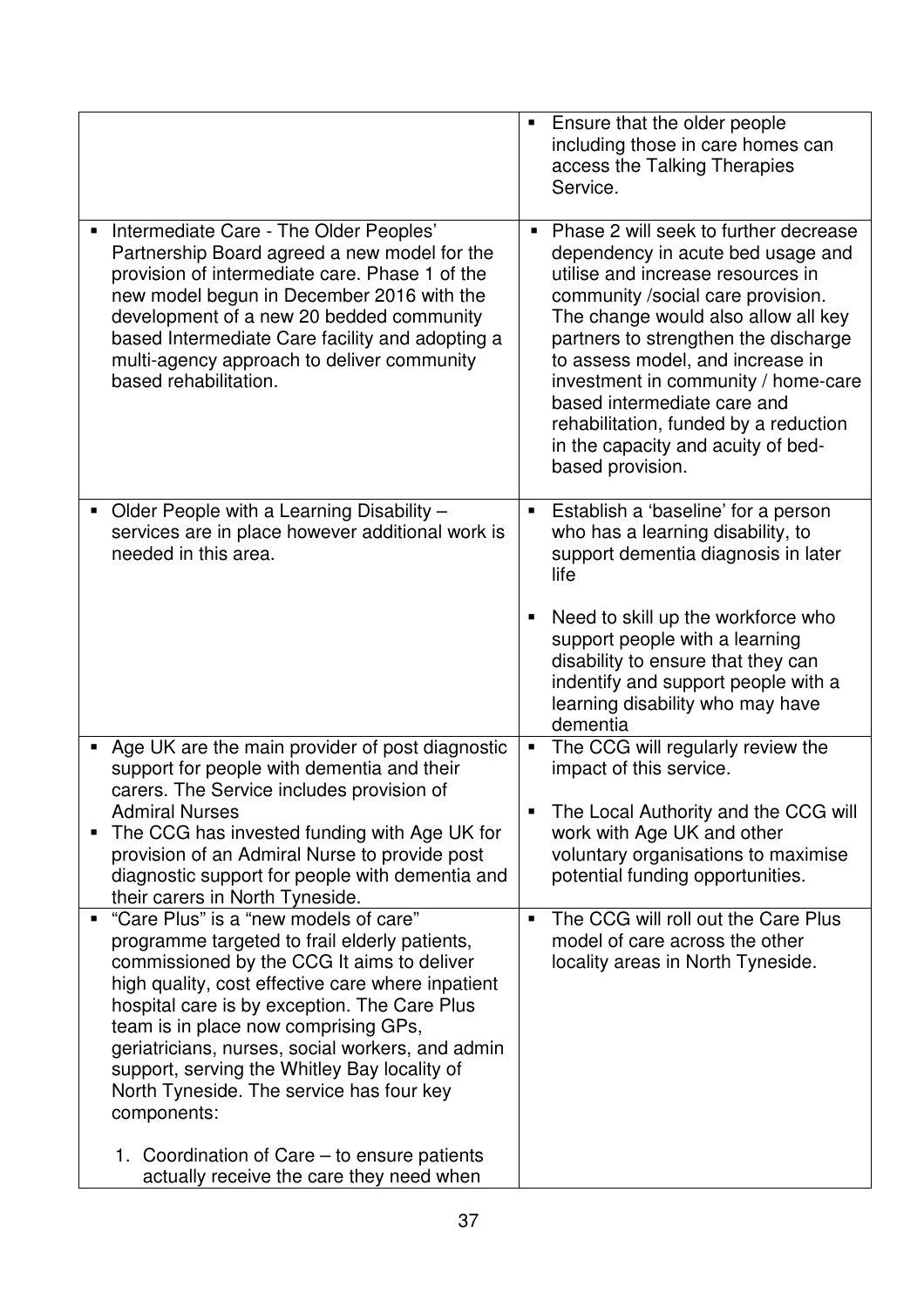|  | they need it and to eliminate waste and<br>duplication.                                      |  |
|--|----------------------------------------------------------------------------------------------|--|
|  | 2. Standardised Care - to drive consistency                                                  |  |
|  | and high quality while leveraging systems<br>that encourage clinicians to find the most      |  |
|  | cost effective solutions to meet patient                                                     |  |
|  | needs.                                                                                       |  |
|  | 3. Matching patients need with an appropriate<br>care delivery model – patients with complex |  |
|  | chronic diseases need a different kind of                                                    |  |
|  | care than patients with injuries or simple<br>episodic diseases and therefore the            |  |
|  | philosophy of directing patients into the right                                              |  |
|  | care model or delivery channel applies to                                                    |  |
|  | clinicians as well.<br>4. Facilitate the development of health literacy-                     |  |
|  | which will ensure that patients are                                                          |  |
|  | supported to develop the confidence and                                                      |  |
|  | knowledge to manage their own conditions                                                     |  |
|  | The Care Plus Team has access to the older                                                   |  |
|  | peoples liaison psychiatry team to ensure that                                               |  |
|  | mental health and dementia related needs are<br>addressed                                    |  |
|  |                                                                                              |  |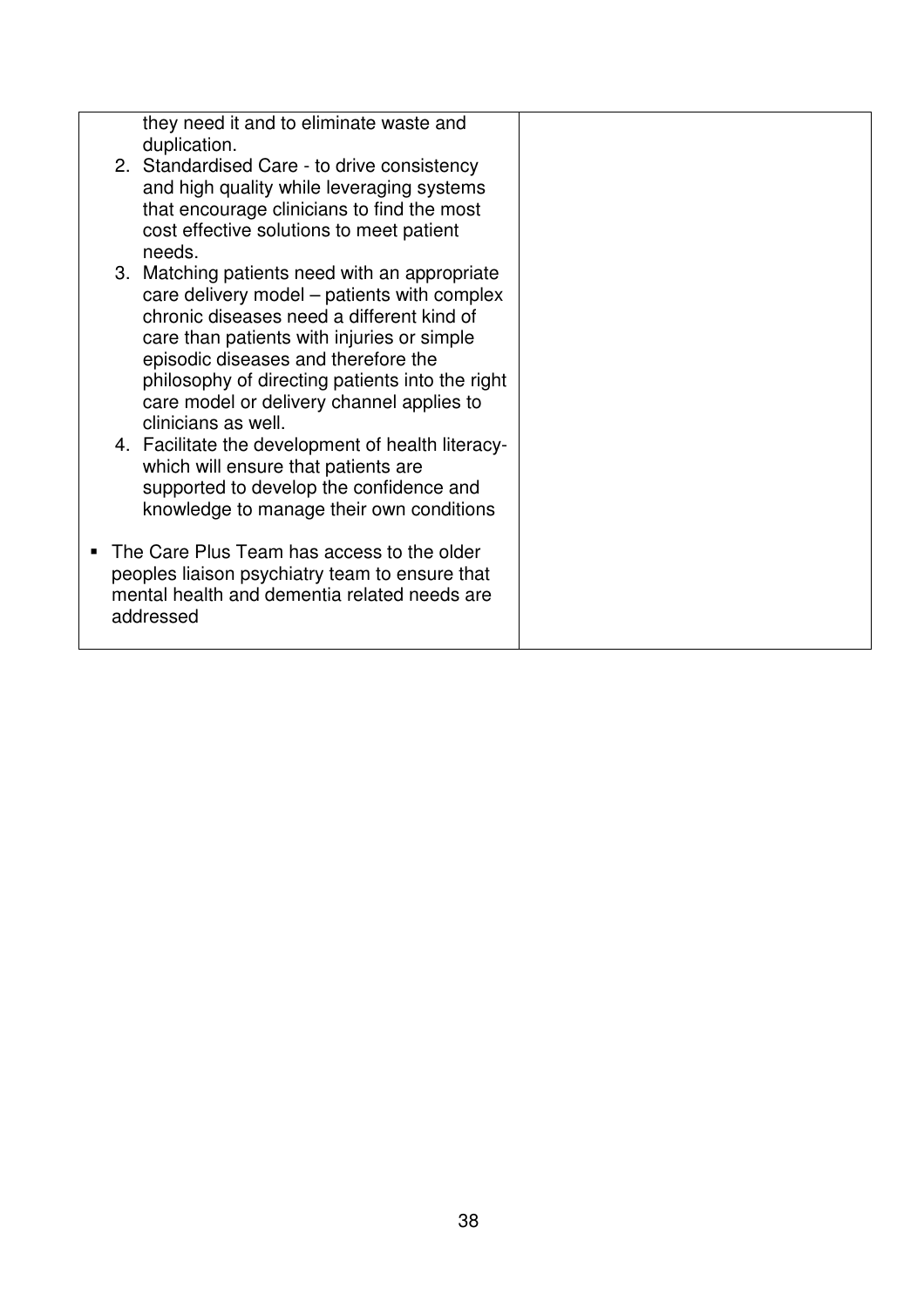| <b>Secondary Provision</b>                                                                                                                                                                                                                                                                                                                                                                                |                                                                                                                                                                                                                                                                                                                                                                                                                                                                            |  |  |
|-----------------------------------------------------------------------------------------------------------------------------------------------------------------------------------------------------------------------------------------------------------------------------------------------------------------------------------------------------------------------------------------------------------|----------------------------------------------------------------------------------------------------------------------------------------------------------------------------------------------------------------------------------------------------------------------------------------------------------------------------------------------------------------------------------------------------------------------------------------------------------------------------|--|--|
| Where we are now                                                                                                                                                                                                                                                                                                                                                                                          | Where we want to be/what we will do                                                                                                                                                                                                                                                                                                                                                                                                                                        |  |  |
| Progress has been made with the two<br>hospital mental health providers in North<br>Tyneside, the CCG and the Council<br>working together and forming a Mental<br>Health Integration Board. We will expand<br>on the foundations that this Partnership<br>has laid to develop further integrated<br>services and to continue to take an<br>integrated approach to commissioning<br>mental health services | Inclusion of mental health will be an<br>$\blacksquare$<br>integral part of the local Sustainability<br>and Transformational Plan and will be<br>a major contribution to parity of<br>esteem with integrated leadership and<br>collective accountability across the<br>public sector.<br>Review commissioning arrangements<br>п<br>between the Local Authority and<br>Clinical Commissioning Group,<br>consider best practice and areas for<br>joint / lead commissioning. |  |  |
| We have developed an operational<br>٠<br>framework for transition arrangements<br>between adult mental health services and<br>older people's services.                                                                                                                                                                                                                                                    | Transition arrangements and roles /<br>п<br>responsibilities are defined and<br>understood by relevant agencies and<br>individuals.<br>Review and update arrangements for<br>п<br>access to crisis services between<br>adult mental health and older peoples<br>services                                                                                                                                                                                                   |  |  |
| Advice and information offer.<br>More proactive response to chaotic<br>lifestyle.- what are we saying here?<br>Do we<br>have this or is it needed?                                                                                                                                                                                                                                                        | Wrap around services for people with<br>п<br>complex needs such as housing<br>support, drug/alcohol counselling, and<br>education programme. Targeted case<br>management and outreach support<br>for frequent attenders? (Linked to<br>below)                                                                                                                                                                                                                              |  |  |
| Personal social care budgets in place<br>п<br>Direct Payments are in place for social<br>care services but low take up by older<br>people<br>Personal health budgets are available but<br>п<br>have previously been limited to people<br>with learning disabilities and children with<br>special education needs                                                                                          | People have increased choice and<br>п<br>control<br>Increased numbers of people in<br>Е<br>receipt of a person health budget.<br>Increased numbers of people in<br>п<br>receipt of a Direct Payments<br>Joint personal budgets (health and<br>Е<br>social care) are available and<br>accessible<br>Explore if the Alzheimer's Society<br>٠<br>Dementia Friendly Personal Budget<br>Charter can be used to support us.                                                      |  |  |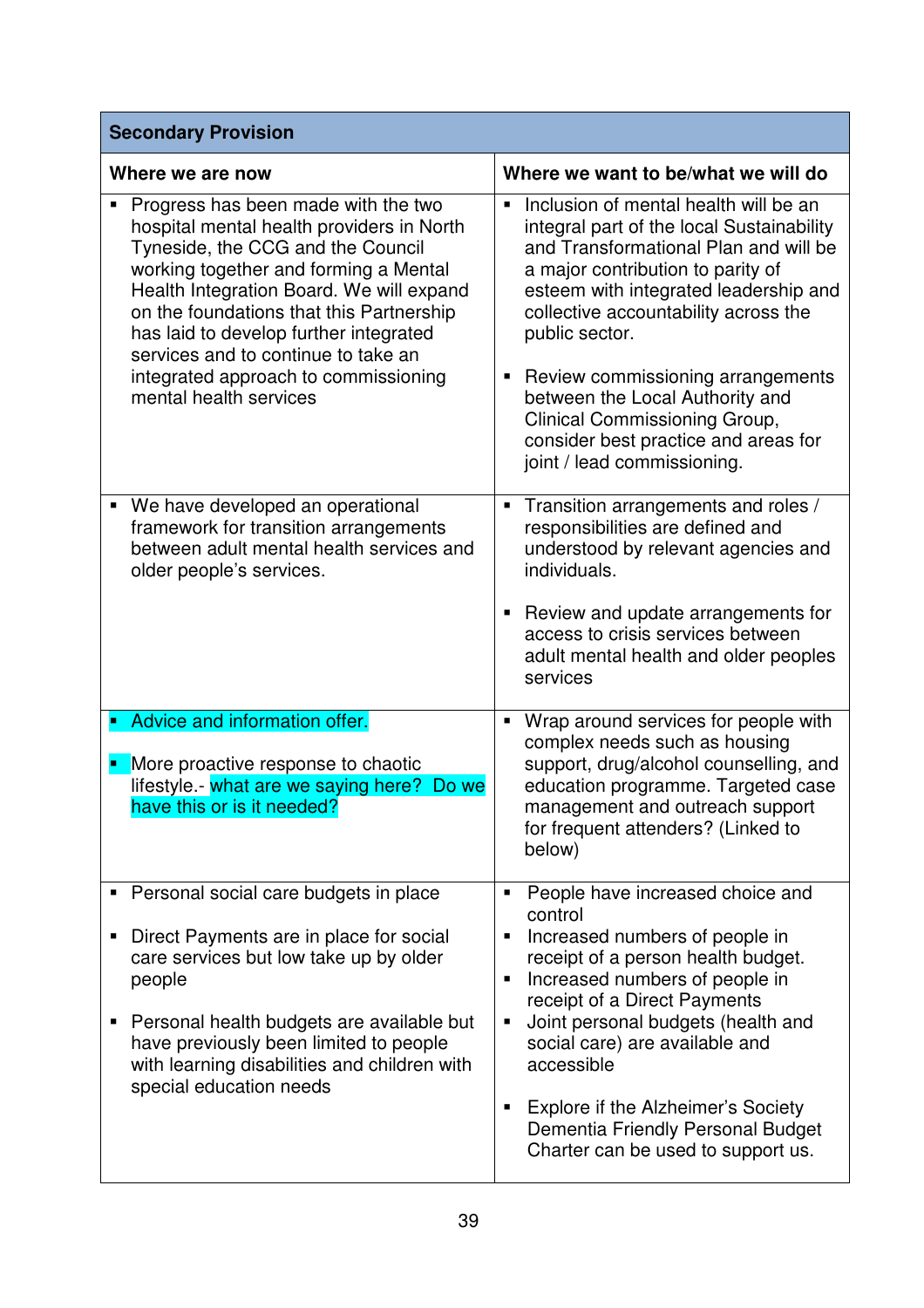| Currently no Northumbria Healthcare NHS<br>$\blacksquare$<br>Foundation Trust policy on the<br>management of delirium.<br>Training is both formal and informal. The<br>formal training is held for 2 hrs every other<br>week to all staff groups - focusing on<br>dementia & delirium - led by band 6<br>nurses.<br>Focused training to specific staff groups<br>(i.e. portering staff). Learning about the<br>Patient course. Run a few times per year &<br>incorporates a session on delirium. | Introduce the newly designed series<br>٠<br>of flowcharts which focus upon key<br>areas (depression, anxiety, delirium,<br>behaviour that challenges to both<br>nursing and medical staff.<br>Develop a mental health champion<br>scheme on the wards; the champions<br>disseminate good practice within the<br>clinical team - essentially principles<br>of person centred care.<br>The CCG will review current policies<br>$\blacksquare$<br>and pathways with the Northumbria<br><b>Healthcare NHS Foundation Trust.</b> |
|--------------------------------------------------------------------------------------------------------------------------------------------------------------------------------------------------------------------------------------------------------------------------------------------------------------------------------------------------------------------------------------------------------------------------------------------------------------------------------------------------|-----------------------------------------------------------------------------------------------------------------------------------------------------------------------------------------------------------------------------------------------------------------------------------------------------------------------------------------------------------------------------------------------------------------------------------------------------------------------------------------------------------------------------|
|--------------------------------------------------------------------------------------------------------------------------------------------------------------------------------------------------------------------------------------------------------------------------------------------------------------------------------------------------------------------------------------------------------------------------------------------------------------------------------------------------|-----------------------------------------------------------------------------------------------------------------------------------------------------------------------------------------------------------------------------------------------------------------------------------------------------------------------------------------------------------------------------------------------------------------------------------------------------------------------------------------------------------------------------|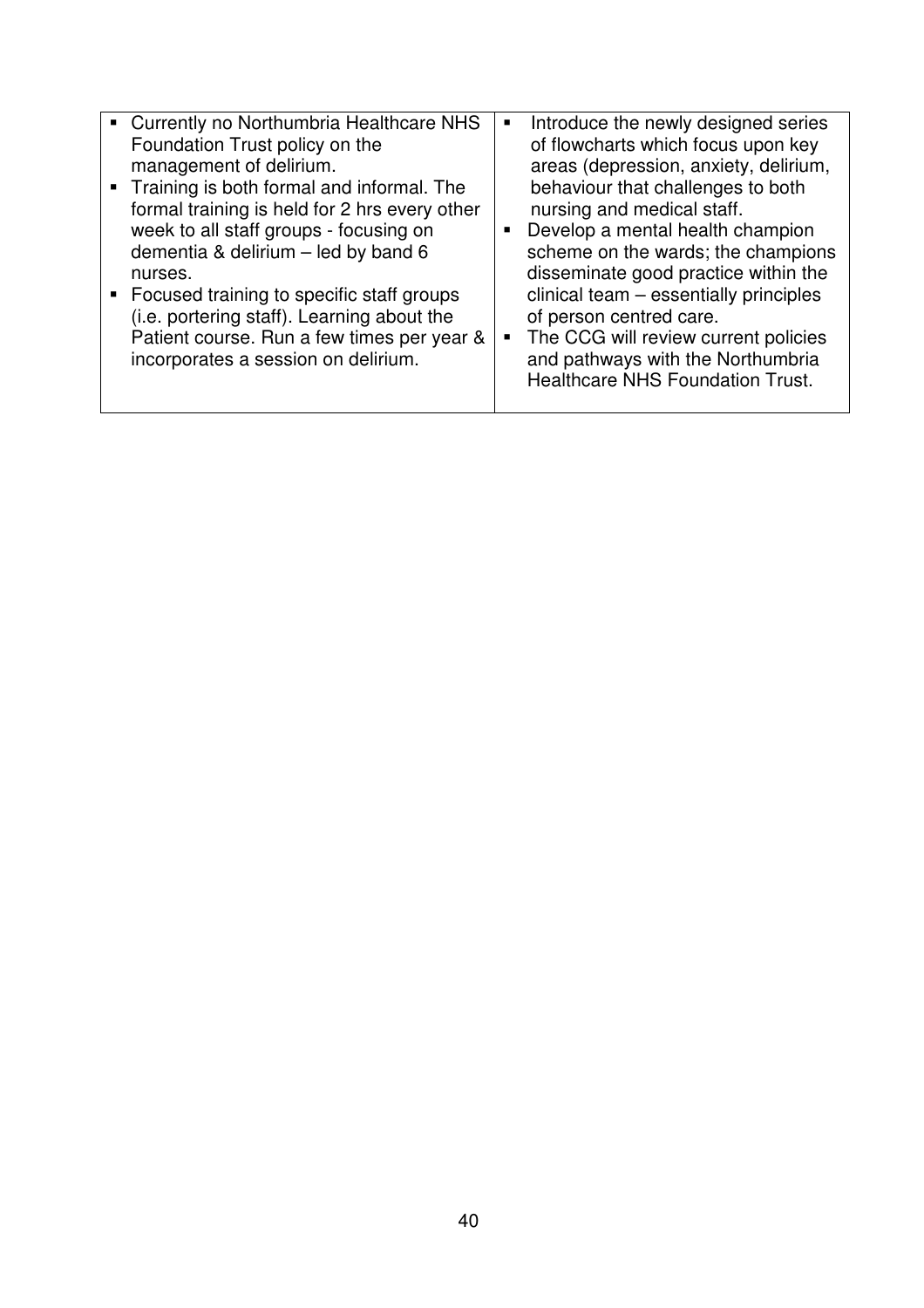| <b>Supporting Recovery &amp; Long Term Care</b>                                                                                                                                                                                                                         |                                                                                                                                                                                                                                                                                                                                                              |  |  |
|-------------------------------------------------------------------------------------------------------------------------------------------------------------------------------------------------------------------------------------------------------------------------|--------------------------------------------------------------------------------------------------------------------------------------------------------------------------------------------------------------------------------------------------------------------------------------------------------------------------------------------------------------|--|--|
| Where we are now                                                                                                                                                                                                                                                        | Where we want to be/what we will do                                                                                                                                                                                                                                                                                                                          |  |  |
| Plans have been developed to improve<br>community mental health services for adults<br>in North Tyneside, reducing inpatient<br>services and increasing community support<br>services.                                                                                  | GP's to support people in managing<br>$\blacksquare$<br>and maintaining their mental health<br>when stable<br>Work with Northumberland, Tyne &<br>ш<br>Wear Mental Health Trust to manage<br>and implement the new recovery<br>focussed model which will meet the<br>principles and expectations identified<br>by service users, carers and<br>practitioners |  |  |
| Crisis Care Concordat in place                                                                                                                                                                                                                                          | Ensure that people are only treated in<br>ш<br>hospital settings when this is the best<br>place for them to be, using a multi-<br>agency approach to support people<br>with mental health needs. We will<br>review and update Crisis Care<br>Concordat to ensure it remains<br>pertinent and identifies key areas for<br>improvement and development         |  |  |
| • Suicide prevention action plan in place                                                                                                                                                                                                                               | Review suicide action plan in line with<br>п<br>the Mental Health Five year Forward<br>View in relation to local suicide audit,<br>trends, benchmark against other<br>areas.                                                                                                                                                                                 |  |  |
| • Non-elective alcohol admissions in North<br>Tyneside are falling but remain higher than<br>the England average, which places a<br>financial burden on the system                                                                                                      | Reduction of non-elective admissions<br>for alcohol related conditions to below<br>the England average for both activity<br>and expenditure by reviewing how<br>existing services can develop more<br>effective joint working systems and<br>pathways.                                                                                                       |  |  |
| Mental health services will also need to be<br>effectively integrated with physical health<br>care at both primary and secondary care<br>levels to ensure that people with long term<br>conditions and other physical healthcare<br>problems are effectively supported. | In relation to primary care provision,<br>п<br>the talking therapies service in North<br>Tyneside is a pilot area for expansion<br>into long term conditions. The service<br>is working with secondary care clinics<br>to offer mental health support to<br>people who have specific long term<br>conditions.                                                |  |  |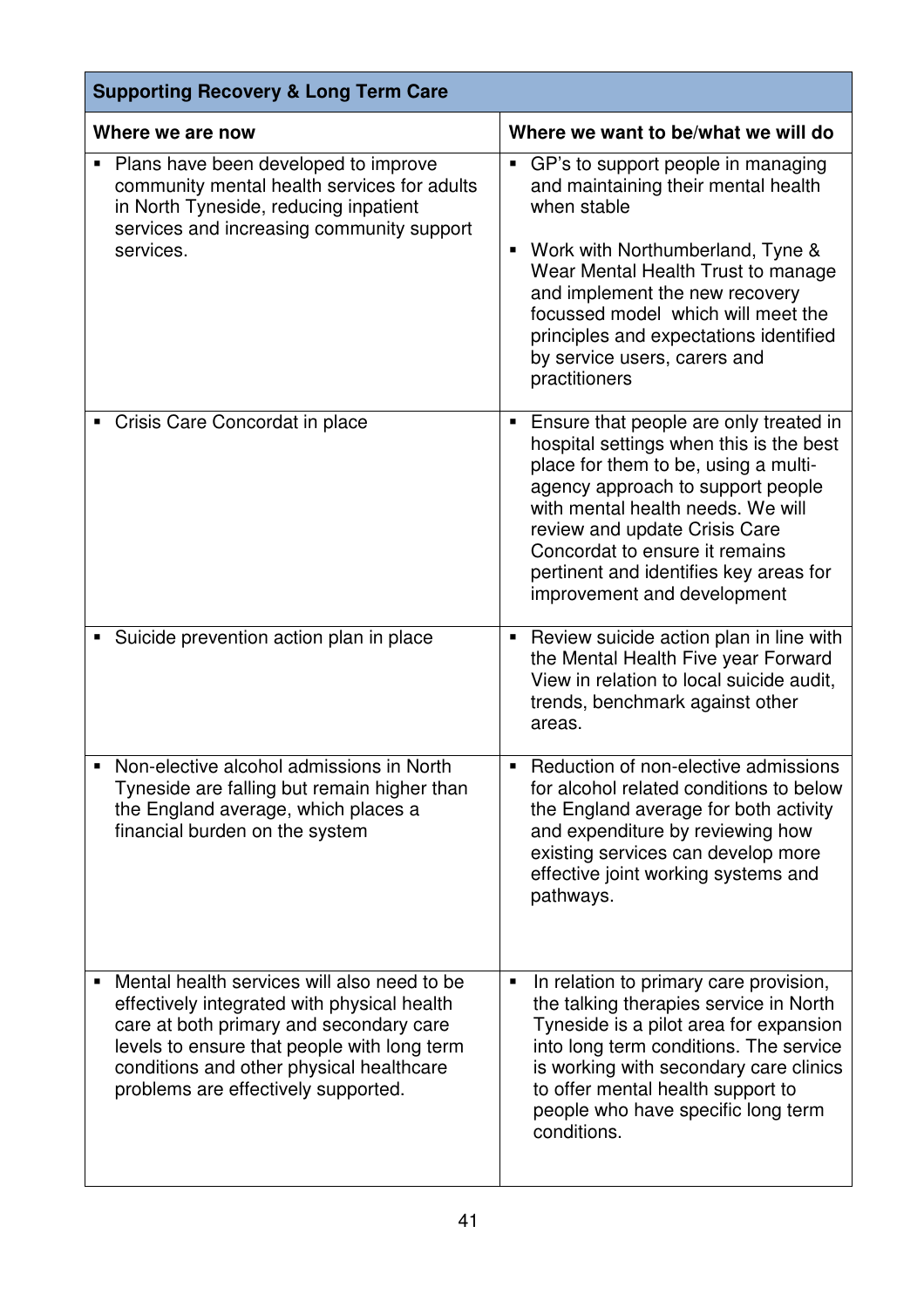|                                                                                                                                                                                                                                                                                                                                                                         | The Liaison Psychiatry service<br>ensures that the mental health needs<br>of older people who attend A&E or<br>are admitted onto wards are<br>addressed at the same time as their<br>physical health needs<br>In both examples, primary care and<br>٠<br>secondary care clinician's work<br>alongside one another and further<br>opportunities for such integration<br>need to be explored.                                                                                                                                                                                                                     |
|-------------------------------------------------------------------------------------------------------------------------------------------------------------------------------------------------------------------------------------------------------------------------------------------------------------------------------------------------------------------------|-----------------------------------------------------------------------------------------------------------------------------------------------------------------------------------------------------------------------------------------------------------------------------------------------------------------------------------------------------------------------------------------------------------------------------------------------------------------------------------------------------------------------------------------------------------------------------------------------------------------|
| We have a growing population of people with<br>ADHD and/or Autism and/or Learning<br>Disabilities and need to ensure that mental<br>health provision is appropriate to meet<br>mental health and/or dementia needs as they<br>also grow older                                                                                                                           | Work with providers to ensure that<br>$\blacksquare$<br>staff have the skills, knowledge and<br>experience to appropriately manage<br>and treat the mental health needs of<br>people with ADHD and/or autism<br>and/or learning disabilities.<br>Need to identify providers who can<br>offer a mix of skills i.e. not solely<br>learning disability or only dementia<br>support<br>Define our approach to support -<br>$\blacksquare$<br>understand that the staff team may<br>need to change to support the person<br>to continue to live in their own home<br>- rather than residential care<br>alternatives. |
| During 2016/17, North Tyneside CCG worked<br>with Northumbria Healthcare, who is working<br>with Marie Curie, to deliver a range of expert<br>care and support for people with complex,<br>advanced terminal illness, and their families.<br>The recently commissioned RAPID service<br>aims to deliver a more responsive in hours<br>and out of hours at home service. | Continued improvement of<br>responsive and expert support and<br>care for people with complex,<br>advanced terminal illness and their<br>families                                                                                                                                                                                                                                                                                                                                                                                                                                                               |
| We will continue to monitor the progress of<br>ш<br>this new initiative during 17/18. In addition,<br>North Tyneside CCG will develop a plan to<br>implement the recommendations set out<br>within North Tyneside CCG End of Life<br>Strategy Achievements report (Feb 2016).<br>This includes:                                                                         |                                                                                                                                                                                                                                                                                                                                                                                                                                                                                                                                                                                                                 |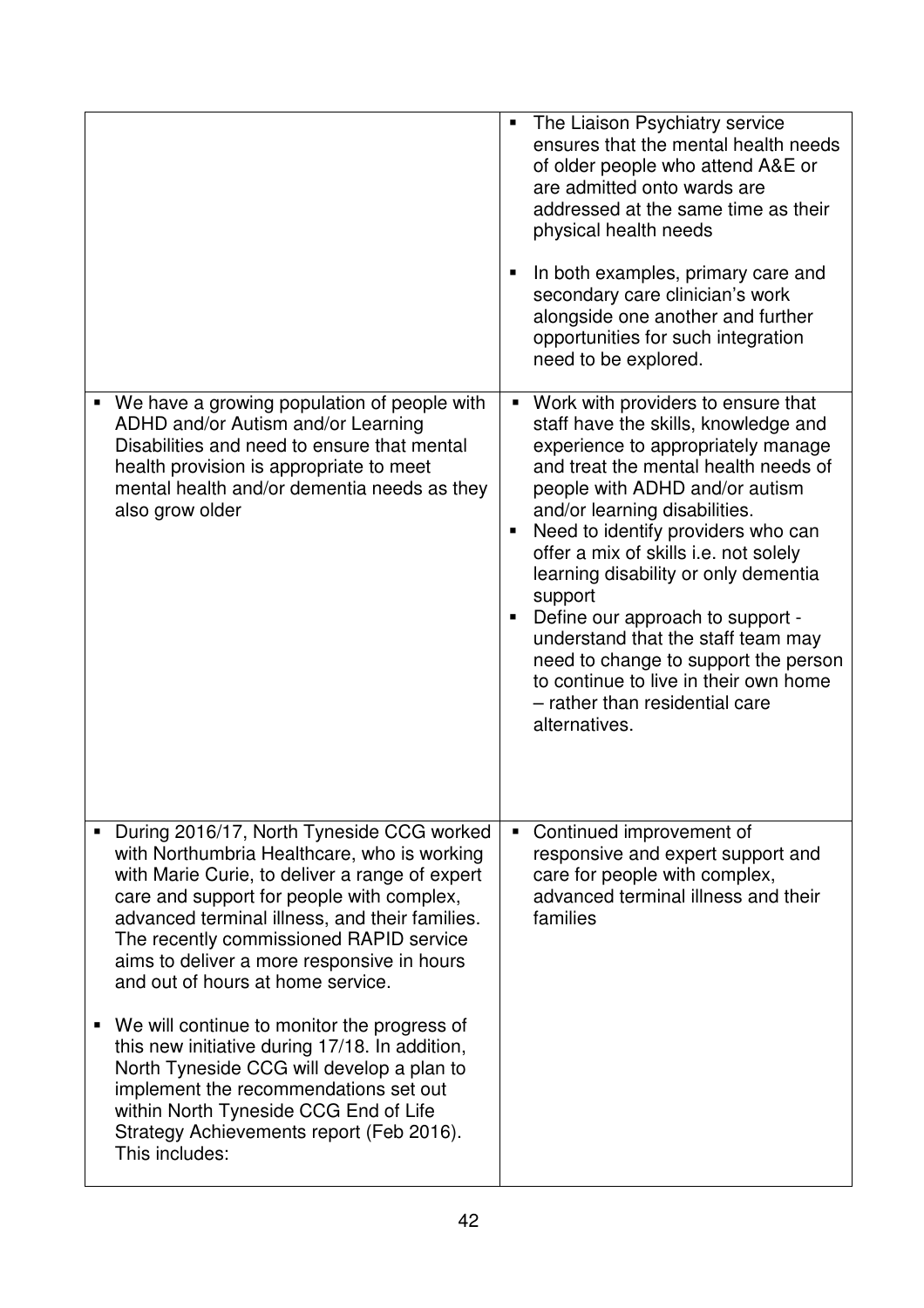| Working with GPs and support practices<br>to increase percentage of North Tyneside<br>Practice patients on the palliative care<br>register to meet the national target. This<br>will be achieved by proactive<br>communications with GPs and users of<br>the register evidencing how it is being<br>used within practices. To undertake<br>further Patient Voice/Unbiased User<br>Surveys.<br>Maximizing our community assets -<br>moving more beyond the medicalised<br>forms of delivery engaging the<br>community.<br>Working with stakeholders to embed the<br>principles and messages around End of<br>Life education.<br><b>Reviewing Bereavement Services across</b><br>all settings in North Tyneside ensuring<br>that CCG managers cross reference<br>current and future projects with regard to<br>end of life.<br>Reviewing any projects relating to<br>vulnerable and minority groups to ensure<br>these people have equal access to<br>services that support a 'Good Death'.<br>Establishing a target for an increase in the<br>reported 15.23% of palliative care patients<br>who have an emergency health care plan<br>(EHCP). |  |  |
|-----------------------------------------------------------------------------------------------------------------------------------------------------------------------------------------------------------------------------------------------------------------------------------------------------------------------------------------------------------------------------------------------------------------------------------------------------------------------------------------------------------------------------------------------------------------------------------------------------------------------------------------------------------------------------------------------------------------------------------------------------------------------------------------------------------------------------------------------------------------------------------------------------------------------------------------------------------------------------------------------------------------------------------------------------------------------------------------------------------------------------------------------|--|--|
|                                                                                                                                                                                                                                                                                                                                                                                                                                                                                                                                                                                                                                                                                                                                                                                                                                                                                                                                                                                                                                                                                                                                               |  |  |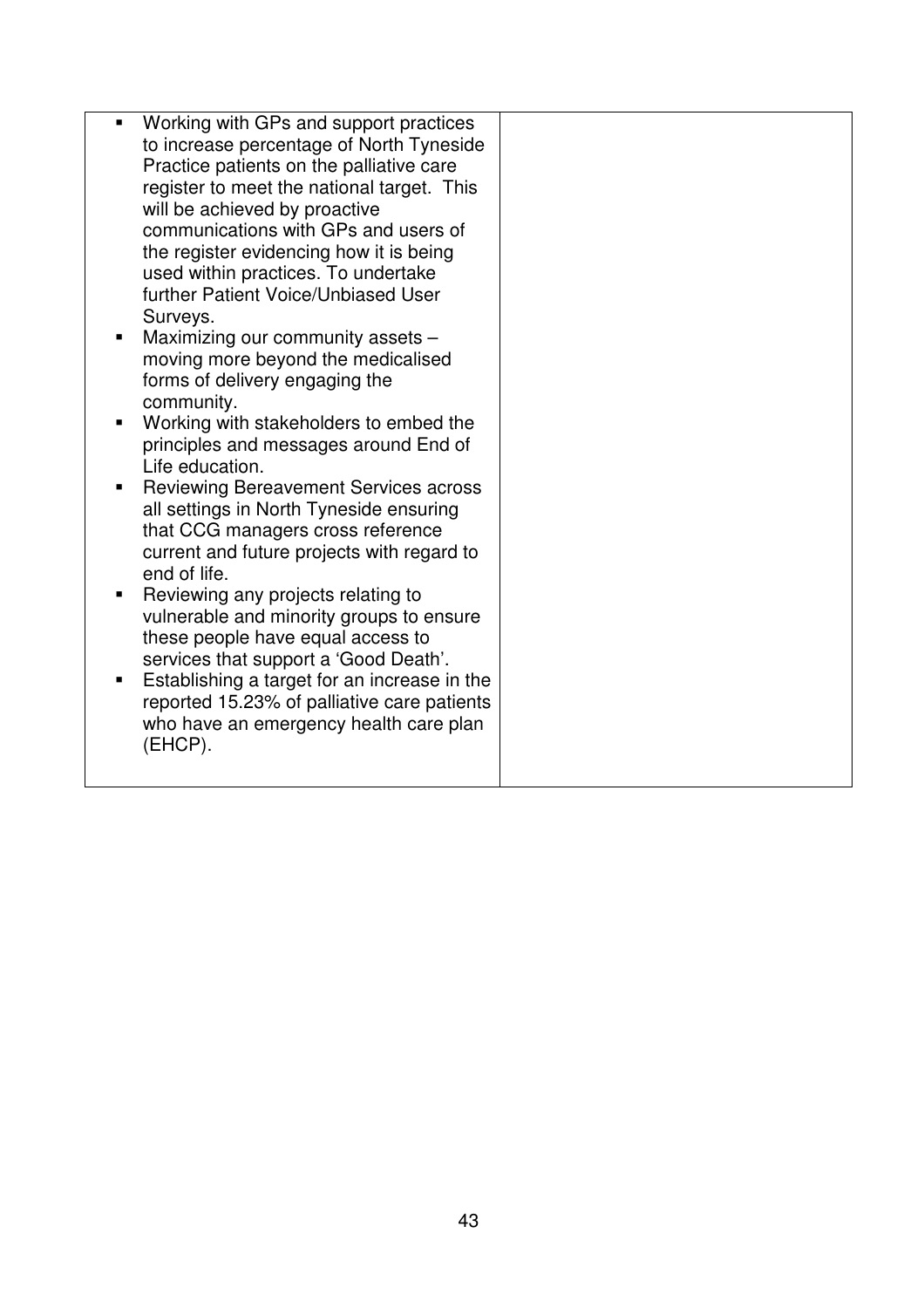## **7. Governance**

This Strategy has been developed by a sub-group of the Mental Health Integration Board involving officers from the CCG and the Council.

The Strategy will be supplemented by an implementation plan which will contain detail about what will be done, by whom and by when. It will be refreshed annually. The Mental Health Integration Board will monitor progress against the implementation plan and will provide regular feedback to the Health & Wellbeing Board.

A number of other Boards exist which support decision making in North Tyneside. Of specific note in relation to this Strategy are the other Integration Boards:

- Older Peoples Integration Board
- Learning Disabilities Integration Board
- Self-Care and Prevention Integration Board check name/new H&WB Priority

These Boards also have interfaces into mental health services. Reports and information will be provided to these Boards when required to ensure that the mental health needs of older people with other needs are being addressed in the work areas of those other Boards.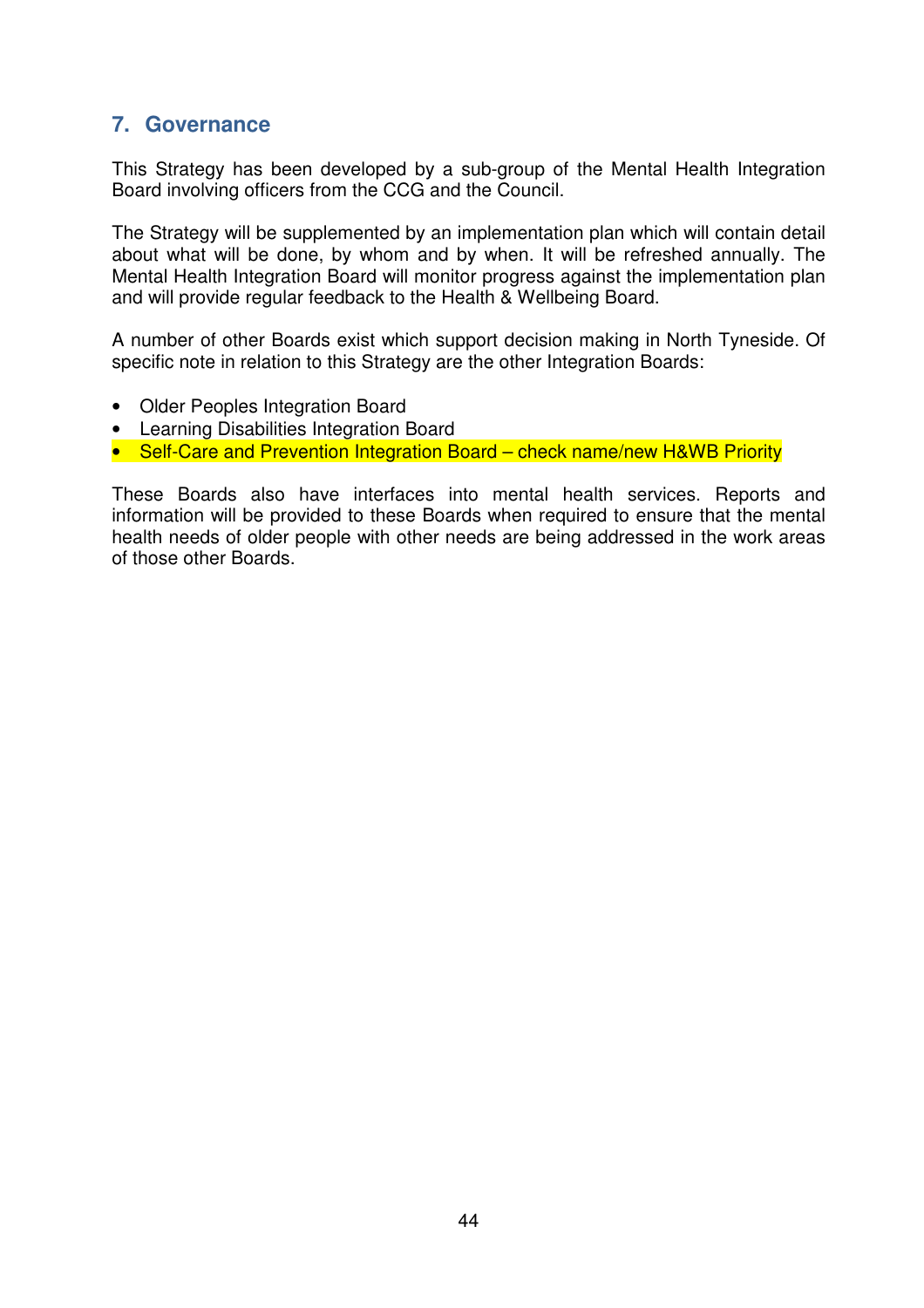## **Appendix 1 – Current Services and Support**

There is currently a wide range of mental health services and support available for older people in North Tyneside. Some of these services are specific for older people while a number are more generic but can also be accessed by older people with mental health problems and dementia.

The Local Authority provides and commissions a range of services which includes both social care services as well as support for older people in other areas such as housing and other accommodation.

A key feature of provision in North Tyneside is the co-located health and social care teams which offers the benefits of collaborative working and ensuring individuals social and health care needs are addressed at the same time, as far as possible.

At present North Tyneside CCG commissions older people's mental health services in North Tyneside from two different healthcare providers: Northumbria Healthcare NHS Foundation Trust (NHCT) through the Mental Health Services for Older People Service and Northumberland, Tyne & Wear NHS Foundation Trust (NTW). NHCT provides services to most of the borough except for the North West area which, instead, is covered by NTW Trust. Both Trusts were inspected by the Care Quality Commission in 2016, and both were rated as outstanding. The links to the full inspection reports can be accessed here:

#### NTW

#### **Northumbria**

As well as hospital services, there is a range of community and primary care level health services.

For the purposes of this Strategy we have provided a summary of the various services which are available. Some services are provided as a result of national requirements while others have grown organically to meet specific need.

The purpose of including this information is twofold. Firstly, it provides a comprehensive source of existing services. Secondly, it helps identify the gaps in current service provision and therefore will ensure that future commissioning is undertaken with a more strategic influence.

We have divided this section into 5 key themes:

- 1. Improving Health and Well-Being
- 2. Prevention & Early Intervention
- 3. Primary & Community Services
- 4. Secondary Care
- 5. Supporting recovery and Long-Term Conditions

This will help us to be able to respond to the current and future challenges in North Tyneside with the aim of transforming mental health services for older people across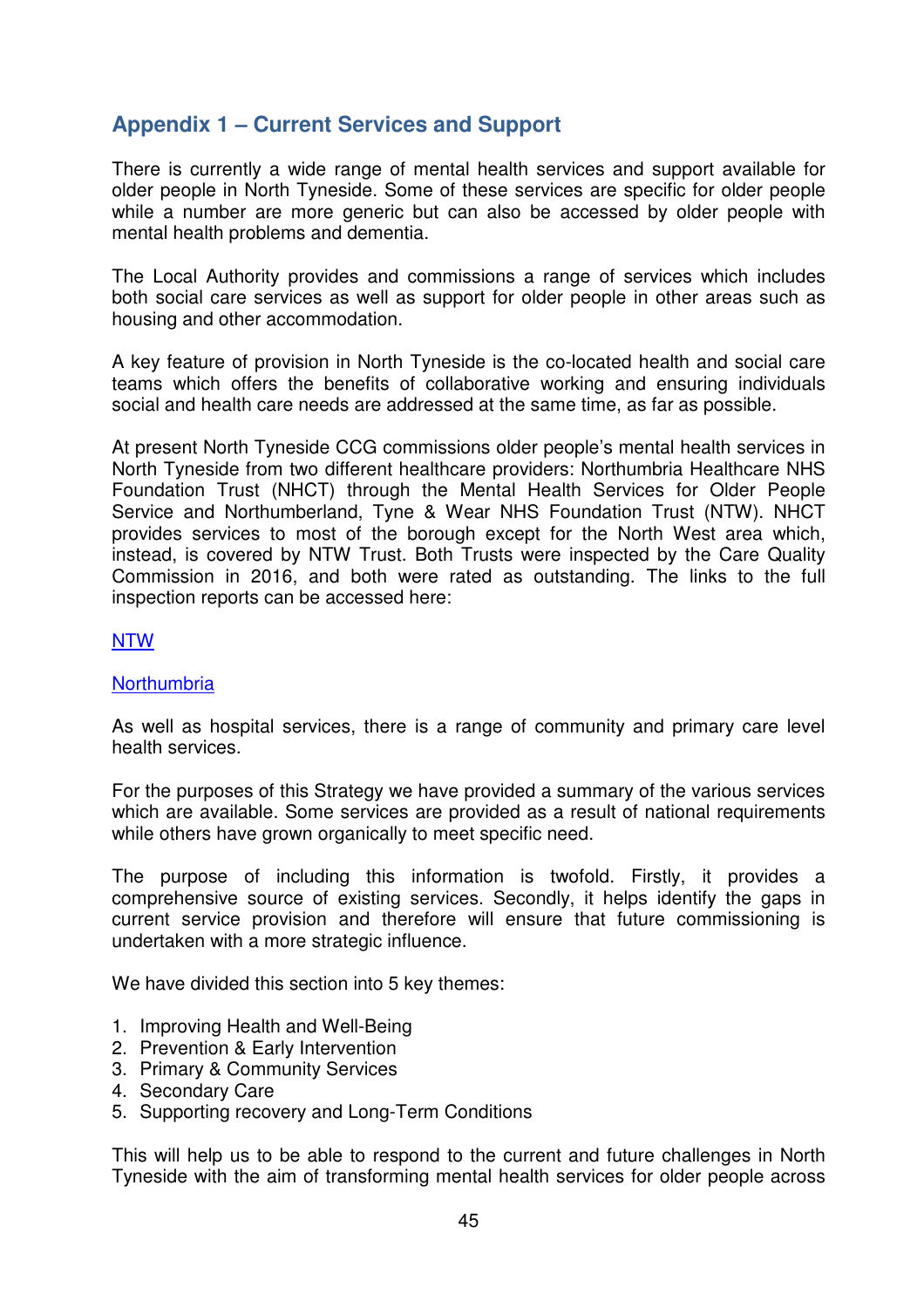the borough and will ensure we focus on improving outcomes for all and ensuring best value for money.

#### **Improving Health & Wellbeing**

#### **Healthy Homes**

North Tyneside's Safe and Healthy Homes initiative gives advice and guidance to help residents to solve health related housing issues and improve physical/mental health through referrals to relevant services and organisations.

The service targets vulnerable people who own or privately rent their property and can help with the following:

- heating issues, energy bills and fuel poverty
- damp and mould
- home safety hazards and clutter
- outstanding repairs
- fire safety

#### **Sheltered Housing**

Sheltered housing is housing built for groups with varying needs. Accommodation is self-contained, but there are communal areas, such as the lounge, laundry room and garden. Neighbourhood warden's support sheltered housing in North Tyneside and 24 hour emergency help is available through an alarm system.

North Tyneside Council has undertaken a huge transformation programme of sheltered accommodation to provide modern, attractive housing that offers a quality lifestyle for older people. There are currently 922 new or refurbished 1 and 2-bedroom apartments and some bungalows over 26 schemes. Info to be updated by Christine **Macmillan** 

#### **Smoking Cessation**

For people with mental illness who smoke, stopping smoking will have the greatest impact on their health.

Mental health inpatient and community staff have a critical window of opportunity to identify people who smoke, advise on the most effective way of stopping smoking and either provide, or refer people for, specialist support. Community Mental Health and Wellbeing Matrons in North Tyneside have been trained to become Stop Smoking Advisors and are able to offer stop smoking medication. All NTW sites are now smoke free and some staff have also been trained to be stop smoking advisors.

#### **Safe and Healthy Homes**

North Tyneside Council's Safe and Healthy Homes Team give advice and guidance to help residents to solve health-related housing issues and improve physical / mental health through referrals to relevant services and organisations.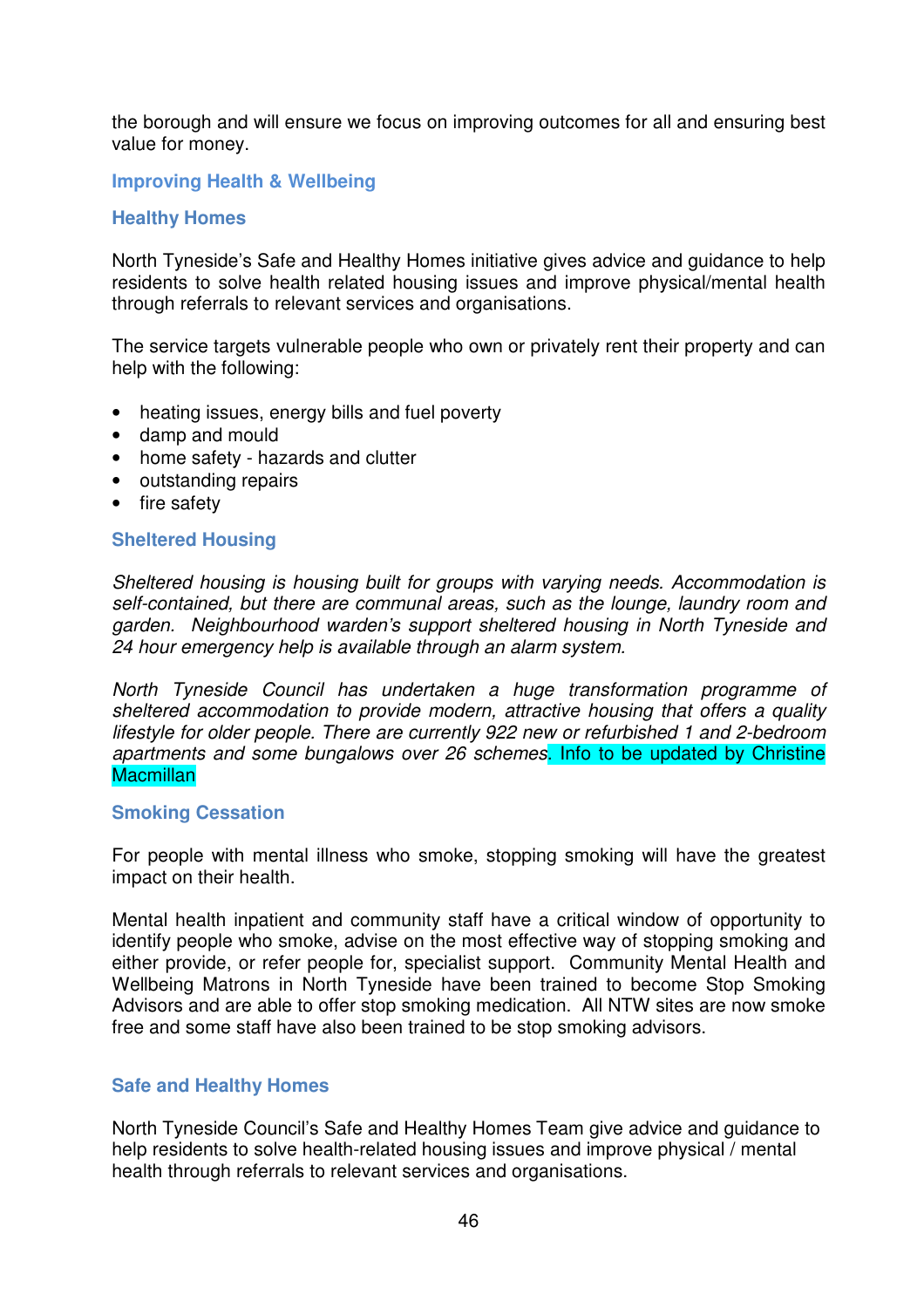People who live in North Tyneside who are over 18 years of age and own or privately rent their property can receive advice on:

- heating issues, energy bills and fuel poverty
- damp and mould
- home safety hazards and clutter
- outstanding repairs
- fire safety

#### **Dementia Friendly Communities and Dementia Friends**

Dementia Friends Information Sessions are run by volunteer Dementia Friends Champions, who are trained and supported by Alzheimer's Society.

Dementia Friends have some understanding about dementia and how they can help people living with the condition.

A Dementia Friendly Community (DFC) is a place where:

- It is possible for the greatest number of people with dementia to live a good life
- People with dementia are enabled to live as independently as possible and to continue to be part of the community
- People are met with understanding and given support where necessary

Age UK North Tyneside and North Tyneside Council worked in partnership to test out how this concept could be developed locally. Wallsend is currently formally registered with Alzheimer's Society as a DFC.

#### **Prevention & Early Intervention**

There are a range of additional initiatives, services and support currently being provided in North Tyneside which supports older people to maintain good mental health, prevent loneliness and isolation and continue to be linked into their communities. Many of these services are provided by the community and voluntary sector using a variety of funding sources and some receive statutory funding.

#### **Information Advice and Self Help**

The care and support advice and information offer within North Tyneside covers all conditions and support needs and aims to be as accessible as possible.

The main source of advice and information can be found on the North Tyneside Council website in **My Care**

My Care provides useful advice and information about the care and support offer locally, including;

- The adult social care offer
- Community living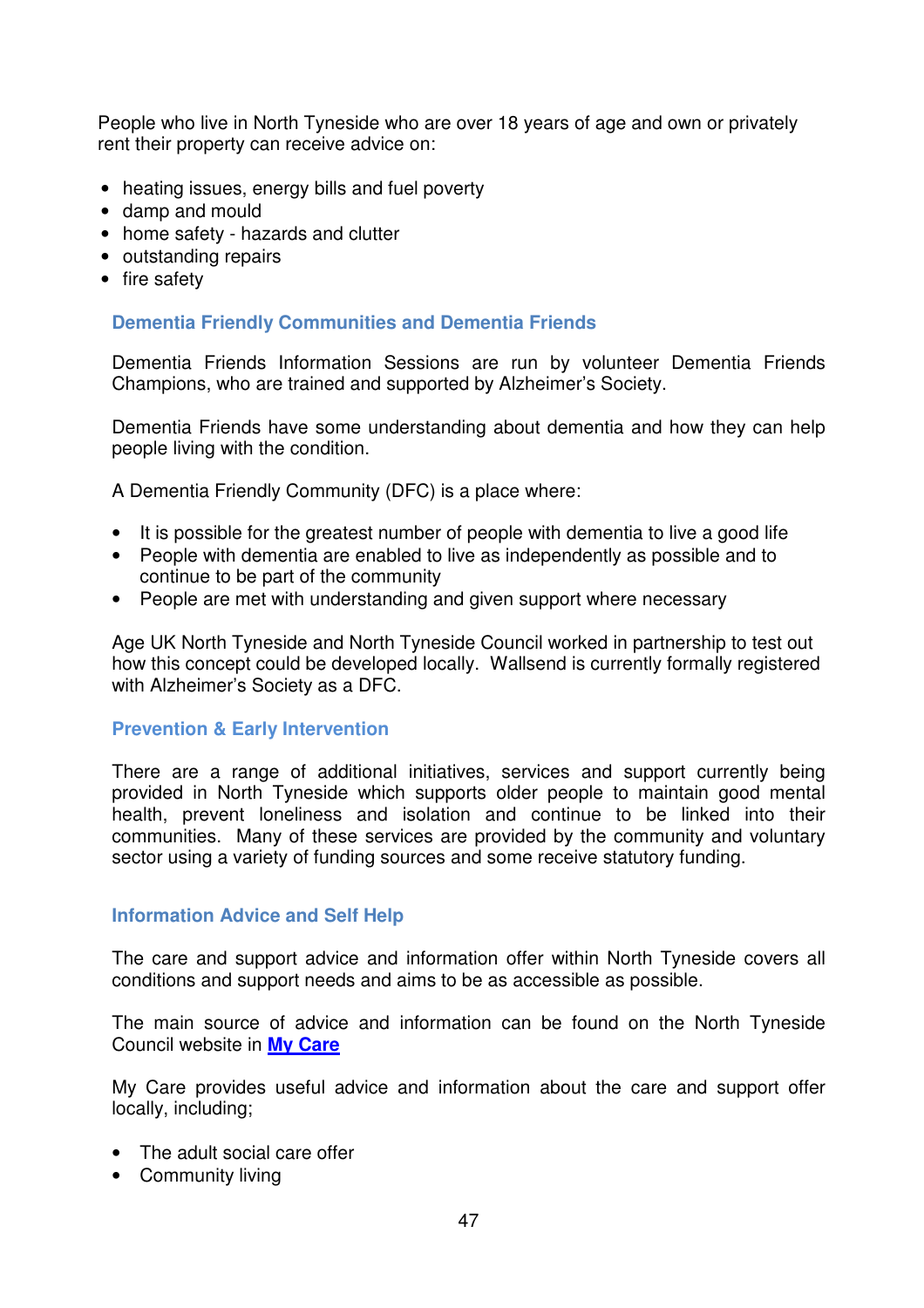- Disability information
- Health and wellbeing, and much more.

#### **Care and Connect**

**Care and Connect** provides advice and support to help people to stay independent. Support is provided by telephone or face to face in community settings.

The Service offers tailored and detailed knowledge of the local care and support system and information and access to the Council's adult social care system, where needed.

#### **Signposting Information Guidance Network (SIGN) North Tyneside**

**SIGN North Tyneside (S**ignposting, **I**nformation, **G**uidance **N**etwork) is a network of Council and community and voluntary sector providers of free, independent and confidential information on adult health and wellbeing services locally. The organisations work together to put people in need of practical or emotional help and guidance, in touch with those local organisations best able to provide it. Members can direct, signpost and support people to access groups, activities and resources in their area.

#### **North Tyneside Carers' Centre**

North Tyneside Carers' Centre provides support to both young and adult carers. They are a network member of Carers Trust.

They have specialist Carer Support Workers who support carers to recognise the impact of their caring responsibilities on their own health and wellbeing. They can provide individually tailored advice, information and support and also carry out carers assessments on behalf of North Tyneside Council.

They provide a range of peer support groups and training for carers free of charge, which are designed to give carers the skills and knowledge to cope confidently in their caring role.

#### **Safe Place Scheme**



The Safe Place Scheme is supported by North Tyneside Council and Northumbria Police. A Safe Place is a public building, like a shop, a bank, a community centre or a church, where the staff have been trained to help members of the Safe Place scheme. It is for people who may be vulnerable as a result of their physical or mental health, because they have a learning disability or have been subjected to some form of verbal or physical abuse whilst out in public. The scheme supports members to get out into their communities and feel safer knowing that support is available.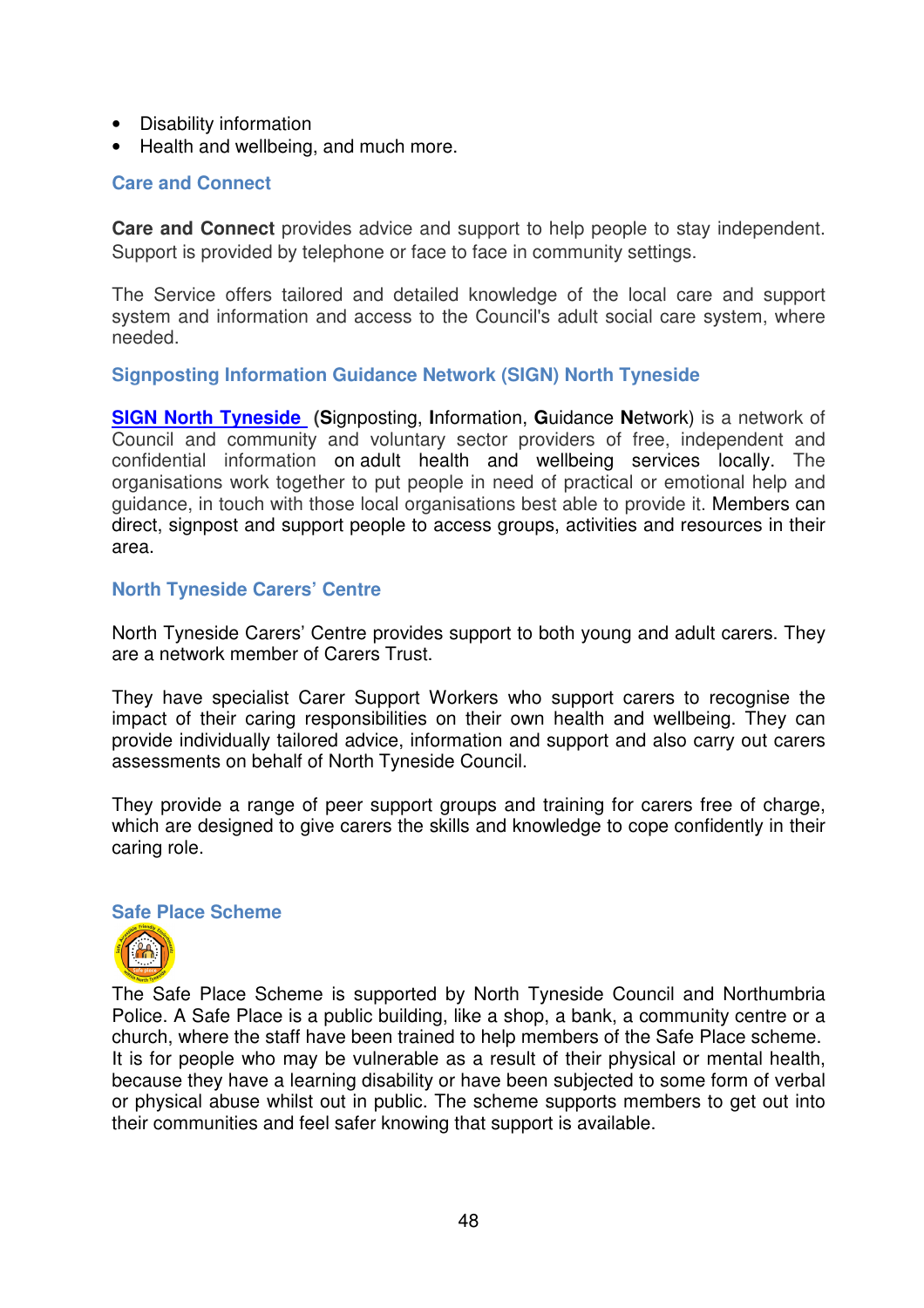## **Active North Tyneside**

Evidence demonstrates that an active life is essential for physical and mental health. In addition regular physical activity can protect against conditions like depression, obesity, hypertension, cancer and diabetes. Active North Tyneside is a programme funded through public health and delivered through the sport and leisure team at North Tyneside Council. Active North Tyneside aims to improve the health and wellbeing of residents in the borough by increasing participation in healthy lifestyle interventions and more specifically increase participation in physical activity.

There are a whole range of universal activities offered by North Tyneside Sport and Leisure services with a range of targeted interventions via the Active North Tyneside programme in communities where people are least active and where health inequalities are stark.

In addition many of the Active North Tyneside programmes contribute to improving mental health and wellbeing by promoting inclusion and participation e.g. encouraging and supporting young men who are not in education, employment or training to increase participation in physical activity and enhance mental wellbeing. Another programme supports young women.

The borough also has a well developed programme of health walks, which are led by trained local volunteers. Community Health Champions are local volunteers who deliver positive health messages in their communities.

## **Prevention Services Pilot**

Adult Social Care is working in partnership with a number of organisations in the Community and Voluntary Sector to pilot a new preventative 'offer' to residents in North Tyneside, many of whom have low to moderate mental health problems.

Organisations involved in the pilot include:

- Age UKNT (Befriending; Social Prescribing; and One to One Service)
- Tyneside and Northumberland MIND (Social Prescribing)
- VODA (Good Neighbours Project)

The following is a brief description of the services involved in the pilot:

**Befriending** - Age UKNT – this service is open to older people 50+ who are extremely socially isolated and unable to access their communities. They are matched up with a volunteer befriender who will visit them for around an hour or two a week for a chat in their own house. This service has no time limit and is expected to be permanent.

**Social Prescribing** - Age UKNT & Tyneside & Northumberland Mind

Social prescribing involves empowering individuals to improve their health and wellbeing and social welfare by connecting them to non-medical and community support services.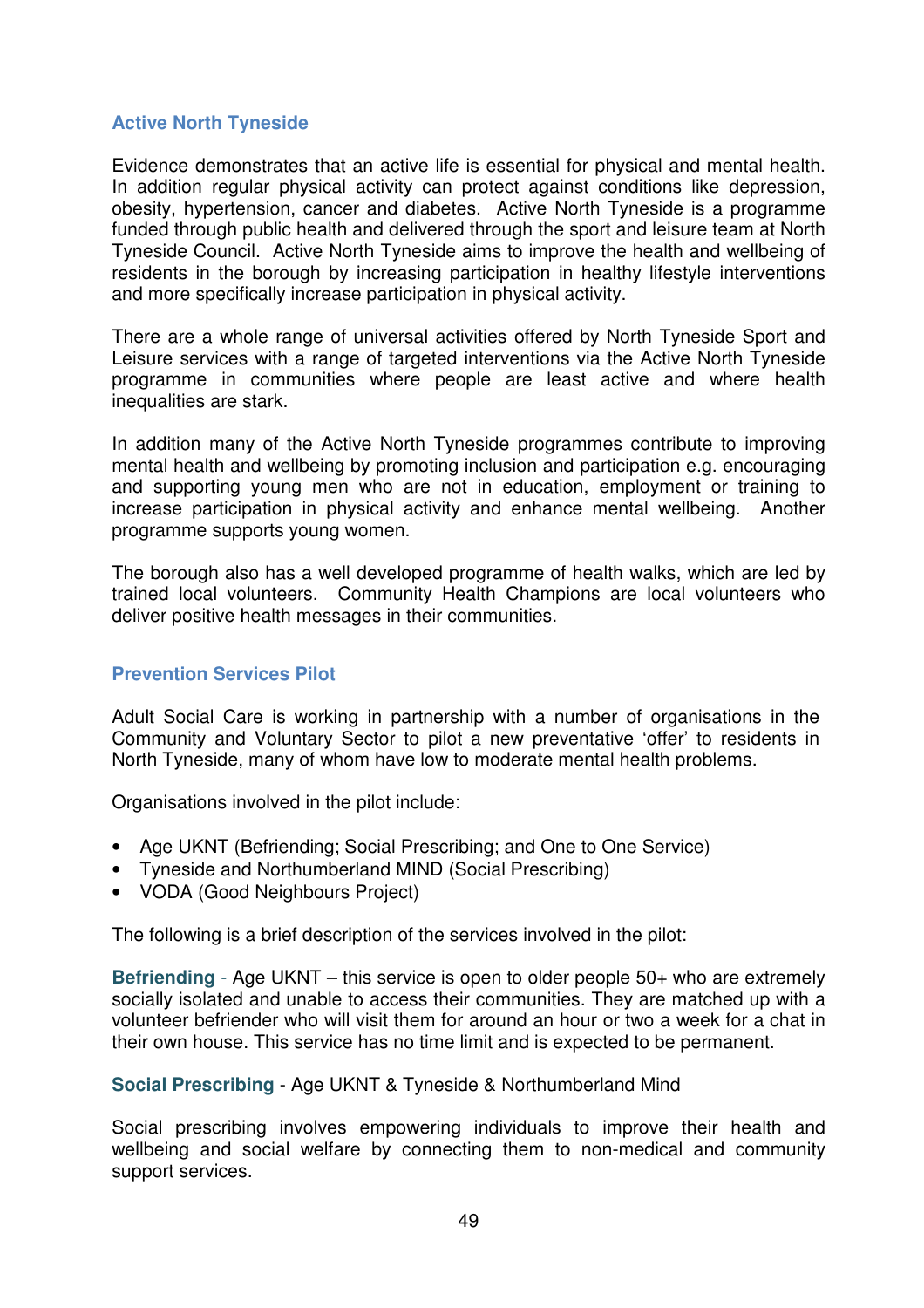North Tyneside Social Prescribing Service aims to link people in with activities in their community to improve their wellbeing. People are supported to access a variety of physical, social and creative activities, and the person has the involvement of a Coordinator throughout their time in service, which is expected to be around  $3 - 6$ months.

Age UK North Tyneside and Tyneside & Northumberland Mind use their specialist knowledge and work in partnership to deliver the service to anyone over the age of 18 who lives in North Tyneside who has a genuine need for improvement in wellbeing. People who are being referred in must be at the stage where they would like to participate in activity outside of their home.

**Good Neighbours** - provided by VODA (Voluntary Organisations Development Agency) - involves volunteer good neighbours to support vulnerable, isolated North Tyneside residents with practical, household tasks, errands, shopping and informal social contact.

#### **North Tyneside Recovery College**

VODA is working in partnership with NTW NHS Trust to develop a recovery college which will offer free courses related to mental health and well-being. Courses are open to all and the first prospectus will run between September and December 2017

#### **Mental Health Reablement Service (MHRS)**

The Mental Health Reablement Service offers short-term timely and intensive community intervention, free of charge, for approximately six weeks. The MHRS may be extended for up to 12 weeks following a review and includes:

- Pre and post discharge from an inpatient setting
- Relapse prevention
- A recovery goal/outcome focused approach
- Whole family approach

Input varies from two to seven sessions a week, with the average length of each session being 1.5 - 2 hours. Support can be provided at evenings and weekends. Input can be flexible and can be more intensive at first and gradually reduced over time.

The focus is on the promotion of independence and the building of resilience and includes:

- Skill acquisition and relearning of 'lost' skills e.g. development of a daily routine, cooking skills, budgeting
- Building confidence on public transport
- The development of social and support networks
- Troubled Families Champions
- The identification of activities specific to the person that support a Recovery approach, use of Recovery Star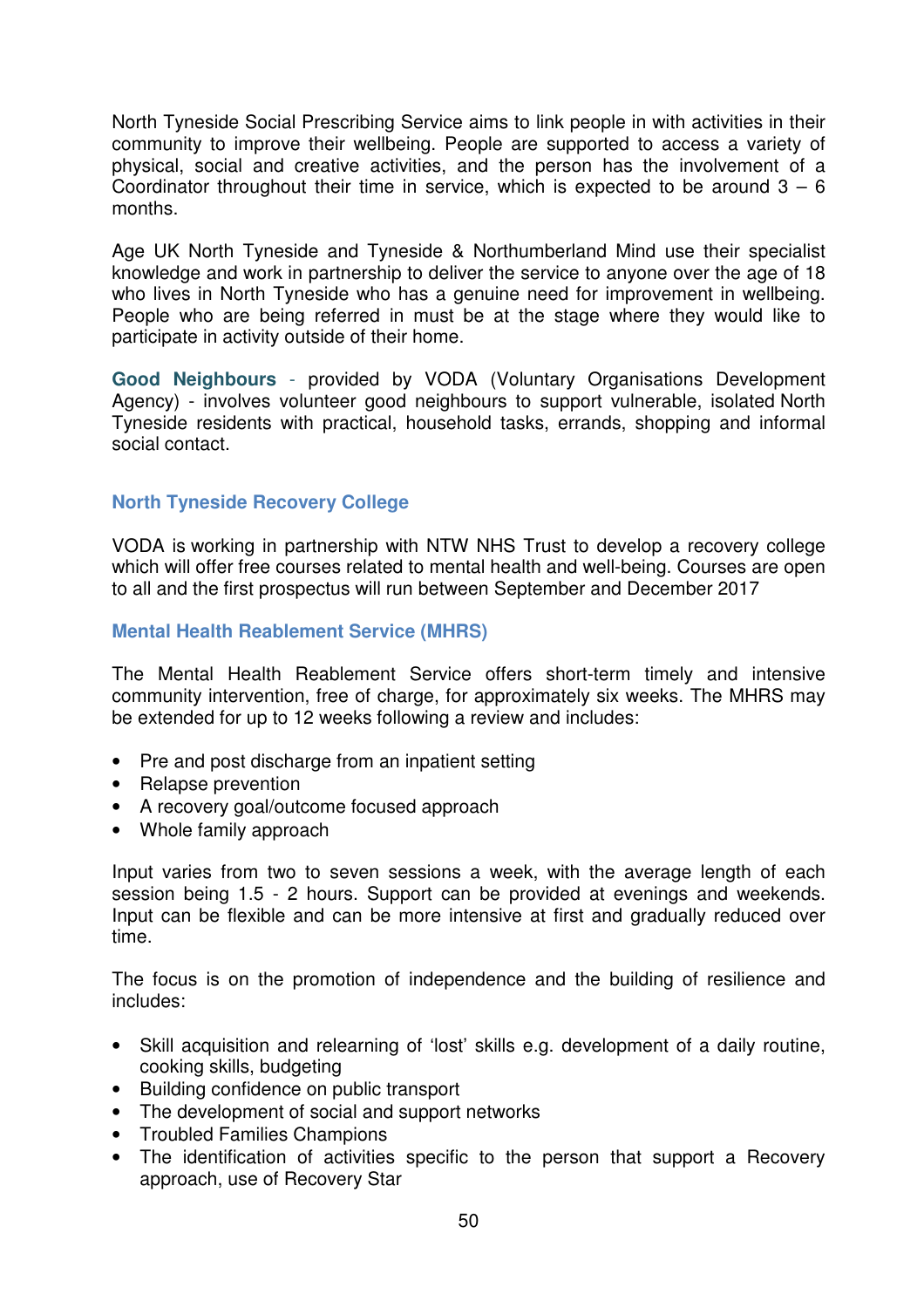• Support to develop self help skills e.g. WRAP (wellness recovery action planning/coping strategies).

#### **Technology**

There are a range of products and services available that can improve the functionality of the home to create a place of safety, promote independent living and ensure a good quality of life for the person cared for and also their carer.

Equipment is available to support people with many daily living tasks. There is a large range of equipment available; this can include equipment to help people feel safe, help with communication and social isolation, helping people to be independent and less reliant on others to complete daily tasks.

Equipment can be provided to give people and their families piece of mind that things are going well, however if there are problems, sensors and pendants are provided to allow help to be called, this can be an automatic call for help or by pressing a pendant.

North Tyneside Council have a dedicated tele-care team who will support you to look at all area's of daily living, they will also recommend or signpost you to equipment that will support you to feel safe and to be more independent.

#### **Extra Care**

Extra Care housing provides more independence than a care home. Extra care schemes are purpose built or an adapted building that is age and disability friendly in design and decor and accommodation is self-contained. One key fundamental feature of an extra care scheme is that there is a care team on site 24-7.

Extra care schemes in North Tyneside are targeted at those who are 55 or over and have a care need, as assessed by Adult Social Care.

The costs e.g. rent and service charges, to live in extra care are determined by the landlord of the scheme. The costs for care are set by the Council. The Council has a contract with the care provider on site.

There are nine extra care schemes across the borough which support around 350 people. There are a mix of accommodation options with bedsits, 1 and 2 bedroom flats. There is a mix of tenure options where a person can either opt in to shared ownership or tenancy.

#### **Primary & Community Services**

#### **Community and Voluntary Sector**

Many innovative services are provided by our voluntary sector colleagues and play an essential role in mental health promotion and supporting people to self–care, stay well and out of hospital. These services are community based and often provide preventative support to individuals to promote inclusion; reduce isolation; retain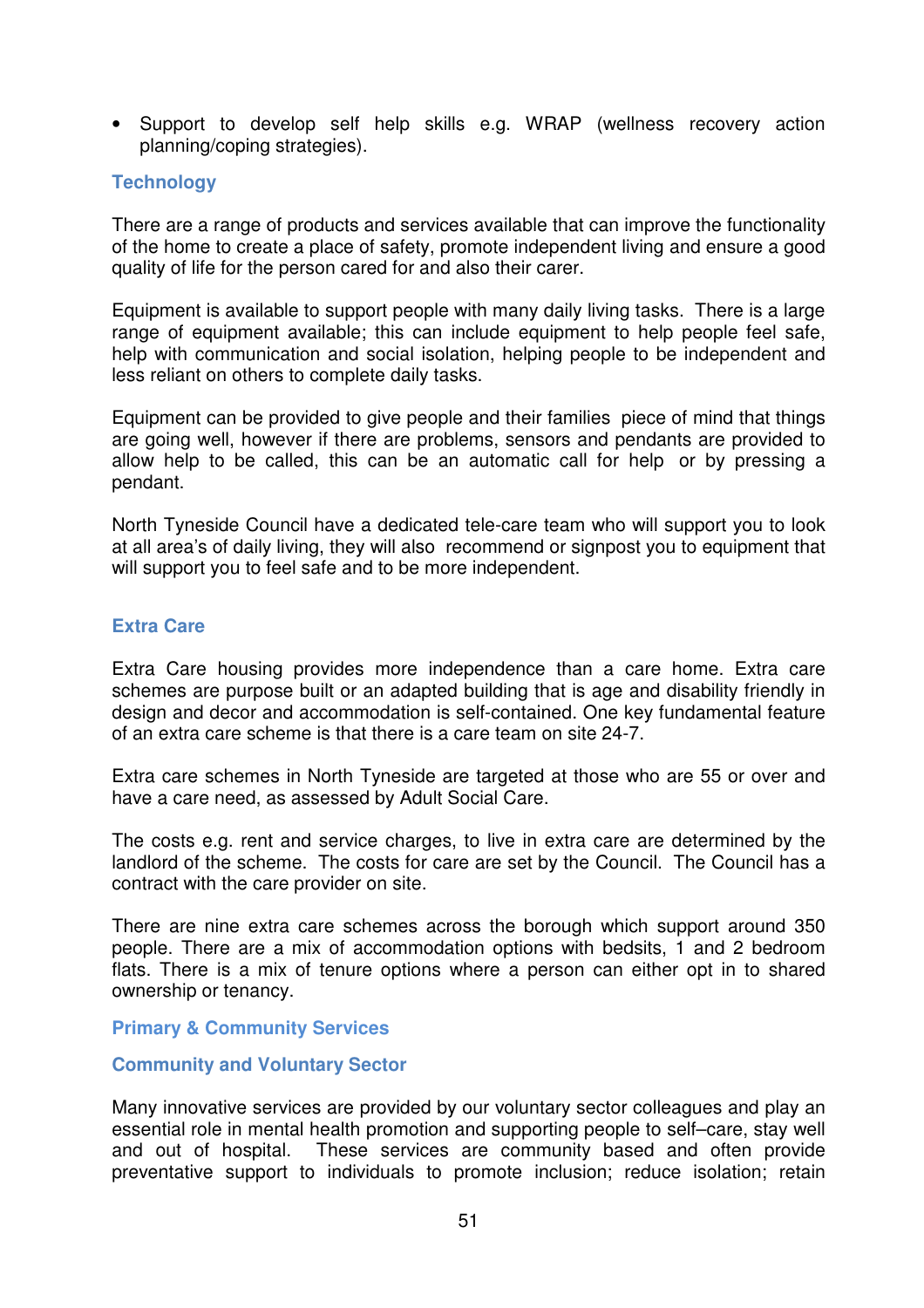housing; or manage finances. It is important that these services are promoted and professionals are aware of them.

#### **GP Offer**

GPs, practices, and the extended primary care team (community matrons, nurses, physiotherapists, pharmacists, mental health workers, occupational therapists, and dieticians) are all available to support mental wellbeing in later life. Practices offer a range of appointments; routine, review, same day, telephone; with a wide range of professionals.

Everyone with a Long Term Condition (LTC), such as dementia/diabetes/asthma; is offered a routine checkup every year, which includes a brief assessment of mental health.

Everyone on repeat medication has regular medication reviews, which includes any medications for mental health. Pharmacists, both in the community and in practices are involved in keeping medications safe and effective.

If people become housebound, then care is offered at home. This is particularly relevant to end of life care, and includes measures to maintain mental health and wellbeing.

People often stay with the same GP practice for the long term, so there is continuity of care, and the reassurance of familiarity.

GP's refer into various services to support people to remain well: social prescribing, exercise on referral, self–help leaflets and groups.

#### **Post Diagnostic Support for People with Dementia**

**A Community Navigator for Dementia and Memory Loss** post is being piloted by Adult Social Care. The Navigator works as part of the Care and Connect team however she provides dedicated support to people with dementia, memory loss and their carers.

The aim is for this person to develop expertise in this area; map out the current provision to ensure we have an accurate picture of what is available; and also to provide time limited support to people with dementia and their carers to access appropriate community services. We hope that this will strengthen the current offer of support for people with dementia and memory problems.

The role includes the following key aspects:

- Work into the community to support developments and build community capacity for people with dementia or memory loss and their carers;
- Offer unbiased advice and information;
- Provide assisted signposting: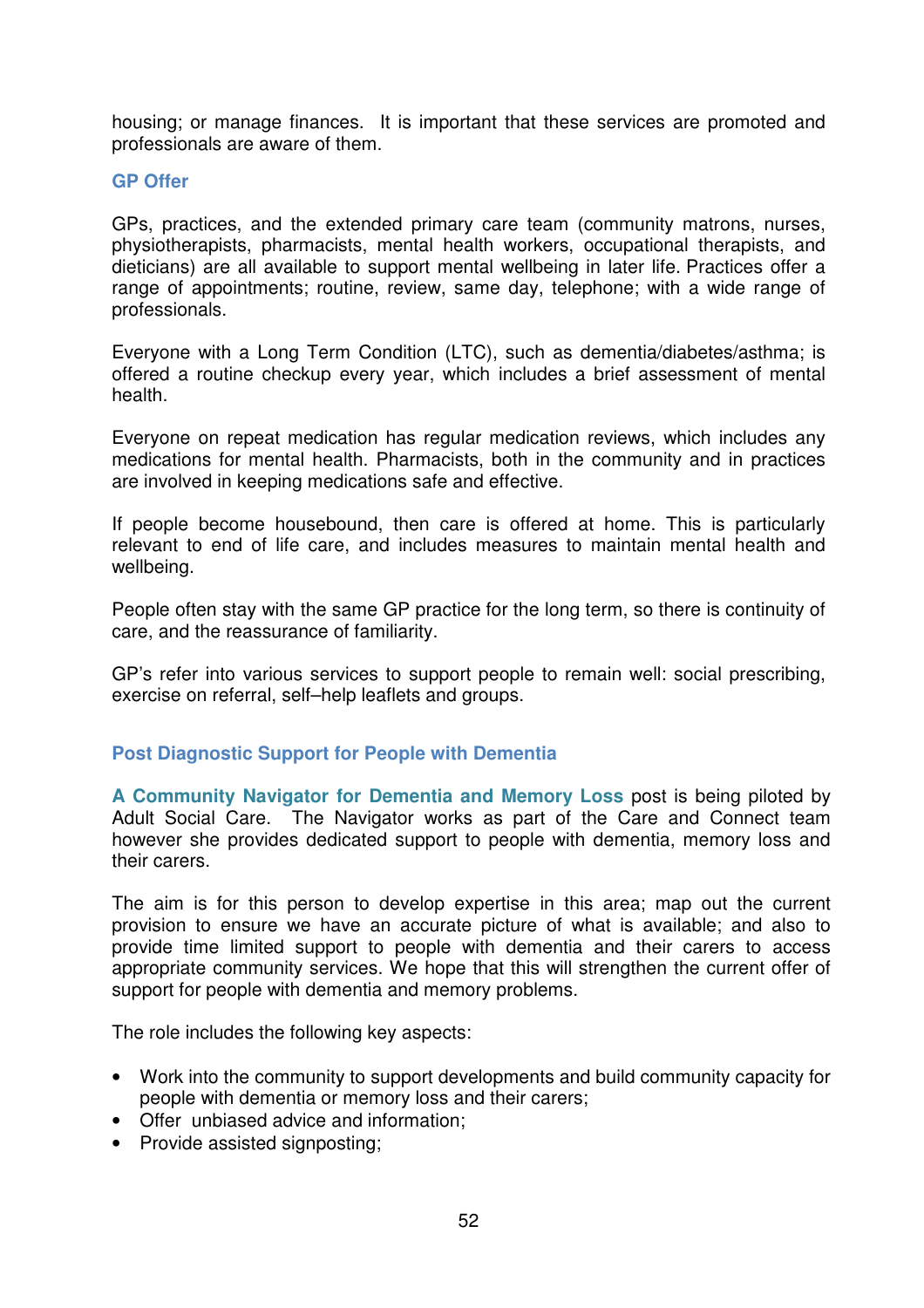- Reduce loneliness and isolation by empowering local communities to develop their own solutions; and
- Care and support planning for adults if needed.

The role includes actively encouraging the person living with dementia or memory loss and their families/carers to develop 'circles of support' in their community and so enhance their quality of life.

## **Age UKNT Dementia Services**

Age UKNT continue to be the main provider of post diagnostic support for people with dementia in North Tyneside.

Their specialist Admiral Nurse Team provides expert practical, clinical and emotional support to families living with dementia.

North Tyneside CCG has commissioned an Admiral Nurse from Age UKNT and there are two additional Admiral Nurses which Age UKNT has acquired funding for. The service operates from Cedar Grove Wellbeing Centre in Wallsend; people can self refer or be referred through a health or social care professional, who feel they will benefit from the service.

The service provides one-to-one practical, clinical and emotional support and expert advice for people living with dementia and their families, dealing with more complex issues including loss and bereavement.

The Lead Admiral Nurse also provides consultancy, liaison and specialist dementia education to professionals to improve dementia care in a variety of settings.

The Dementia Service also offers one to one support through additional dementia workers, offering advice and support to people with dementia and their carers to help them navigate services and put practical measures in place to help them cope with the disease.

#### **Improving Access to Psychological Therapies (IAPT)**

North Tyneside IAPT Service provides psychological therapies (sometimes known as talking therapies) to patients who are registered with a North Tyneside GP. It is part of a national government programme to Improve Access to Psychological Therapies (IAPT) offering free, confidential services.

The service provides a single point of access and self-referral process for counselling, psychological education groups and courses, computerised CBT (Cognitive Behavioural Therapy) telephone and face to face guided self-help, individual psychological therapy and group psychological therapy.

People can self-refer into the service and some evening and weekend appointments are available.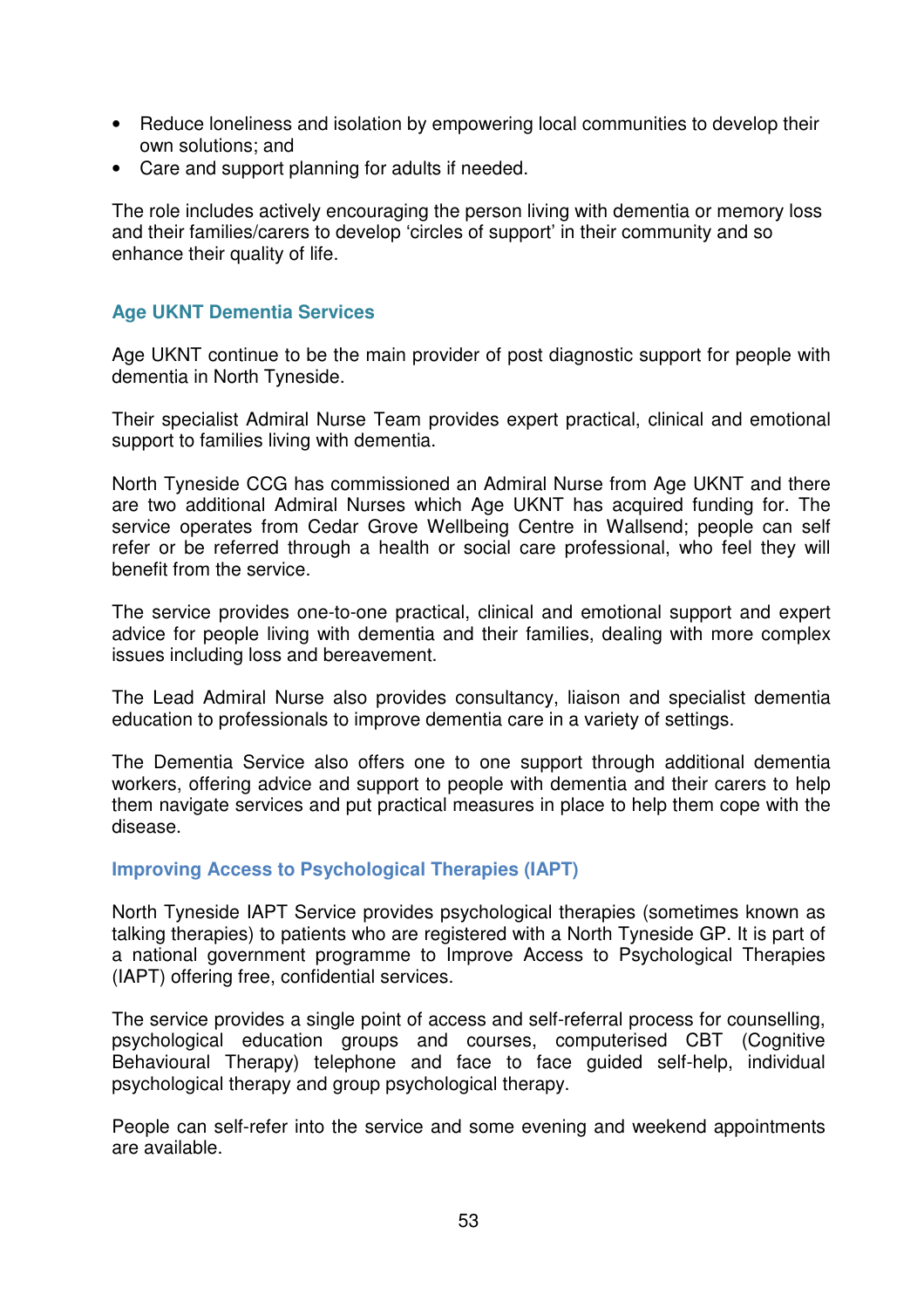The service also offers an Employment Advice Service which is part of IAPT initiative. Employment Advisers can work with clients who are currently employed and working but at risk; currently employed; and not working or currently unemployed; and looking to re-enter the workplace.

#### **Street Triage**

In June 2015, a street triage system was introduced in North Tyneside. This means that a mental health nurse will accompany police to an incident where it appears that someone is experiencing a mental health crisis in a public place. By being able to provide direct intervention and signposting, the number of detentions that the police had been making using their s136 Mental Health Act powers has reduced significantly and, crucially improved outcomes for the person experiencing the crisis. Also people detained under the Mental Health Act are not being held in police cells and instead are being taken to an appropriate place of safety to be assessed and treated.

#### **Memory Clinics**

Northumbria Healthcare NHS Foundation Trust provides Memory Clinic 3 days a week, located within the Priory Day Hospital in North Shields. A full assessment is undertaken by a consultant psychiatrist and the team to develop a plan of treatment. A thorough assessment of memory is undertaken with referral for further investigations if needed.

The Trust also runs a six week course called the Carers Information Group which is delivered one evening a week, and runs twice a year. Also on offer is a Memory Strategy Group which is a six week course, one afternoon a week for carers and people with dementia. This is repeated throughout the year with new starters every six weeks.

Northumberland Tyne & Wear NHS Foundation Trust offers a Memory Assessment Management Service (MAMS) which provides a memory assessment and diagnosis of people with dementia to people who live in the North West area of North Tyneside and is based at the Campus for Ageing and Vitality.

## **Day Services**

An Older People's Day Services Framework is in place.

The Framework consists of five providers who deliver services across seven sites:

- Age UK North Tyneside
- Dementia Care
- St. Anthony's of Padua
- St. John Ambulance
- Tynemouth Village

Between them, these organisations offer a range of building based day services including specialist provision for people with dementia. All services provide a range of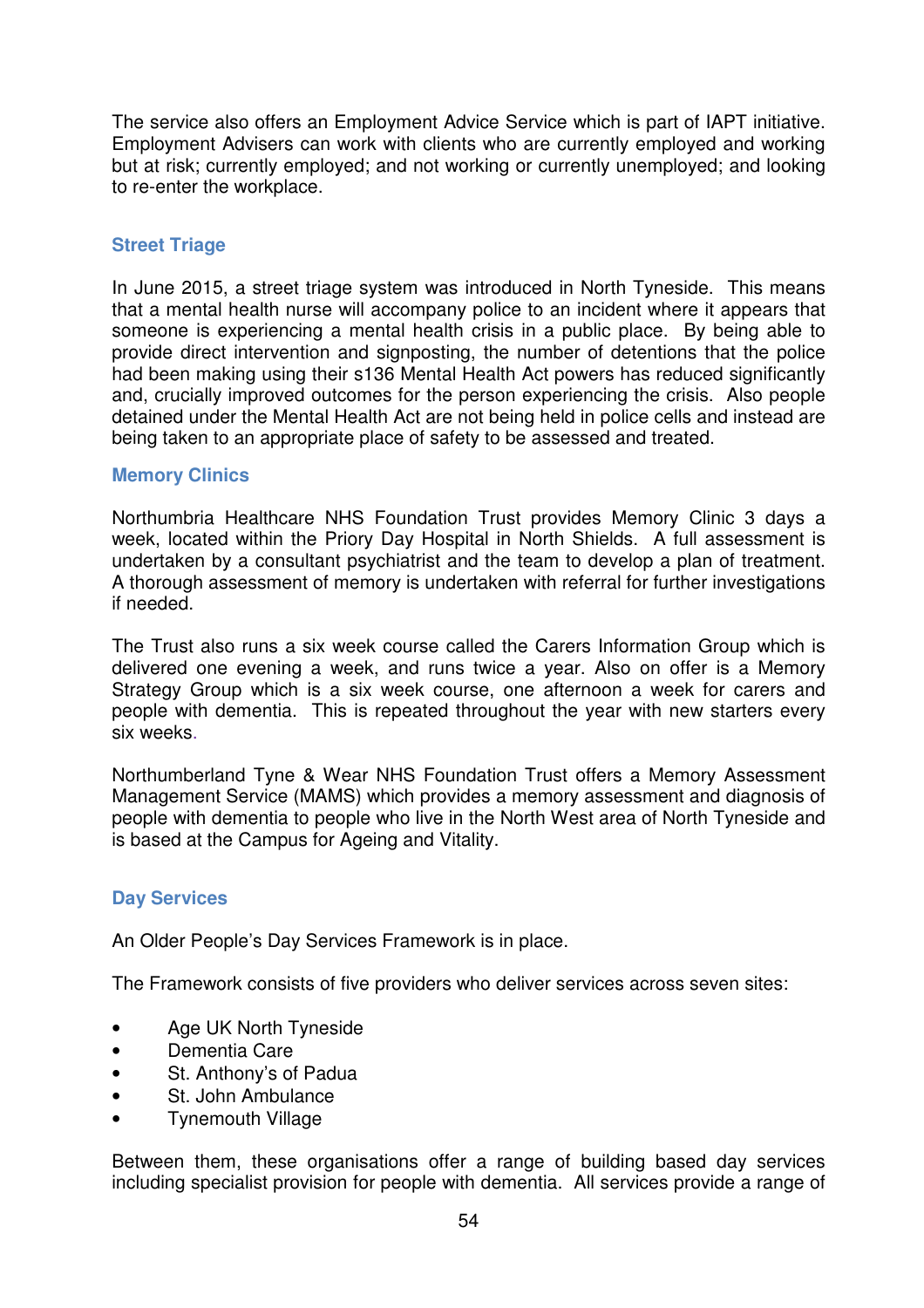stimulating activities; some services provide specialist equipment and are able to support people with a range of disabilities; some offer daily trips out to local places of interest and provide additional opportunities for older people to make links with the wider community that might not otherwise be possible.

#### **Home Care**

Older people are now living longer and being supported to live at home independently. However as people are living longer they are becoming frailer and have more complex needs. The support older people require relates to both health and social care and includes strokes; dementia; falls; medication support; physical difficulties; transition from hospital to home; support for those with no family or friends and for those who are socially isolated.

## **North Tyneside Care Plus**

Care Plus is a partnership between health services (hospitals, community and GP Practices), Social Care and Age UK who will work together to provide:

- Coordinated proactive and reactive care for a stratified population defined as severe or moderate on the frailty index.
- Core General Medical Service sub contracted services for patients whilst registered within the service.
- Promoting independence guided conversations and support via Age UK Promoting Independence Coordinators and volunteers.

North Tyneside Care Plus is aligned to local and national strategy and builds on local existing service developments and locality working in North Tyneside.

#### **Aims**

- 1. To ensure health and social care work more effectively together to deliver person centred seamless care delivery – ensuring patients tell their story once and care is coordinated regardless of provider.
- 2. Deliver early interventions so that older and disabled people can stay healthy and independent at home – avoiding unnecessary hospital admissions and reduce A&E visits.
- 3. Deliver care that is centred on the individual needs; rather than what the system wants to provide.
- 4. Provide integrated support to carers.
- 5. Improved outcomes for both patients and the health economy.

#### **Residential and Nursing Care**

Care homes offer accommodation and personal care for people who may not be able to live independently. Some people may need nursing care which is provided by qualified nurses, some homes may specialise in caring for particular conditions.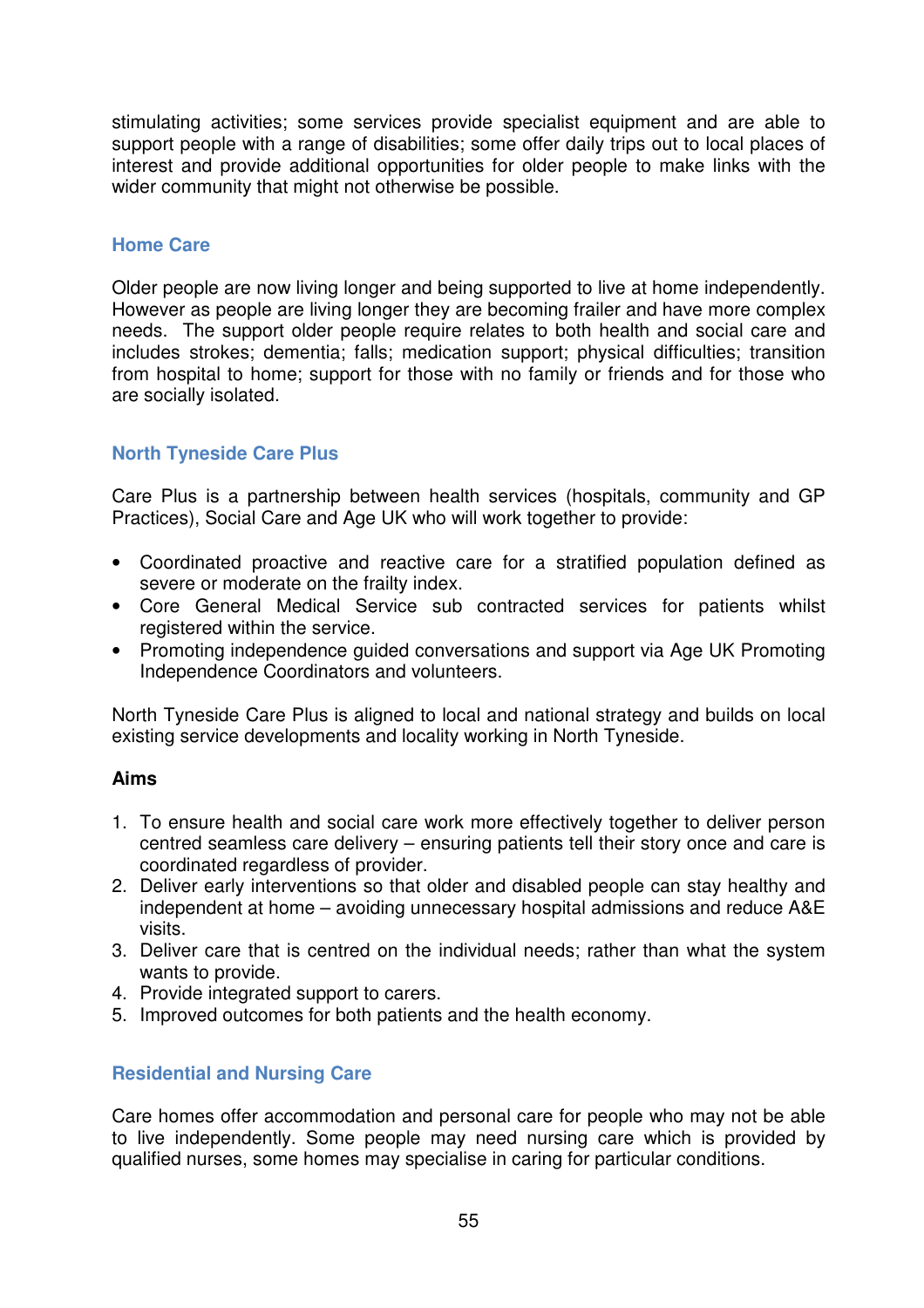Many people with dementia move into a care home when their dementia progresses to a certain stage. Some people with dementia have other illnesses or disabilities that make it difficult for them to remain at home. Good quality care that preserves dignity, treats people with respect and promotes independence.

Care Homes are required to register with the Care Quality Commission (CQC) who use registration to check whether care providers can meet a number of legal requirements. These include fundamental standards of quality and safety. Once a service has registered, CQC monitor them to ensure standards are maintained.

North Tyneside Council conducts Quality Monitoring visits at least annually to ensure that homes provide good quality services that safeguard those who use them.

Care home places can be funded publicly but many people pay for their own care.

#### **Hospice at home (rapid response end of life service)**

The aim of this service is to ensure all patients in non-palliative settings receive emergency palliative care, trying to keep people in their place of choice, offering emotional and practical support for carers and family members as well as specialist input where needed. Emergencies may arise from changes in condition, symptom problems, anxiety, distress or social crisis.

The CCG worked in collaboration with Northumbria Healthcare NHS Foundation Trust and Marie Curie, to develop three teams across the patch, backed up by a consultant for the whole area. This allows for economies of scale and also ensures sufficient back up with each other where there are pressure points.

The service model consists of two components. The first being a band 5 palliative care nurse and a band 3 Health Care Assistant providing a dedicated rapid response service. The second component will require a band 7 specialist nurse practitioner backed up by a consultant to deliver specialist palliative care input. This is designed to build upon existing work e.g. GPs and District Nurses in the community, nursing home staff and hospital ward teams to enhance the urgent and emergency palliative care delivery.

The new service has included some internal reconfiguration with the current specialist palliative care team and matched funding with Marie Curie will allow for a comprehensive multi-disciplinary palliative care team which can respond to patients needs urgently and allowing care to be delivered at home. This will prevent avoidable admissions and facilitate admission to and discharge from the palliative care unit where appropriate.

#### **Secondary Care**

#### **Liaison Psychiatry Services for Older People**

The Older People's Liaison Psychiatry Team works into the older people's wards and rehabilitation wards at North Tyneside General Hospital. The team aims to provide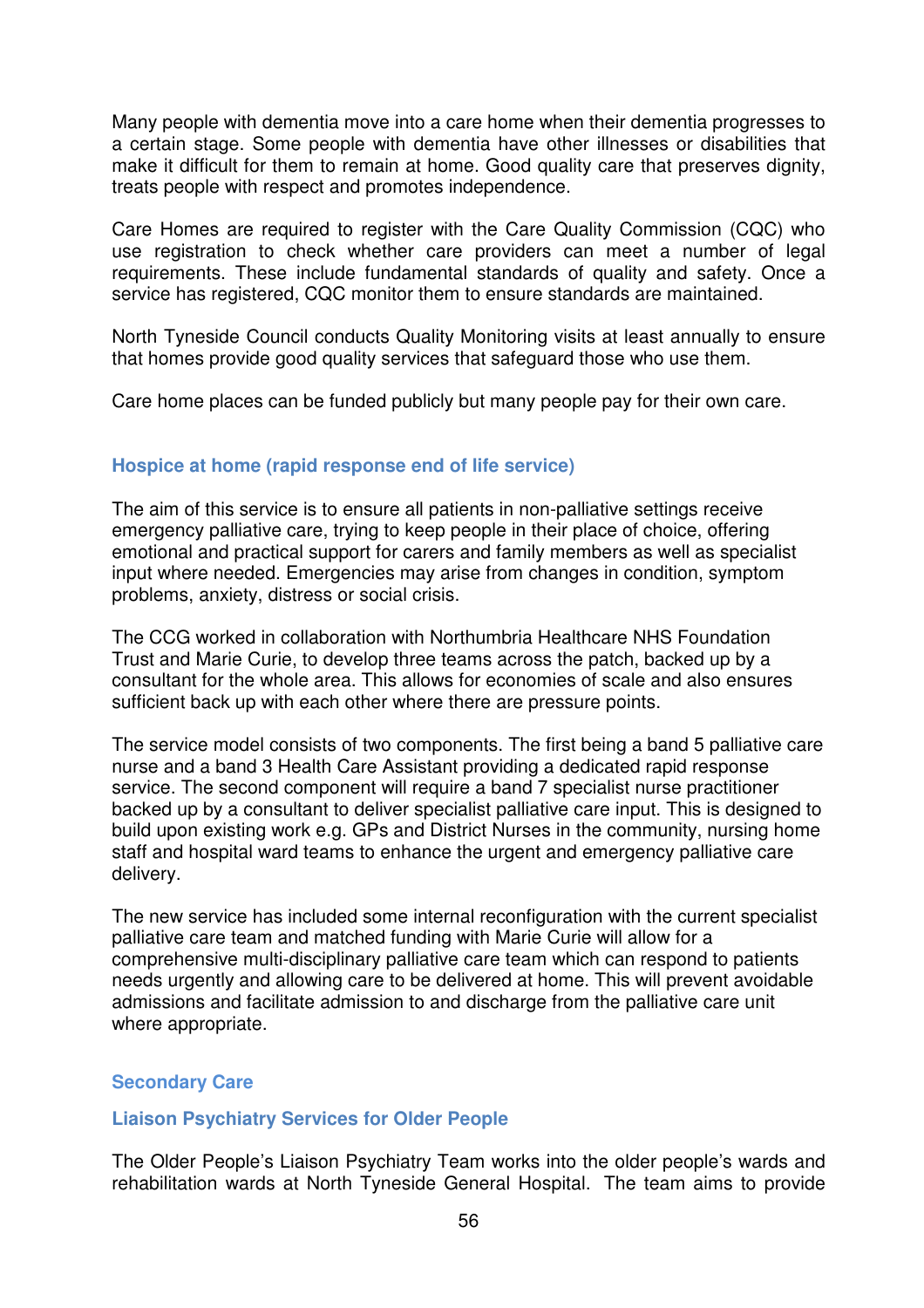timely assessment, effective intervention and appropriate input into the care of older people who present/are admitted and who have a mental health need. It is expected that this will improve the quality of care provided to older people who attend North Tyneside General Hospital who are thought to be suffering from mental illness while being treated as an inpatient for physical health problems.

Another remit of the team is to provide education and training to all hospital staff on older people's mental health. Evidence shows that considerable improvements can be made to older people's mental health by non-direct liaison psychiatry staff, if they have received appropriate training and therefore have an understanding of older peoples mental health needs.

The team are involved in multi-disciplinary team meetings therefore older peoples mental health needs are being addressed at the same time as their physical health needs. As a consequence of the team's involvement, there has been a reduction in length of stay and a reduction in readmissions of this cohort of people.

## **Intermediate Care and Rehabilitation Services**

Intermediate Care is a range of integrated services which promote faster recovery from illness. A range of services provided by North Tyneside Council, Northumbria Healthcare NHS Foundation Trust and the Independent Sector are available which together form part of a range of health and social care support enabling patients who are most vulnerable to admission to hospital or long term care to remain living as independently as possible for as long as possible in their own homes and to support discharge and transition in to care facilities where their own home is no longer appropriate.

These services are overseen by a core multi-disciplinary intermediate care team led by a senior clinician and is closely linked with rehabilitation and reablement services in social care.

#### **In-Patient Services**

A range of inpatient services is provided by Northumbria Healthcare NHS Foundation Trust, for both older people with dementia and older people with other mental health needs such as depression and anxiety and other complex conditions. These are provided mainly at North Tyneside General Hospital

A range of therapies are provided, depending on the needs of the patient for example medication, participation in talking therapies or group work. The aim is to ensure that a plan of care is developed to reduce the effects of patient's symptoms on the quality of their lives.

**Forensic Services? – should this be included or is this covered in the working age strategy?**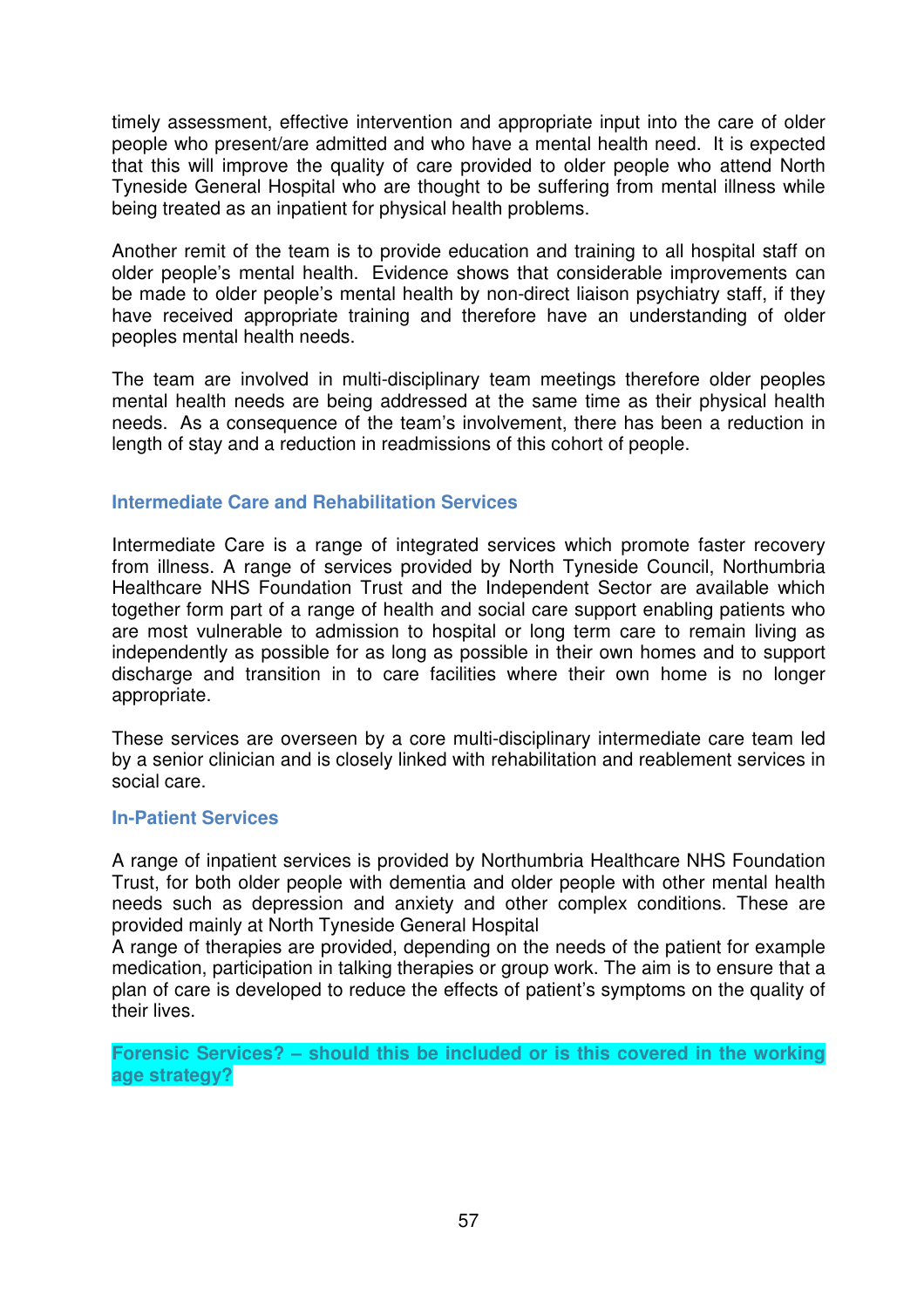## **Supporting Recovery & Long Term Care**

#### **Mental Health Reablement Service (MHRS)**

#### See previous entry Mental Health Reablement Service (MHRS)

#### **Intermediate Care**

The new Intermediate Care model in North Tyneside is a 'Home First' model and is comprised of a Community Rehabilitation Team, a Primary Care led community based 20 bedded unit at the Royal Quays Intermediate Care Centre and in-hospital beds at North Tyneside General Hospital (acute intermediate care provision and a transition unit) all of whom work in partnership with CARE Point for full access to a range of services to support the wider intermediate care pathway. The service aims to facilitate a safe discharge home from hospital and can provide rehabilitation at home or people can access bed based provision if they are unable to be discharged directly home.

**The Royal Quays Intermediate Care Centre** (RQICC) is delivered in partnership with Akari, North Tyneside Local Authority, Northumbria Healthcare NHS Foundation Trust and Primary Care, commissioned by North Tyneside CCG. Its aim is to deliver intermediate care bed based provision in a care home facility with appropriate care and nursing support. It is:

- Targeted at people who would otherwise face unnecessarily prolonged hospital stays or inappropriate admission to acute in-patient care, long term residential and nursing care, or continuing NHS in-patient care;
- Provided on the basis of a comprehensive assessment, resulting in a structured individual care plan that involves active therapy, treatment or opportunity for recovery;
- Has a planned evidence based outcome of maximising best achievable function and maximal attainable physical, psychological, social function and independence; enabling the client to resume living at home wherever possible;
- Facilitates an effective flow through the intermediate care pathway, ensuring people receive proactive care and are only admitted to a bed-based service when they are unable to be rehabilitated at home;
- Is time-limited, normally no longer than 2 to 4 weeks but a maximum of 6 weeks dependent on need.

The RQICC involves multi-agency working as part of the wider model of intermediate care, working with G.P.s, community healthcare staff (such as physiotherapists and occupational therapists) and community rehabilitation workers.

**The Community Rehabilitation Team** work to 'pull people' out of hospital and can provide rehabilitation in people's own homes, they can work into the RQICC to facilitate a smooth discharge home and they can also work with people in the community to help prevent an unnecessary hospital discharge. This is done in partnership with other CARE Point services such as the Reablement Team, Hospital to Home Team and the Admission Avoidance Team.